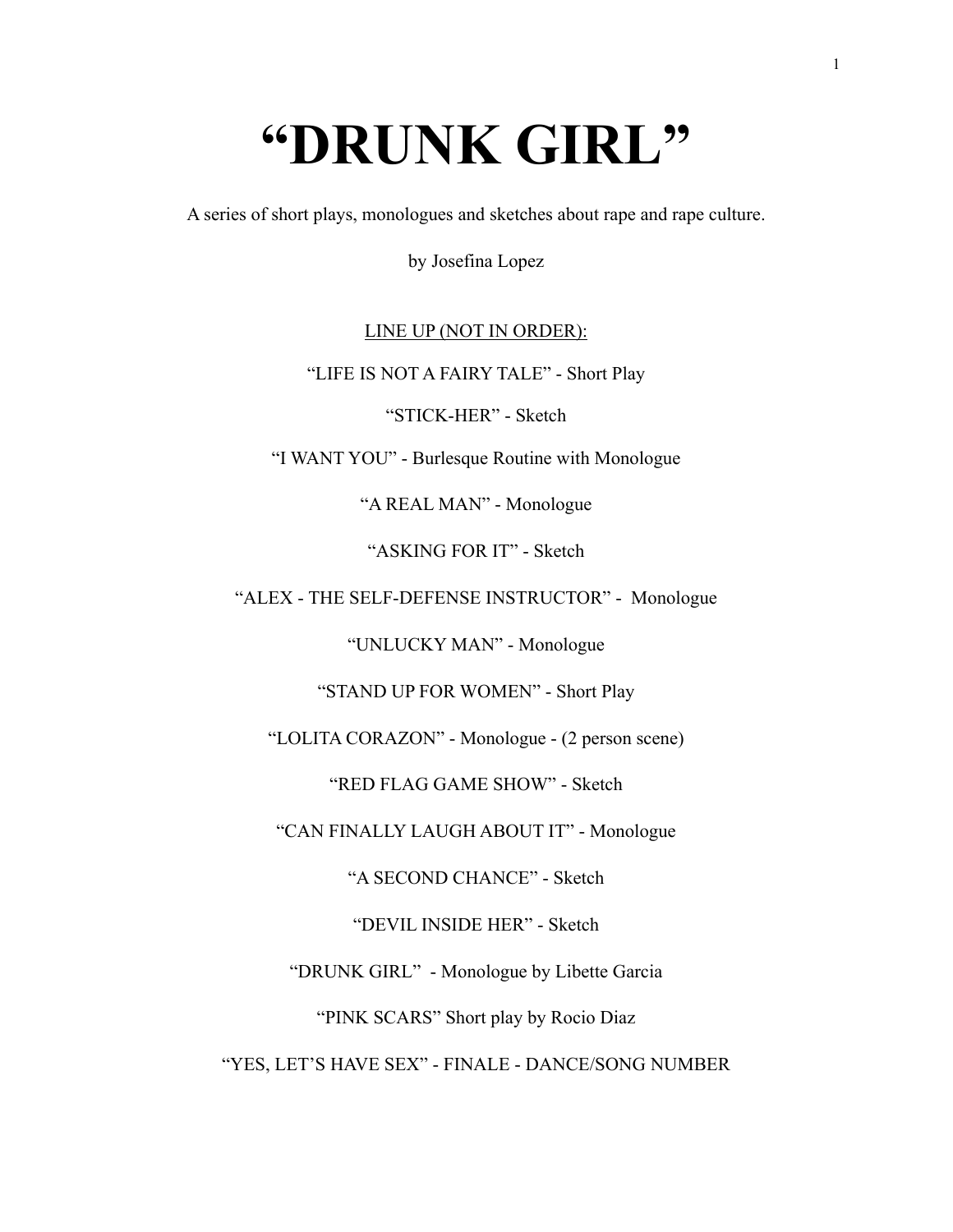#### "LIFE IS NOT A FAIRY TALE"

Lights fade in on a GIRL, 18, in a camisole. She puts on lipstick in front of the mirror. Her Mexican MOTHER, late 30s, enters holding a present in a box.

#### MOTHER

Happy 18th birthday M'ija.

#### GIRL

Gracias Mama!

# MOTHER

Open it.

# The GIRL opens the box. Inside is a beautiful light pink lace dress.

# **GIRL**

How beautiful!!! Oh, so nice and fancy.

#### MOTHER

It's such a pretty, feminine, and delicate dress like you.

#### GIRL

I love it. I'm going to wear it to the dance…

# The GIRL quickly puts it on.

MOTHER

M'ija do not go to the dance tonight. I have a bad feeling about it.

#### GIRL

But I'm 18 now and I can take care of myself.

#### MOTHER

I trust you, but I don't trust the men at the dance. When they start drinking alcohol they do bad things; they turn into something else.

#### GIRL

But I won't drink I'm not even 21.

#### MOTHER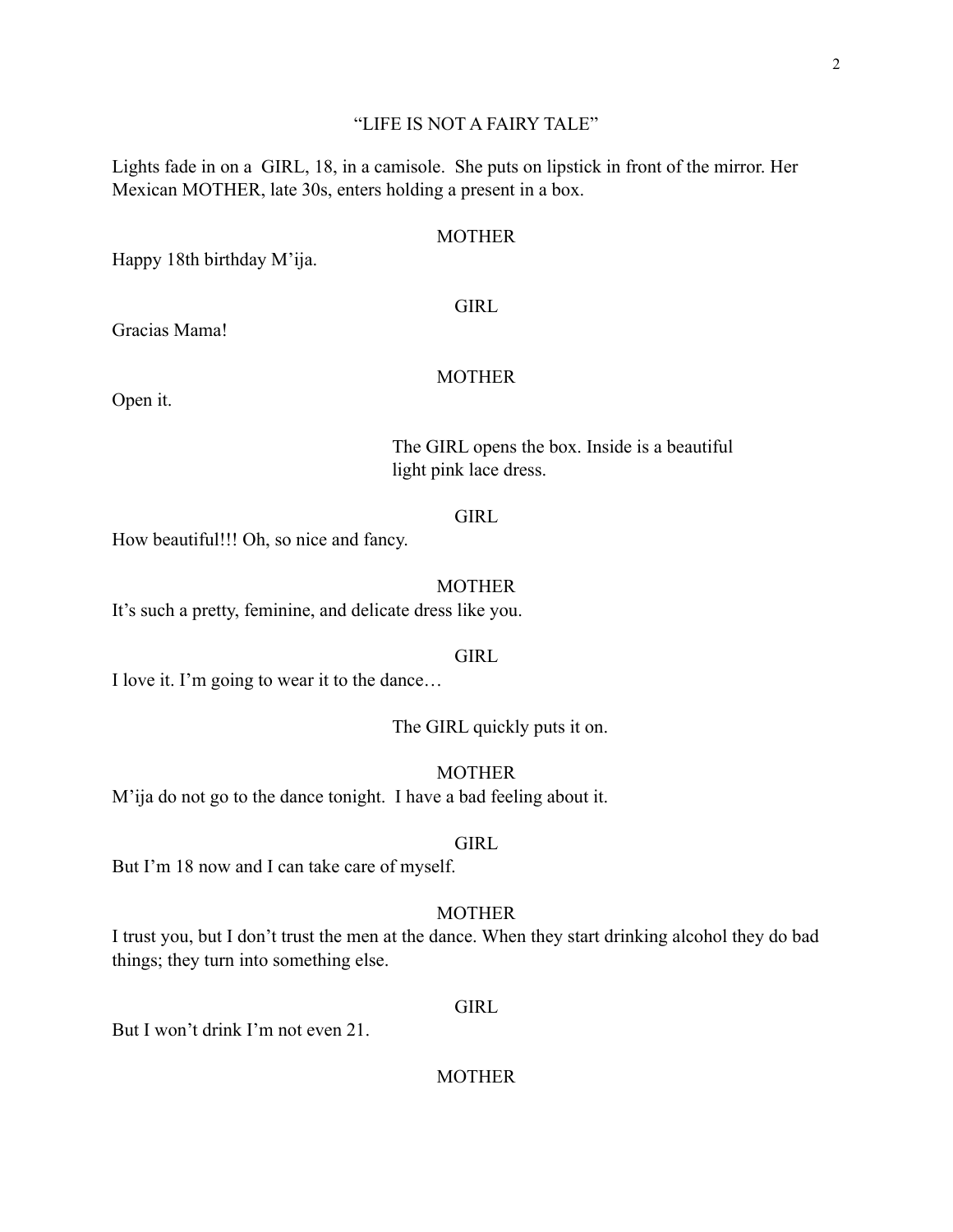M'ija, let me tell you a story. There once was a girl from a little pueblo who snuck out of her house and went to the dance. She didn't listen to her parents urging her not to go and then when she got to the dance she saw a handsome gentleman in a white suit.

> Lights fade and we are now at the dance. YOUNG WOMAN enters looking beautiful like Cinderella entering the palace. She walks in and sees a HANDSOME MAN in a white suit. They lock eyes and he walks over to her.

# HANDSOME MAN

May I have this dance?

#### YOUNG WOMAN

**Yes**.

They dance. There are other couples dancing.

### HANDSOME MAN

I am the luckiest man here because I get to dance with the most beautiful girl at the dance.

## YOUNG WOMAN

I'm not the most beautiful girl at the dance, but thank you for that compliment.

#### HANDSOME MAN

Well, it's not a compliment. It's the truth... Why is it that you are here by yourself? I can't believe you don't have a boyfriend who brought you here.

#### YOUNG WOMAN

# (whispering)

I had to sneak out of the house to come to the dance. My parents don't know I'm here. They don't even let me have a boyfriend.

# HANDSOME MAN

That's so unfair… But lucky for me I have you all to myself.

 Lights transition to show the passage of time. Lights come back on and there no more couples on the dance floor.

#### HANDSOME MAN

Are you thirsty?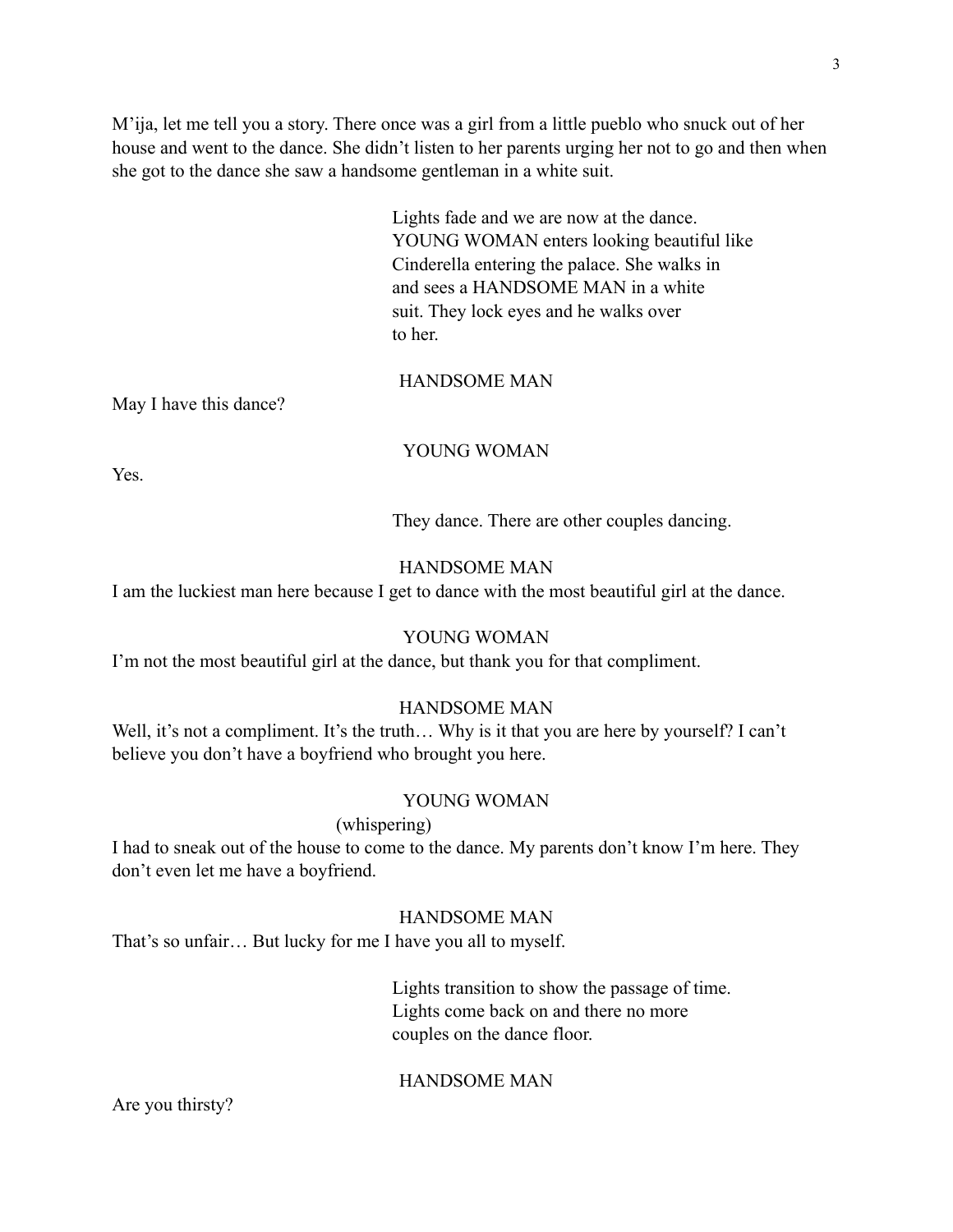# YOUNG WOMAN Yes, I am. We've been dancing all night and I'm very thirsty.

#### HANDSOME MAN

Let me get you a drink.

 They walk over to the bar. He hands her a drink. She drinks it and immediately she loses her balance.

#### HANDSOME MAN

(pretending to care)

Are you all right?

# YOUNG WOMAN

I feel like I'm falling asleep… What did you give me to drink?

#### HANDSOME MAN

Just soda… and Spanish fly.

 She practically goes limp and he drags her. She grumbles and tries to fight. She falls to the floor and grabs his foot so he can't take her. She accidentally pulls off his boot and reveals a chicken claw for a leg. She screams in horror. He gives out a thunderous laugh that chills the bone.

Lights fade out.

Lights fade in to the present.

#### **MOTHER**

She danced all night with a handsome man who turned out to be the devil. Her parents never saw her again and all people could say was that the devil took her.

# **GIRL**

 (dismissive) Mama, por favor, no exagere! Please don't exaggerate…

# **MOTHER**

NO, I'm not exaggerating… Don't go to the dance because you'll dance with the devil!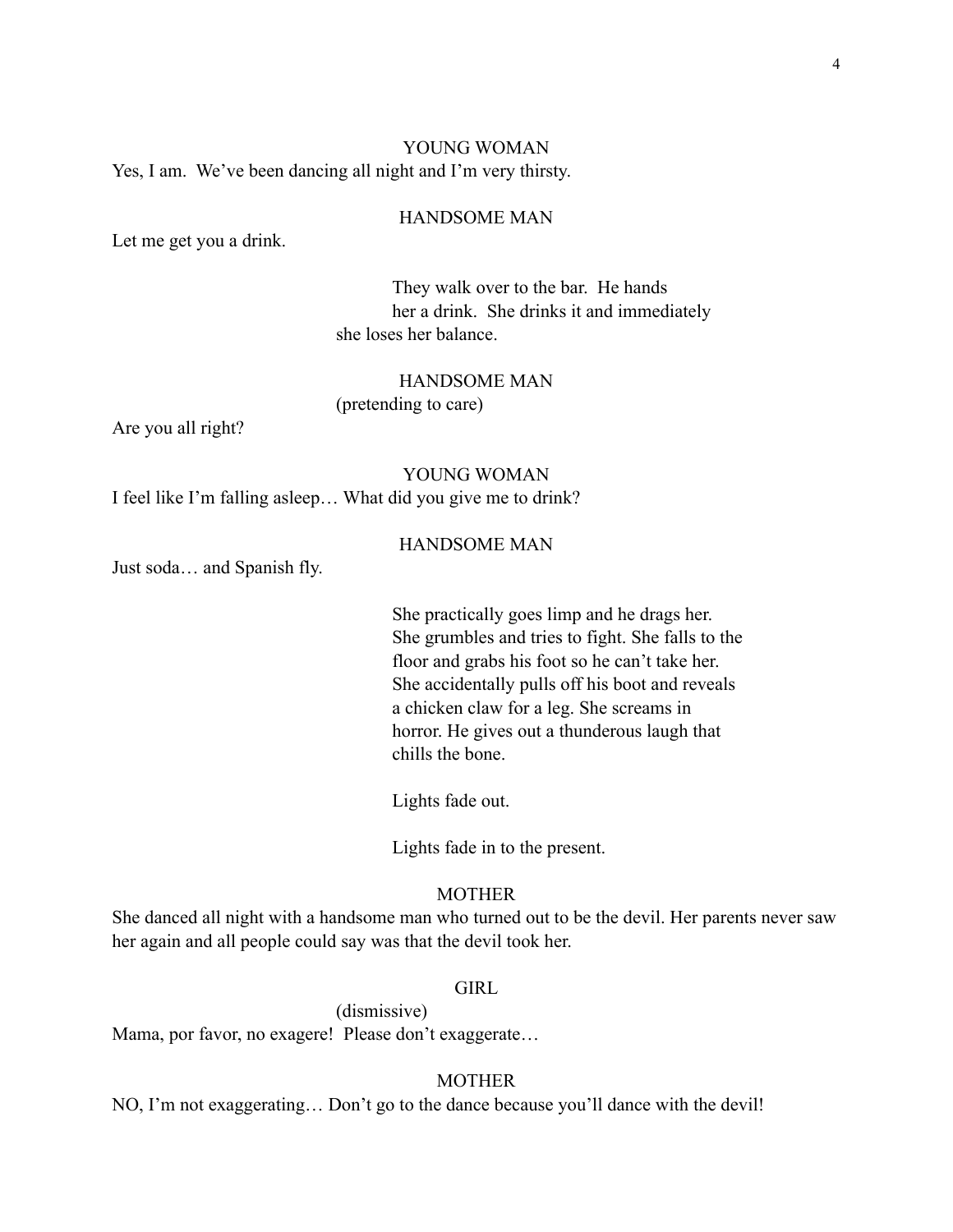#### **GIRL**

# Mama, por favor. How am I supposed to take you seriously with that old wives tale from your rancho. You're so old fashioned!

#### MOTHER

Okay, you want to know what really happens at dances? Men get you drunk and then they have their way with you.

No, they won't.

MOTHER

**GIRL** 

Yes, they will.

**GIRL** 

No, they won't.

#### MOTHER

Yes, they do!

#### **GIRL**

You just want to scare me so I never leave the house and stay with you forever! You want to make me afraid so you can control me. Well I'm a woman now! And I'm going to the dance!

#### **MOTHER**

How do you think you were conceived?

#### **GIRL**

Me? What do you mean?

#### MOTHER

I snuck out of my parents house to go to the dance. I was dressed so beautifully I felt like Cinderella at the ball. I saw a gorgeous man who looked like a Prince. I danced with him. He convinced me I was beautiful and then he gave me something to drink and I got drunk. He might have put something in my drink, I don't remember. I can't remember much. I was so drunk he pretended to be a gentleman and told everyone he was taking me home and putting me to bed so I could recover. Instead he took me to some bushes in a park. All I can remember is that he went from being a handsome gentleman to a yucky, creepy man, who had sex with me even though I kept saying, "No!" He might as well have been the devil, because he kept telling me I was a dirty bad girl for sneaking out of my parents house without them knowing and that I deserved him sticking his thing in every part of me like I was an object. When I would try to fight he laughed so loud like thunder bolts hitting at my pride and dignity. I felt so ashamed that night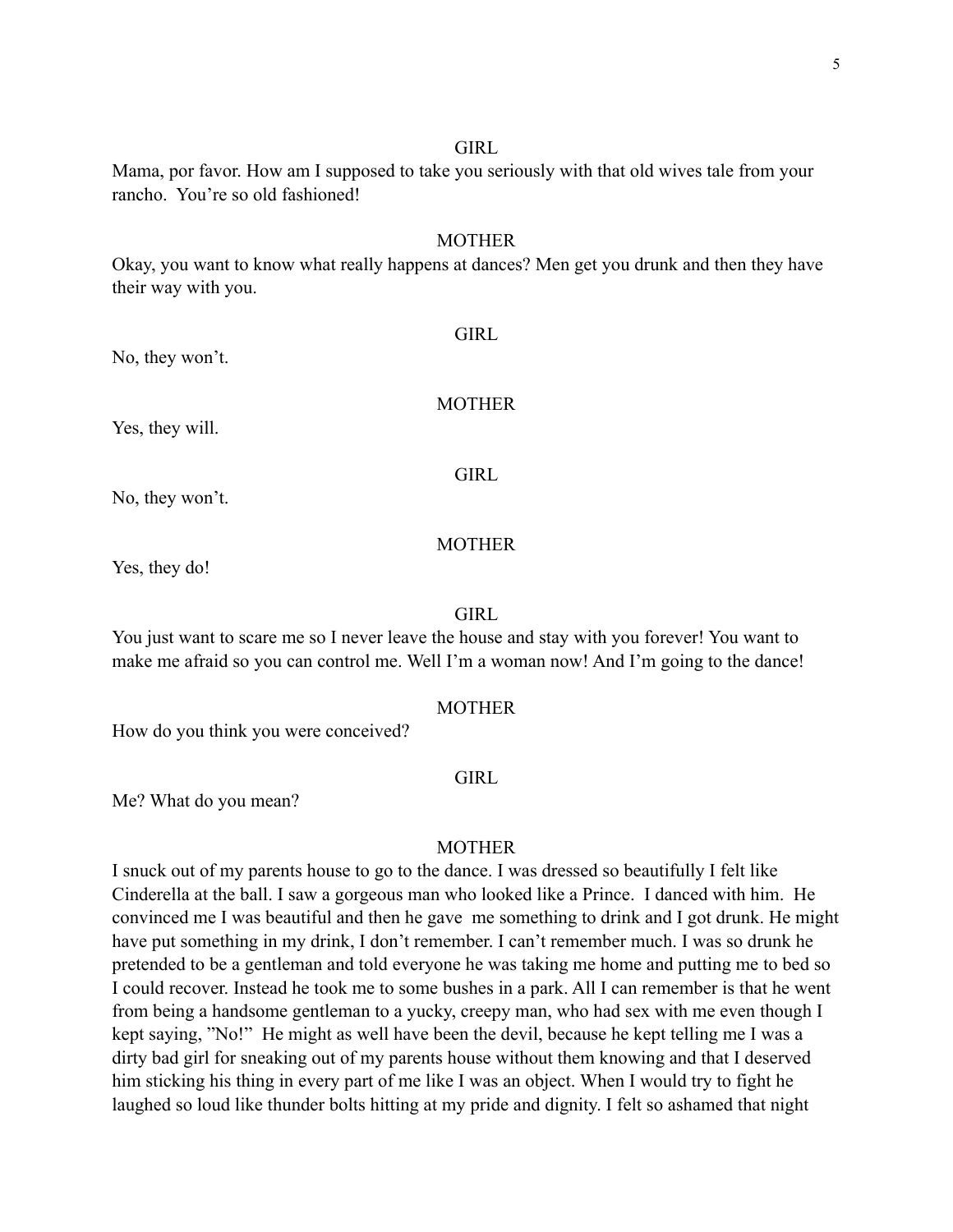6

that I never went back home. How could I with all the blood and bruises he inflicted on me? I was so ashamed I snuck out of my parents house without their permission. I didn't want my parents to see me and tell me I deserved it for not listening to them; I couldn't live with myself if they were to say that. So I never went home.

# **GIRL**

(realizing)

So that awful man is my father?

# The GIRL sits down. The shock is too much. She looks down unable to utter a word.

#### **MOTHER**

Yes… I never wanted to tell you, but I knew I had to tell you… But how do I tell you such a thing?

> The GIRL cries. Her MOTHER puts her arm around her.

# MOTHER (CONT'D)

I'm sorry it came out out this way. I want you to be safe and I wanted you to know I was not just being an over-bearing mother…

#### **GIRL**

Is that why you left Mexico?

#### MOTHER

I couldn't get an abortion in Mexico so I knew I couldn't continue living in the rancho were my parents lived because they would be shamed into forcing me to marry a man I did not love… So I came to the U.S. thinking I was going to get an abortion and start a new life… But when I got here I couldn't get the abortion. I just knew that if I did it I would never be able to forgive myself… That I would spend the rest of my life regretting it and hating myself. So I kept you and I was finally able to love you so much that all that hate I had for myself and that beast was transformed into love. He didn't win. He didn't ruin my life. He took away my right to say "No" to him but I took my power back by making a difficult choice that taught me that dignity is something no one can take away from you.

#### **GIRL**

Now I understand why you protected me so much.

#### **MOTHER**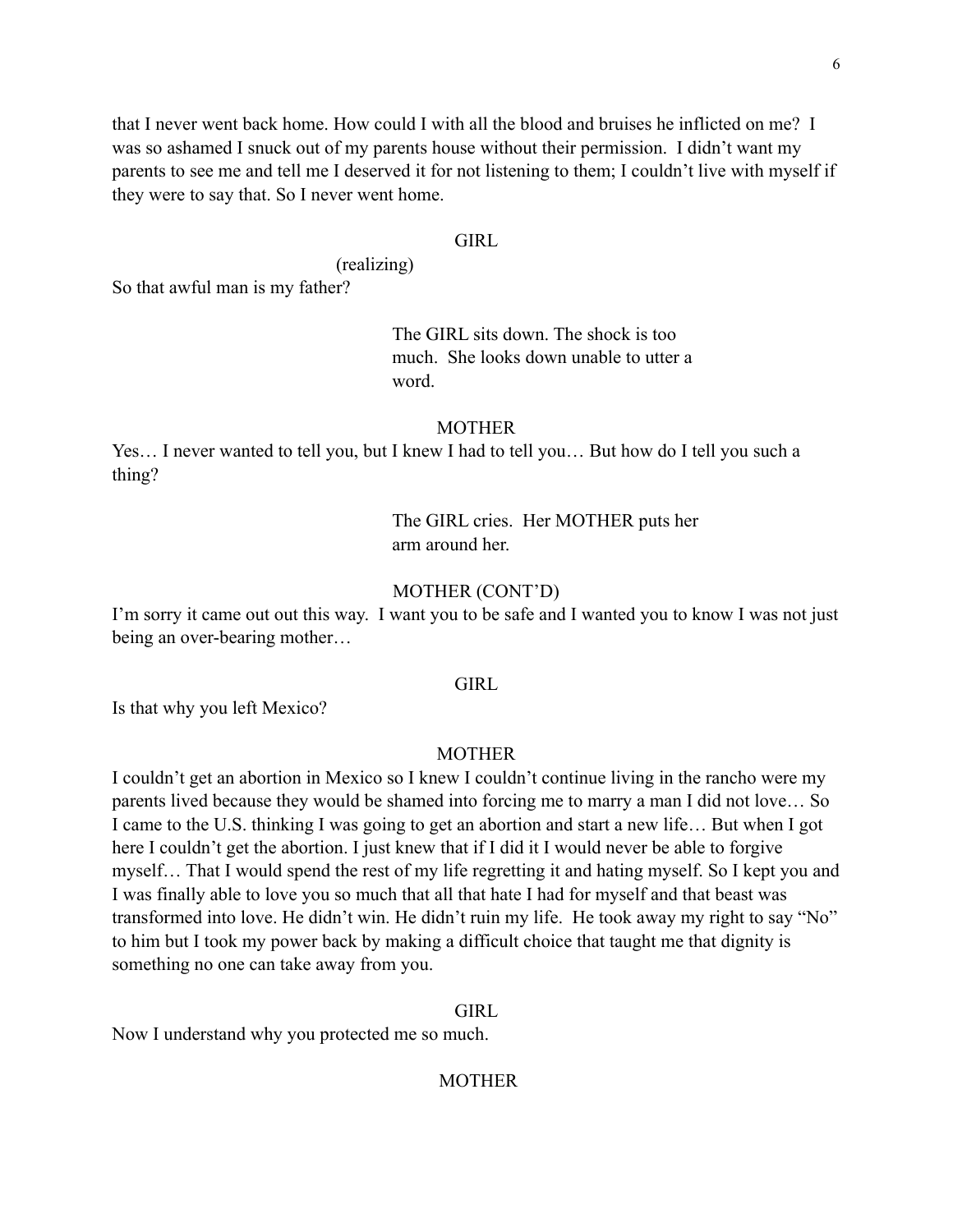Yes. I never want what happened to me to happen to you… You're 18 now. You're an adult and a woman… I've tried to prevent you from making difficult decisions, but I know it's up to you to decide and make your own mistakes…

#### (PAUSE)

#### GIRL

Mama, I appreciate all you have done… But yes, now I am a woman and I have to take care of me. You did all you could…

#### MOTHER

Yes, it's your life now…

#### **BEAT**

#### GIRL

Mama, I really want to go to the dance… I am going to the dance.

#### MOTHER

Pues I can't stop you... But what if a man offers you a drink? Can you not accept drinks from anyone? Or can you at least ask him to drink from your drink first before you drink it? And you pretend you are drinking the drink until you are certain it's having no effect on him.

#### **GIRL**

I could… But look, I bought this special nail polish that detects chemicals in date rape drugs and I've already put it on. When a man offers me a drink I can stick my finger inside and stir it… If the nail polish turns black it means it's been contaminated so I won't drink it and I'll kick the guy in the balls or kick him to the curve….

#### MOTHER

M'ija, that's pretty clever.

#### **GIRL**

Pues I'm a clever girl because you raised me right.

Lights fade out.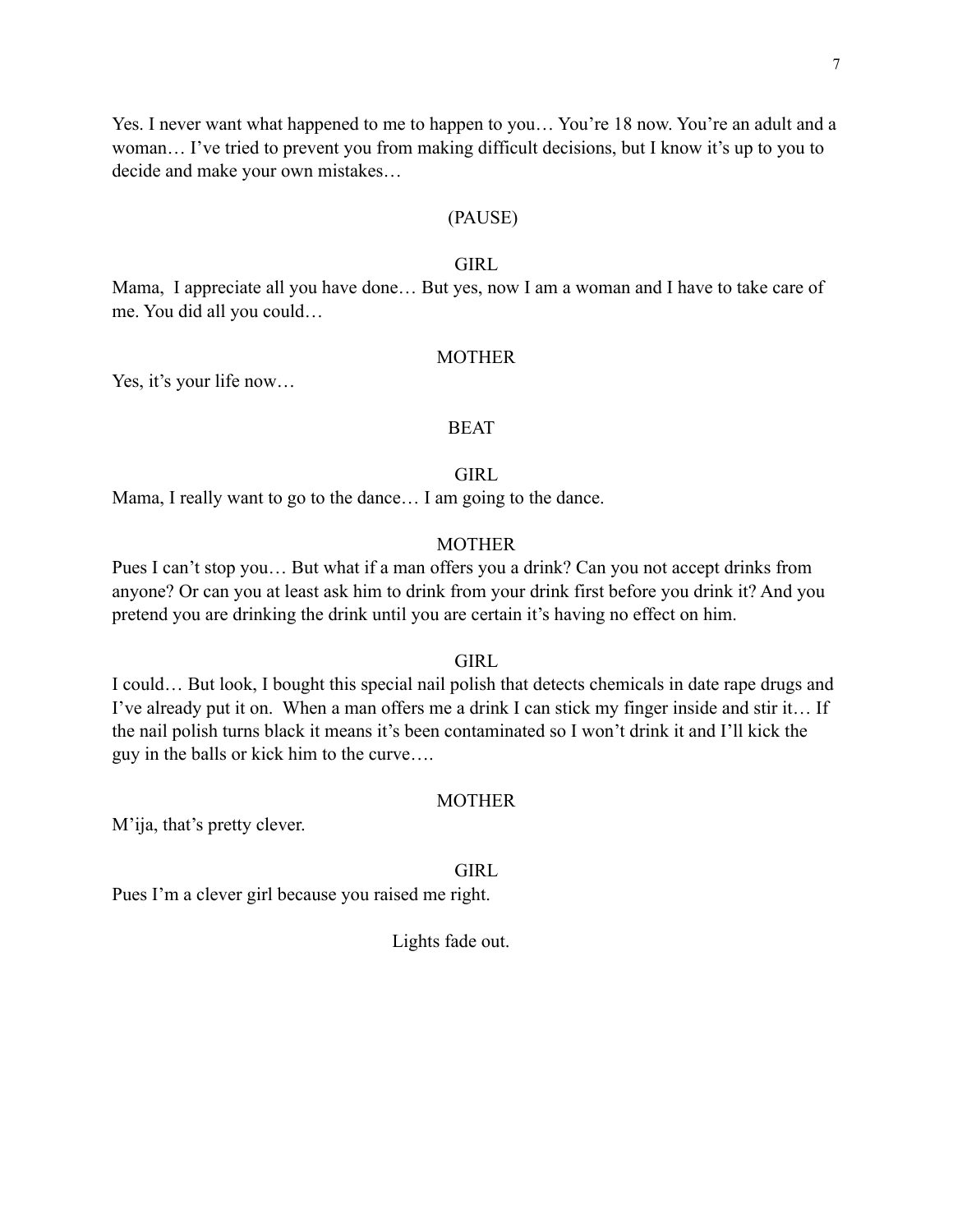#### "STICK-HER"

# ANNOUNCER (V.O.)

Do you like going out on Girls Night out with your girlfriend, but later that night you regret it? Watch how this smart Girlfriend handles this late night situation.

> Lights fade in on a party with TWO GIRLS dancing. GIRL 2 is about to drink another beer when GIRL 1 stops her.

#### GIRL 1

Hey, you shouldn't have another one… Hey, you said you would be responsible and besides you're my ride, remember?

You can drive us home.

GIRL<sub>1</sub>

But I'm ready to go home.

GIRL 2

I'm not. I'm going to party all night.

GIRL<sub>1</sub>

But you're drinking too much and you told me you weren't going to make a fool of yourself like last time and have me look after you—

#### GIRL 2

Chilax! You're ruining my fun!

GIRL 1 grabs a GUY's hand and goes off to dance with him.

Lights fade out and fade in to show time passing and how GIRL 2 is now so drunk she's dancing by herself. Her straps are to her sides and she's practically taking her clothes off. TWO GUYS circle her like sharks waiting to take her home.

#### GIRL 1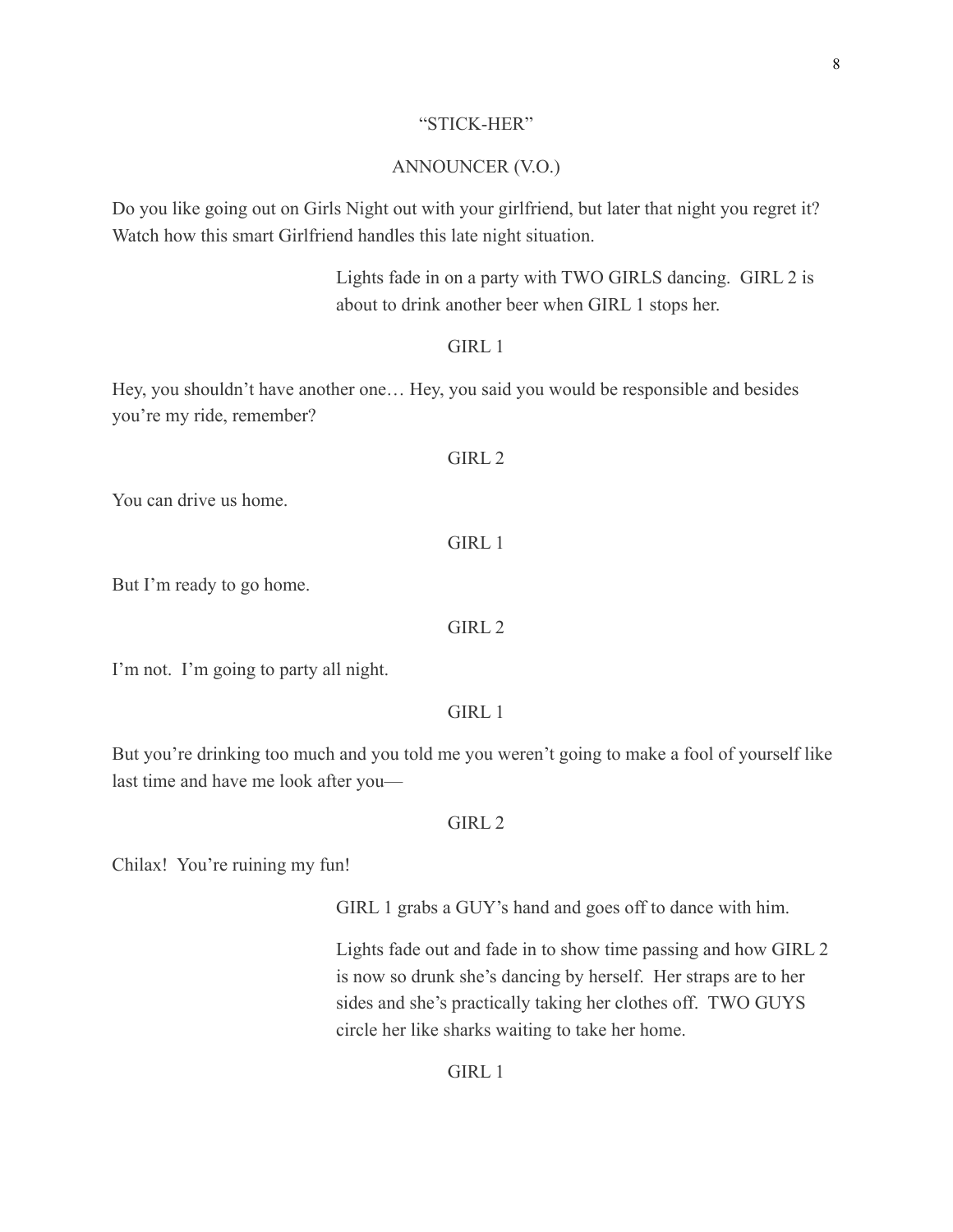I've had enough and I'm not the baby sitter!

GIRL 1 takes out a large sticker from her small purse. She opens it up and it is visible because in large red letters it says: WARNING: I am drunk and I can't give consent – if you have sex with me it will be constituted as RAPE.

GIRL 1 walks up to GIRL 2.

GIRL 1

UBER's picking me up and I am going home. Thanks for a wonderful time.… Not!

GIRL 1 hugs GIRL 2 and puts the sticker on GIRL 1's back without her being aware.

GIRL 1 leaves the party. GIRL 2 dances nasty and goes up to one of the guys. GUY 1 turns her around and sees the sticker and decides to step back. He pulls away from her, but she moves toward him. He finally gets away from her and exits.

GUY 2 walks up to her and grabs her butt. He pulls off the sticker and crumbles it up because that won't stop him. He grinds her and spanks her. When he turns her around GIRL 1 walks back into the party and puts another sticker on GIRL 2 which states: I HAVE **HERPES!!!!** 

GUY 2 reads the sticker and walks away from GIRL 2.

GIRL 2 discovers she's dancing by herself and no one is around her.

GIRL 1 returns to the party, she couldn't leave without her.

 $GIRL<sub>2</sub>$ 

Hey, where are all the guys?

GIRL 1

The party is over. Let's go home.

GIRL 2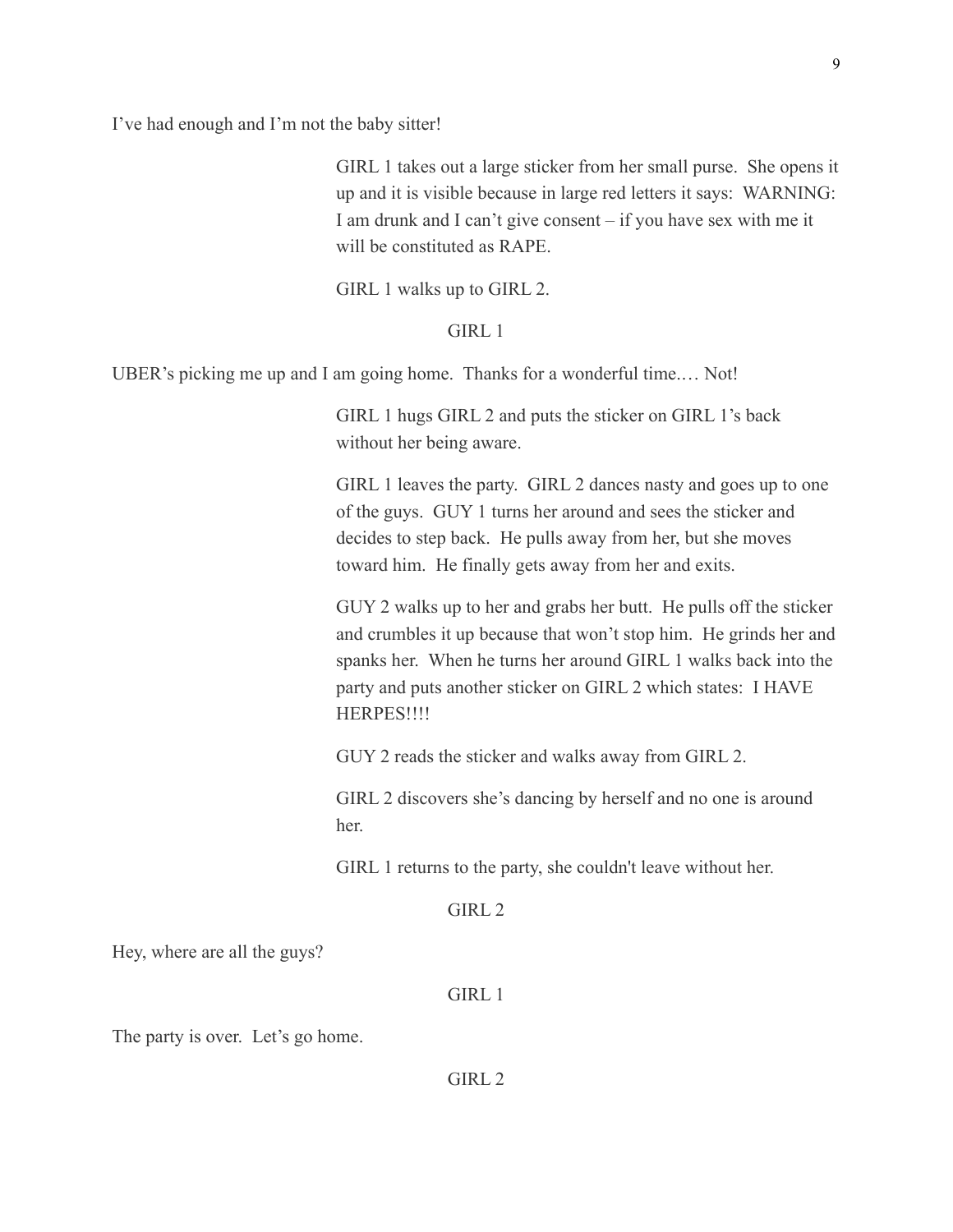#### ANNOUNCER (V.O.)

For only \$9.99 you can get the complete set of stickers for those sticky situations.

He shows us the stickers and they all read crazy things like: I'm drunk and I am looking for a father figure for my 5 kids. – I have the ebola virus, etc.

Lights fade out.

#### "I WANT YOU"

 Lights fade in on a boudoir style set. A SEXY WOMAN in lingerie and a boa performs a seductive burlesque dance. Lights fade out… She takes off her wig and her heels and her make up and all the accessories as she completes her short monologue.

#### NINA

Did you like that? Notice how seductive I am. Are you turned on? Did I do a good job of turning you on?

> By now NINA has completely taken off her burlesque costume and is in her plain underwear. She puts on a silky robe.

> > NINA

Good. I started doing burlesque many years ago… You see when I was a little girl, 10, a man told me I seduced him and that's why he did it… I grew up believing that it was my fault. I spent years thinking I seduced him…. I was just a little girl…. When I dance burlesque I take my power back and at the end of the dance I tell myself I am innocent. I didn't know how to seduce men until I became an adult woman in charge of my sexuality…. You have to know what sex is, you have to want sex, and you have to give consent with your actions and words to seduce anybody. You also have a right to change your mind even if you did initiate a seduction. When I'm on stage I am elevated so men know, this is all pretend. I don't mind if you go home and masturbate and think about me, but this line on stage tells men, "Hey, I'm in charge here. I want to seduce you, but I don't want sex." Women love to feel sexy, but we don't necessarily want sex.

Lights fade out.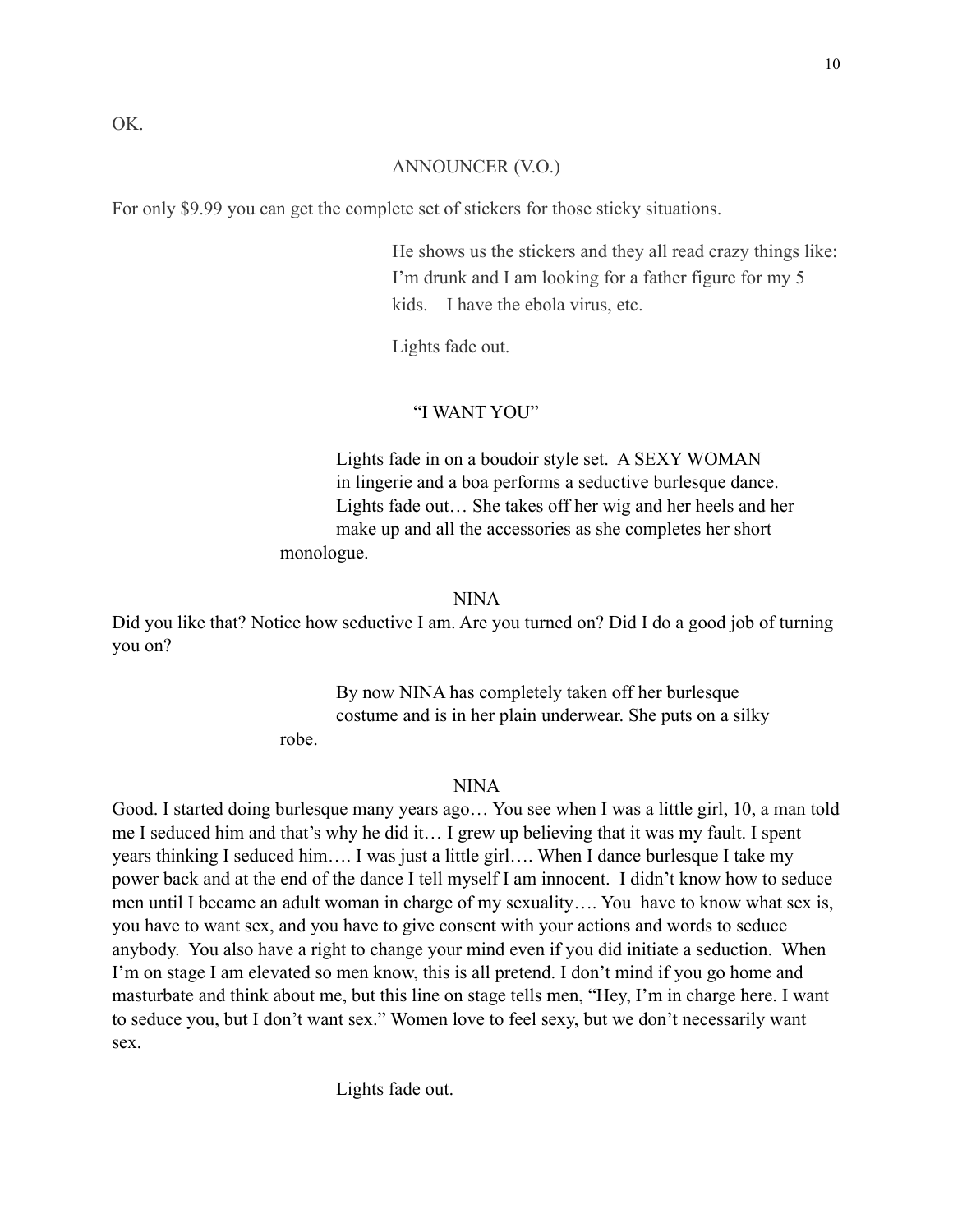# "A REAL MAN"

 Lights fade in on a NACHO, 30s, confident, looks like a professor, in spotlight.

#### NACHO

How many of you men think about getting raped? Raise your hand if you do. Nobody says anything. Nobody raises a hand. All the men sitting in the bleachers are completely silent. I keep asking for a few minutes making the men uncomfortable on purpose until finally a wise crack comes out and a guy yells out, "Only if I were to go to prison." I conduct hundreds of rape awareness seminars and it always goes like this. Then I look to the women all sitting together in the bleachers. I purposely separate the men from the women so I can make my point. "Ladies, do you think about rape? Raise your hands if you do." All the women raise their hands. Then I turn to the men and say, "That gentlemen is what it means to be a woman and not to be free…. Men think that now that women have "equality" in this country that they are free… But they are never free from violence and rape." Gentlemen - violence against women is not a woman's problem - it's our problem. But it's a conversation we refuse to have. We burden the women with our problem because as men we are entitled to ignore it. Real men stand up for women. The word "Machismo" is not about men having power over women, but being true men who protect women and children. That is what a real macho is… I was not a real man until I decided to stand up for women… I didn't realize I was not being a man for many years… I used to be a louse, a leach, a real loser who benefitted from stringing women along and taking advantage o f their kindness. It wasn't until my girlfriend kicked me out and I was on the street that it hit me. I felt like a loser because when I was a little boy I watched my father beat my mother countless times in front of me. I felt so helpless because I couldn't stop him. I was only four years old the first time I saw him do it and I tried to stop him. He slapped me so hard that the next time he beat up my mother I was too afraid to stand up for her again and stop him. I learned that I couldn't stand up for my mother, that I couldn't stand up for a woman, and I forgot that I learned that… Before the age of 7 when horrible things happen to us we can forget them, it's the way the mind helps us survive. We forget the event, but not the lesson. It goes into our unconscious minds and it becomes automatic. Men don't stand up for women because a lot of us learned early on that we were not man enough to do it. And when we cried for it we might have even taken a beating for crying and we got the message that only women are weak because they are the only ones allowed to cry. Men don't stand up for women, because some of us feel so weak inside, like we failed our mothers and therefore we will always fail women. We don't want to stand up for women because some of us are afraid to discover that we are not men. And as a man we can't possibly be with the feeling of helplessness, because men can't be helpless or ask for help…Men are afraid to stand up for women an intervene when men are waiting for a drunk girl to to be so drunk so that they can rape her because then those men can challenge his masculinity and make him confront himself as to whether they are real men. They will call him a pussy and if he's not a confident man who knows he's a man - he will back down. A real man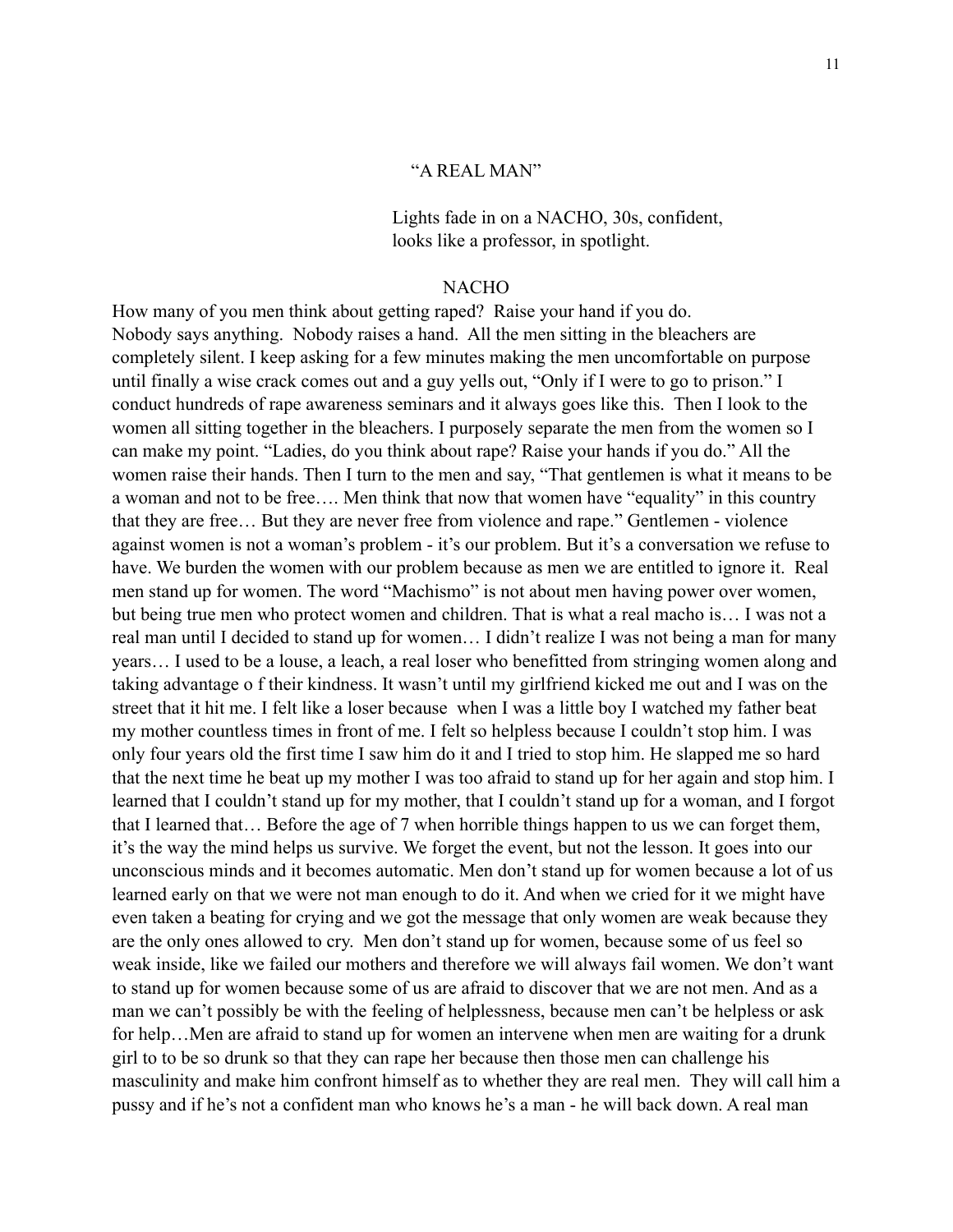might say - "Yeah, I'm a pussy. I am what I eat… Gentlemen, this young lady needs to go home so she doesn't get raped. I'm sure her father would want any of us gentlemen here to be a real man and protect her." I challenge you men to be real machos; real men.

Lights fade out.

#### "ASKING FOR IT"

 Lights fade in on TWO GUYS on the corner dressed in low hanging pants and backwards caps. A WOMAN passes by and they say disrespectful sexist things like: "Smile", "I'll do you right now." "Suck my cock.", etc.

 A GUY in a black hoodie walks behind a woman who gets harassed and observes them. He approaches them and hangs out.

#### GUY IN HOODIE

Why do you talk to women like that?

#### GUY 1

I mean look at them. Look at the way they are dressed in those stripper shoes.

#### GUY IN HOODIE

Are they dressed too sexy?

# GUY 2

I mean look at them; they all dress like whores who could work at a strip club. They're practically asking for it.

# GUY IN HOODIE

Yeah, kinda like the way you guys are dressed and the police think they have the right to racially profile you and stop you and harass you for no reason.

# GUY 2

YEAH!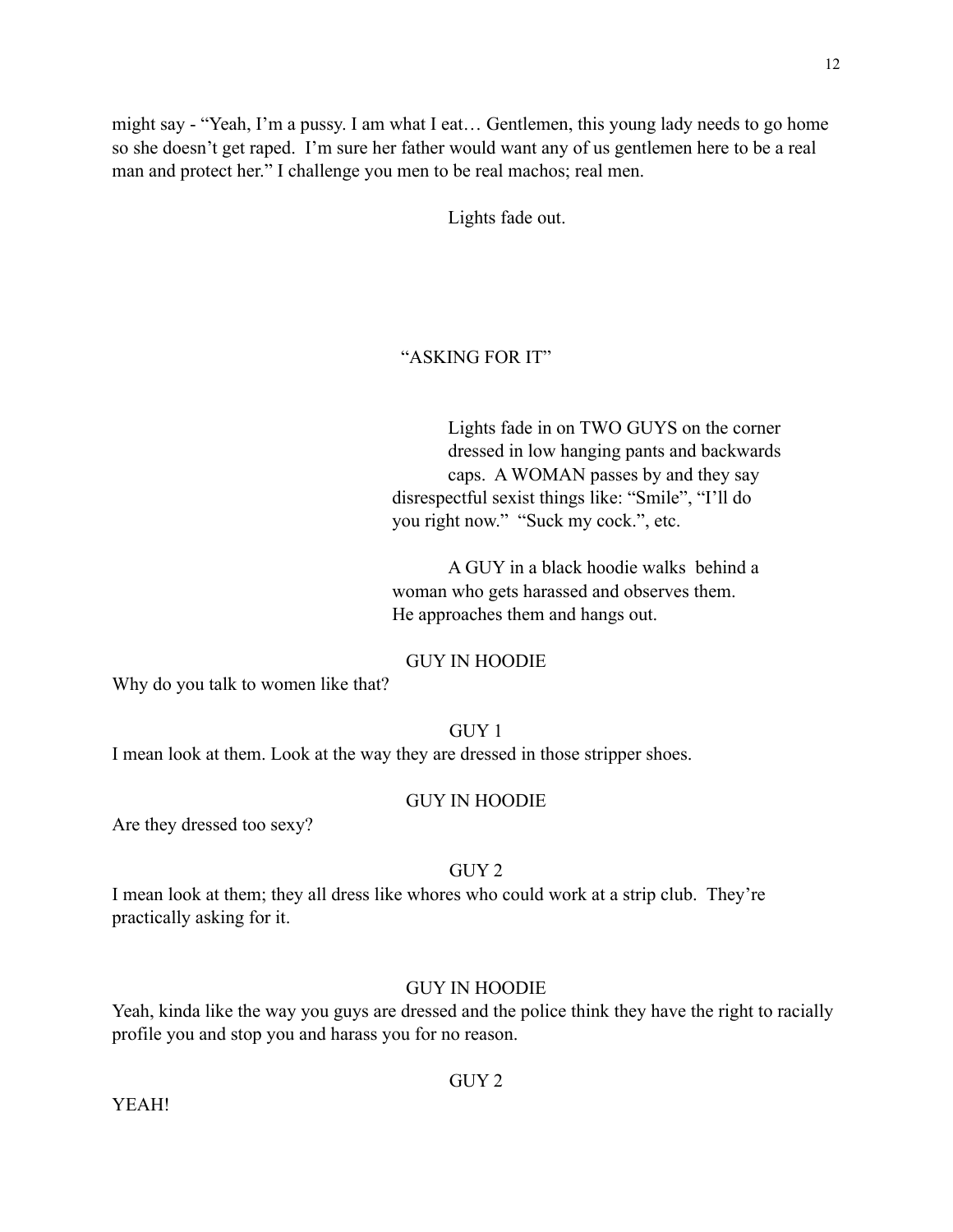## GUY IN HOODIE

Yeah, it's almost as if your low hanging pants, your backwards caps and "wife beater" shirts make cops think that you're saying, "Come on; beat me."

# GUY 1

YEAH!!

# GUY IN HOODIE

It's like you're asking to be arrested and killed dressed the way you are.

# GUY 1 & GUY 2

Wait a minute... You're saying that the way we're dressed gives police officers the right to beat us and kill us?

# GUY IN HOODIE

Does it?

#### GUYS

Hell no!!

 A WOMAN dressed in a very sexy dress passes by and the THUGS are about to say something nasty and then they stop themselves. They say something nice instead.

# GUY 1

Nice dress. You remind me of my sister.

#### GUY 2

You have a nice frown. Thank you for being a woman.

#### GUY 1

We're going to shut up now.

The GUY IN HOODIE walks away.

The GUYS look at each other.

# GUYS 1 & 2

Who was that hooded man?

Lights fade out.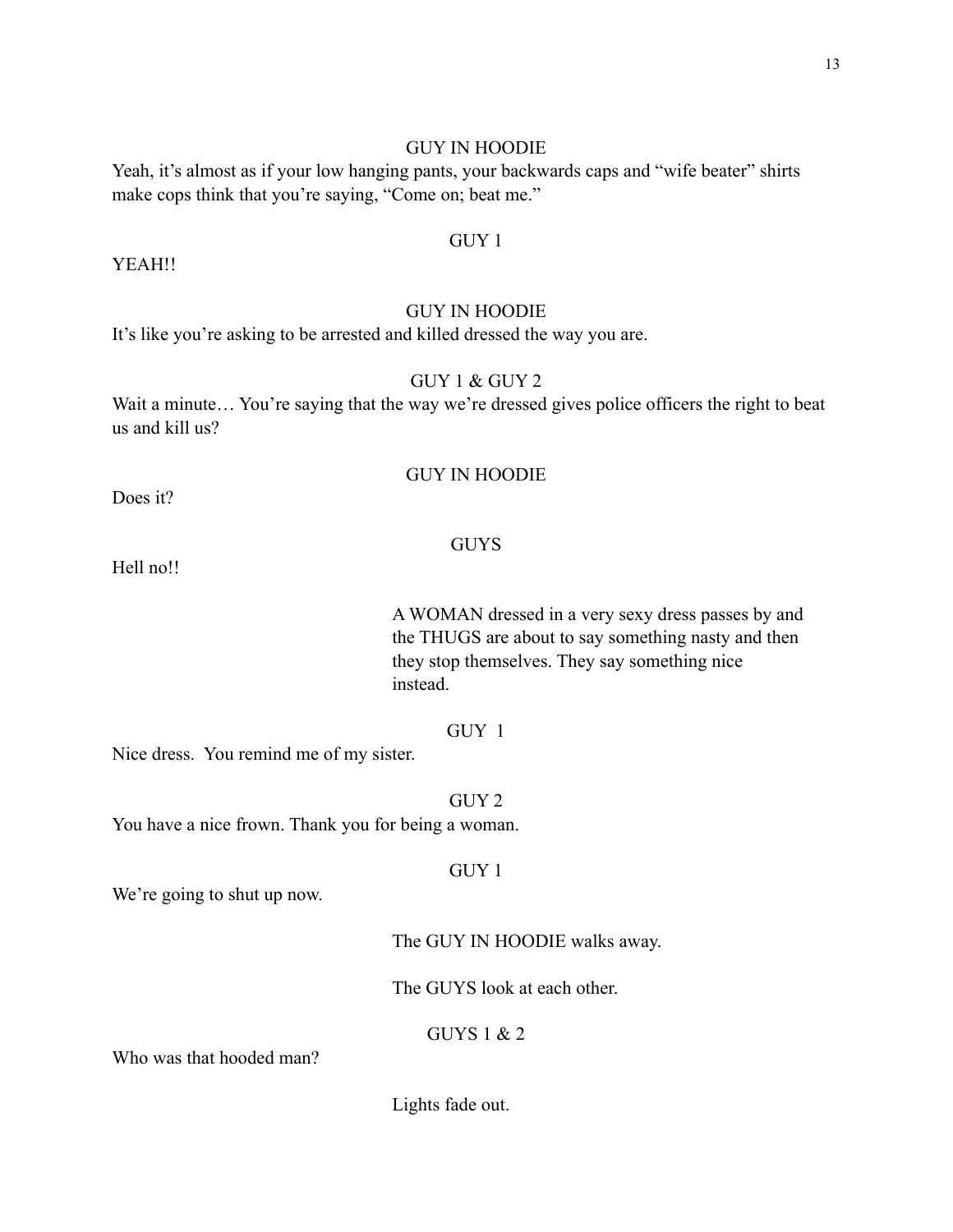# "ALEX - THE SELF-DEFENSE INSTRUCTOR"

 Lights fade in at the Hollenbeck Police Station. ALEX, 30s, a tough-looking Latina, wearing jeans, cowboy boots with steel heels, and a sleeveless blouse that shows off her tattoos. She could easily be mistaken for a "butch" lesbian, but she's not. Her core is very feminine, her exterior is very masculine. She sits in handcuffs trying to explain her side of the story. She is frustrated and tries to control her anger. Three POLICE OFFICERS listen to ALEX.

#### **ALEX**

I can't believe you're really going to book me, officer. I did it out of self-defense. I thought he was going to attack me so I attacked him before he tried it. How was I supposed to know he wasn't going to attack me? So what that he claims he wasn't going to attack me. Of course! What's he going to say? "Yeah I was going to attack her, rape her, and leave her for dead, but she hit me in the balls before I had a chance to throw her on the floor and punch her face"? I'm innocent! Why would I attack a man for no reason? *(She knows she's not convincing anybody.)*  Okay, let me explain…But first, take these handcuffs off of me. I'm gonna need to demonstrate what I did…

#### POLICEWOMAN #1

*(*muttering*)*

Fuckin' dyke…

#### ALEX

I'm not a lesbian and what has that got to do with it?

 One POLICEWOMAN removes the handcuffs from her. One POLICEWOMAN gestures with her hand to ask if she was drinking.

#### ALEX

No, I wasn't drinking. Oh, yeah, I did. I drank a "7-Up," and, yeah, I know I'm not supposed to be walking by myself at night. I'm a self-defense instructor, I teach these things…Yeah, I'm not joking. I got harassed so much by men. I got tired of their threatening remarks so I took a selfdefense class. I got so good at it I decided to teach it… Yeah, I'm angry, wouldn't you be if men constantly grabbed at your breasts? You're walking down the street and some man just slips his hand in and grabs your breasts and when you cuss him out he laughs...I can see you wouldn't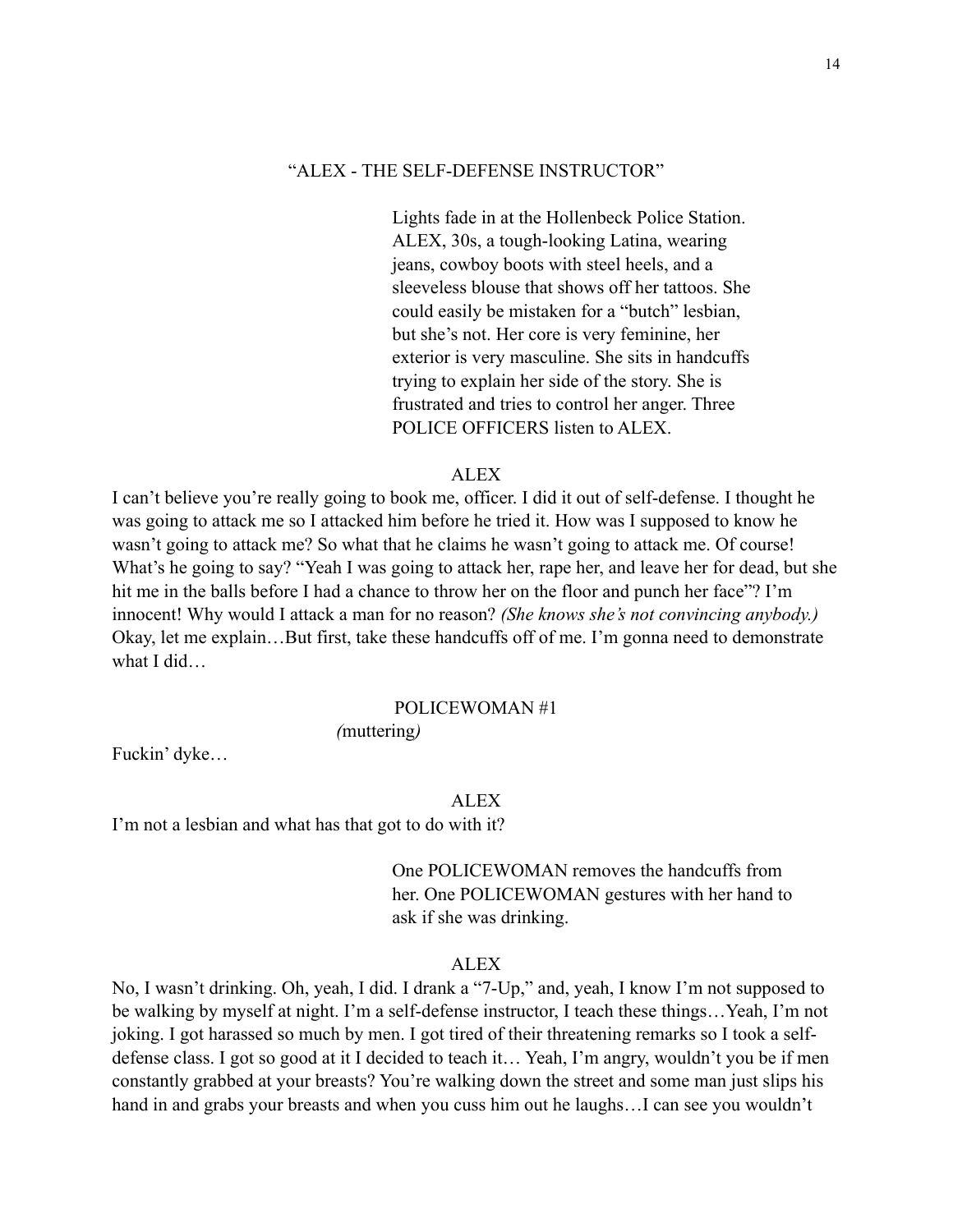understand…I'm not saying you're flat-chested, I just think the police uniform makes you look it…I'm not a lesbian, and I haven't been looking at your breasts…

> ALEX stands up with her hands at her waist with her breasts sticking up.

#### ALEX

You know I wasn't always like this…Really…When I was young I was flat-chested, *(*Aside.*)*… too. I wasn't that young, about eleven, twelve. I remember I was a real tomboy back then…

> Lights fade a little and ALEX reminisces and becomes the 12-year-old she used to be.

# ALEX

One day, I remember I was waiting in line to borrow a football and this guy ahead of me turned around, checked me out, and said out loud so that all the other boys could hear him, "Hey, flatchested!" I knew he was talking to me but I ignored him. He knew I heard him and he got closer and stared at my chest…He was right. I was flat. *(*She sits.*)*

So that day, I remember sitting on the toilet staring at my chest. "It's hopeless!" I thought. "I'm one of the few girls in sixth grade who still doesn't have **chichis**"…After getting tired of looking at my ugly, tiny, minuscule, nipples, I got up and went to my older sisters' drawers and started looking for a bra. I got the smallest I could find and I put it on, but it was still too big. I stuffed some toilet paper in both cups and it felt so good to have breasts. I raced my hands up and down my new breasts, enjoying the pleasure they gave me. But I stopped because I knew God was watching…So I took off the bra and sat back on the toilet…

> She looks up to God, then she slowly gets on her knees.

# **ALEX**

And it occurred to me that if God was watching, God would also be listening. I closed my eyes and I prayed. "Dear God, please give me breasts. I will be a good human being…I will do your will, I will be an honest person, I will be good."

> We hear holy music and ALEX slowly stands up from her praying position and raises her arms to God then lowers them as though they were wings and finally points to her breasts. The older ALEX is now back.

#### ALEX

…I believe there is a God. I got breasts quickly after that. So the next time I saw that guy, he didn't even recognize me…I love having big breasts. I'm not saying I'm a better woman for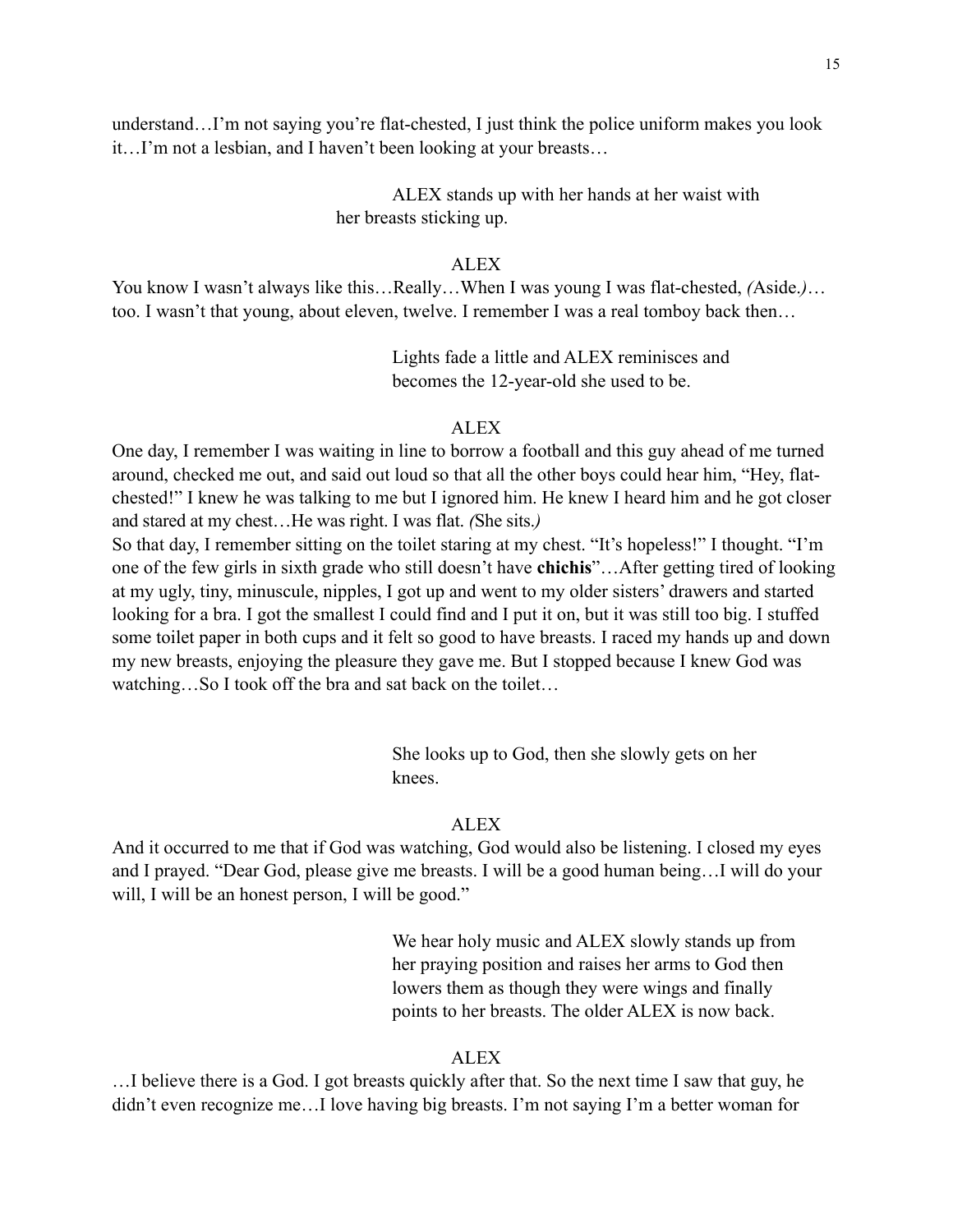having them, I just think they're a beautiful part of me...Sometimes my sisters and girlfriends make fun of me because of their size, I don't mind. I love my breasts. They are my connection with God. Thank you, God, for making me a woman!…I used to have boyfriends who were atheists. But I made believers out of them. Or at least I think so, because they used to say, "Oh, my God, they're so big!" I would tell them, when you touch them, let them be your reminders that there is a God…I wonder if God is a woman?…So when men just walk by and grab my breasts like it's their right, in my eyes they're committing a sin against God! They are taking away my connection with God. They are desecrating my nipples—I mean temples. Because this body belongs to me!!! The last time a jerk grabbed my breast I felt so helpless. I cried for an hour when I got home. Then the next day I went to my first self-defense class…Soon after I was teaching my own self-defense class…

> Lights fade in completely. ALEX is standing erect and strong, teaching her own class.

# **ALEX**

In order to not be a victim, you have to stop acting like one! Lift your heads high, walk with confidence. Defending yourself is only a matter of using your five weapons. Your hands, fingers, knees, legs, and your voice against his five vulnerable parts. His eyes, nose, throat, groin, and knee. It only takes forty pounds of pressure to dislocate a knee. Not every woman here will be attacked, but one out of three women will be raped within her lifetime. When it comes to defending yourself, any woman can…The first thing we will learn is your basic hand release…

> She demonstrates by holding one of her hands at the wrist with the other.

#### **ALEX**

When a man has grabbed you by the wrists... First of all, never let a stranger invade your personal space. Your personal space is the space at arms' length around you…So if you're being pulled by the wrists, don't pull. Just make a fist and twist against his thumb because it is the weakest part of the hand and the hand will release. Then you run and yell "fire." Don't yell "rape" because people might not come. Yell "fire" as loud as you can or if you're in L.A. you can also try yelling earthquake. People will come look only when it concerns them…So everybody get up and let's do it!

> Lights fade a little. ALEX is no longer the self assured and confident instructor.

#### ALEX

But even with all the knowledge and training I still got raped...I didn't know that I had gotten raped until I read a magazine article that said that when a man has sex with a woman when she is not conscious, it is rape. I wasn't drunk, I was just falling asleep. I was so tired. I wanted to spend the night in bed with him just talking and then he was on top of me. I couldn't yell "fire," I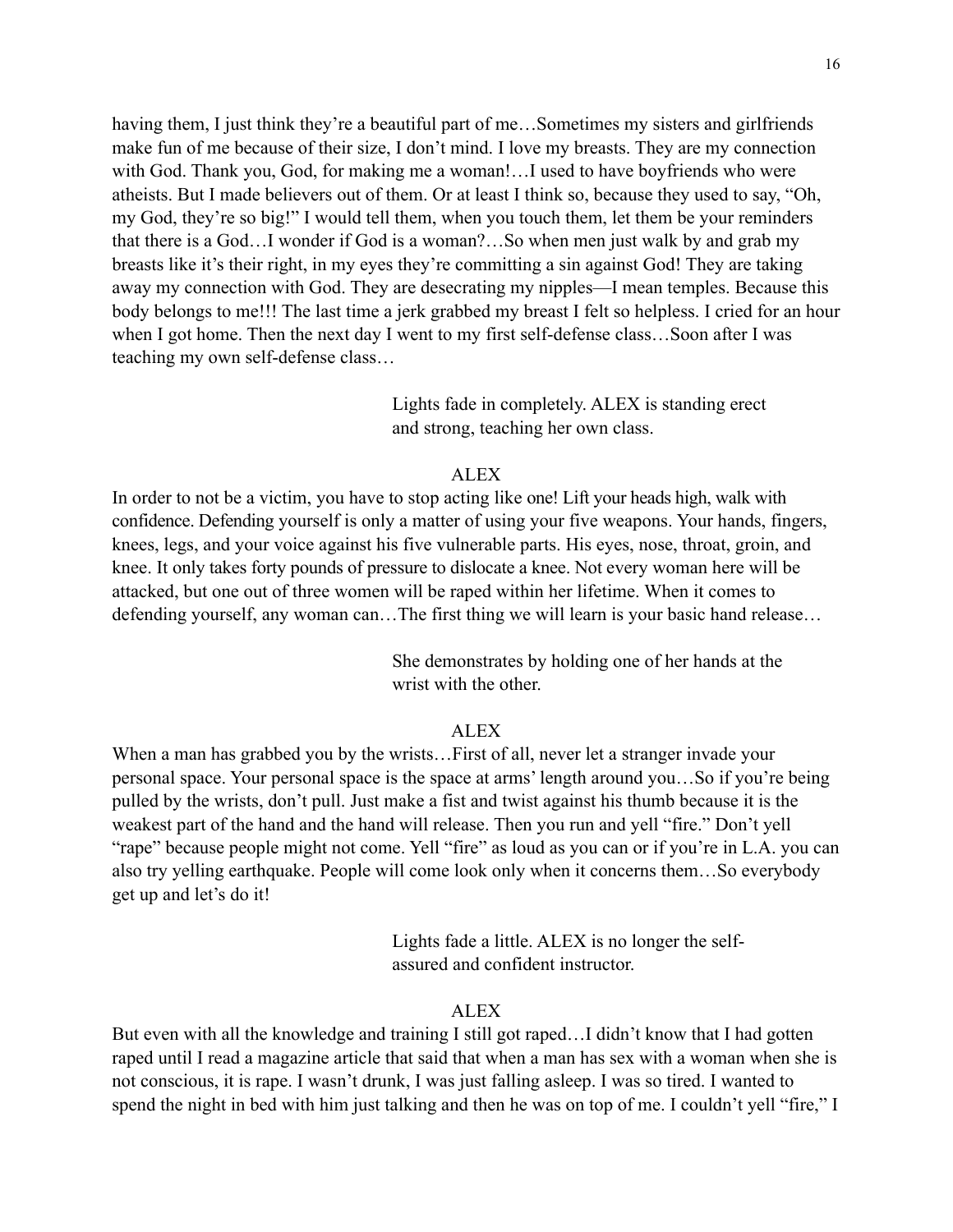couldn't kick or fight back. He kept wanting it and I just submitted. It was so casual that when I woke up I just thought it was unpleasant...

> She shakes her head and becomes the tough woman that she is.

# ALEX

So I don't let any man get into my personal space. That man should have known better following a woman at night and asking for the time! That's just plain stupid!…No, I'm not saying he was "asking for it." I just think *some* men have to be sympathetic and aware of the fear they provoke in women. All the rest already know and they laugh when they see it in us…So that's it. That's my confession. Are you gonna let me go?

> She waits, anticipating resistance. Then their response surprises her.

# POLICEWOMAN #2

You can go.

# ALEX

I can go?! I can go! I'd knew you'd understand…

# POLICEWOMAN #3

He dropped the charges.

# ALEX

He dropped the charges? Oh, I'm glad…

# POLICEWOMAN #3

But you gotta apologize…

# ALEX

I have to apologize?! Apologize? Apologize!…Do I legally have to?… *(*Sarcastically*.)* Oh, I should, after all *I* attacked *him*…Oh, no, I'm very grateful to him!

> ALEX feels like punching something or somebody. She finally controls herself and makes a deal with herself.

# ALEX

Sure, I'll apologize…I just want to get the hell out of here! Man, either way, we lose!…Where is he?!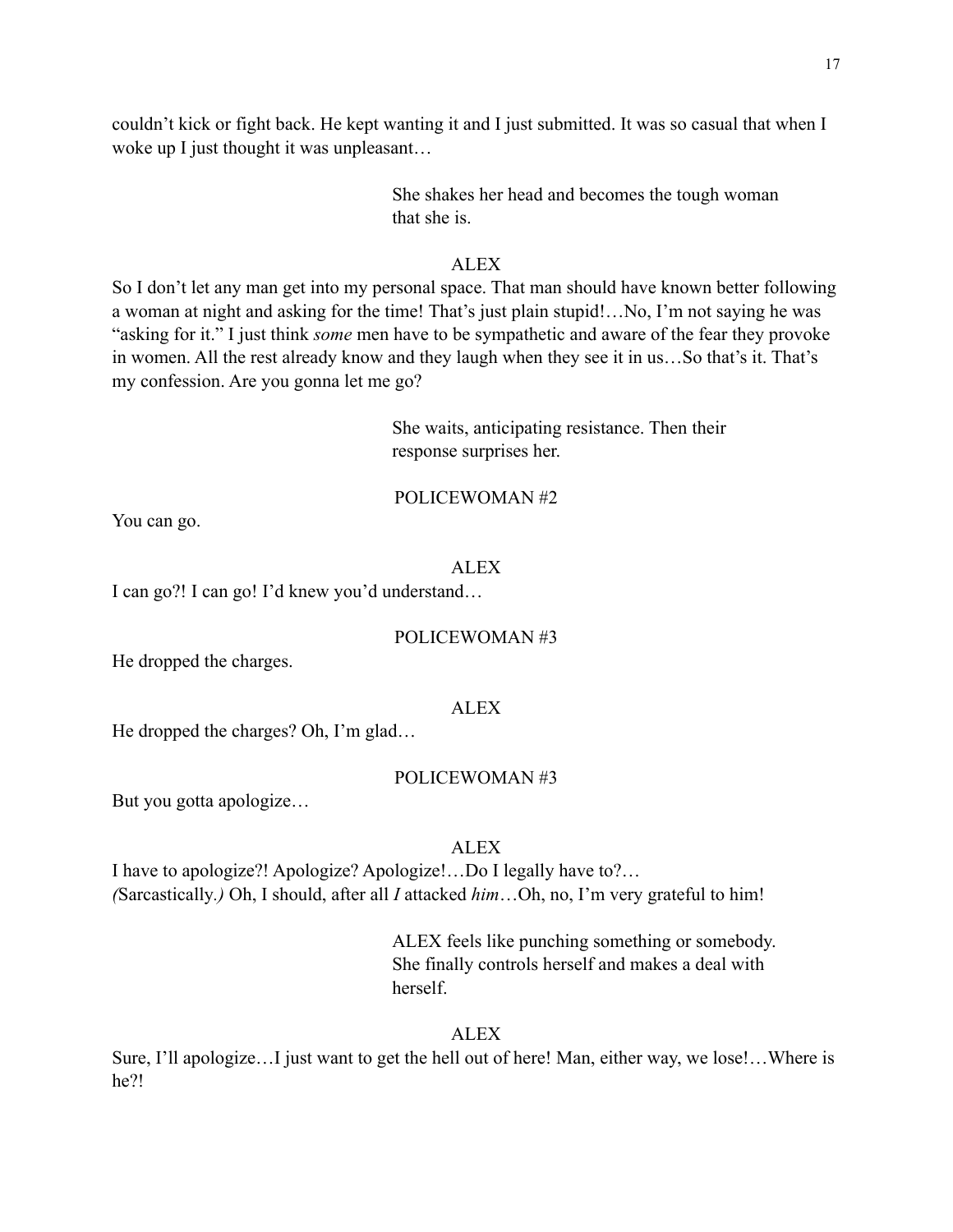Lights fade out.

# "UNLUCKY"

 Spotlight on JOHN, 30s, a prison inmate. It is not obvious at first that he is speaking from a jail cell. As he begins his monologue on the other side of the stage we see silhouettes of a man and a woman dancing and enacting what he is saying. At some point the scene is not what is being described in the monologue. It becomes violent and it is clear this is a case of rape.

#### JOHN

She was wearing a smoking hot red dress and looked so ready for me to make love to her. We were on the dance floor and she wanted me. I could tell by the way she moved and looked at me that she really wanted to make love to me. I felt like the luckiest guy at the party because I was going to get lucky that night. Her hips moved in a way that told me without a doubt she really wanted me. We went back to my place and we made crazy passionate love. She liked it hard and I gave it to her hard just the way she wanted it. In the morning when I woke up she was gone. I thought she liked me - didn't even leave me her number. I was so shocked how women can lie and turn things around. She was probably cheating on her boyfriend with me and then she felt bad about being a big ol ho with me and now the police show up telling me I've been accused of rape. Rape? She wanted me! We were having such a great time. I've never drank so much and laughed so hard in my life. But she calls it rape. Yeah, it might have been a one night stand, but nobody was screaming and fighting. She kept telling me harder and harder and she never once said "No"… 1 man out of 100 gets prosecuted for rape….and I was the unlucky man who got caught and sent to jail….and punished for "misinterpreting the situation." That's not fair. I know I didn't rape her because never once did she say "No." I know the difference… because when I got raped it was ugly and violent and there was blood and bruises. I had just arrived in prison and while I was sleeping he got on top of me. I shouted "No" so hard until the guy raping me put his giant hand and smothered me. I couldn't breathe. So I stopped shouting so I could save my air and breathe. I wish I could have been drunk out of my mind so that I could never remember what happened to me. I get nightmares every night and I can't sleep knowing it might happen again. I don't want to be somebody's bitch in here. Not again. No, I can't take it… I'll kill the next guy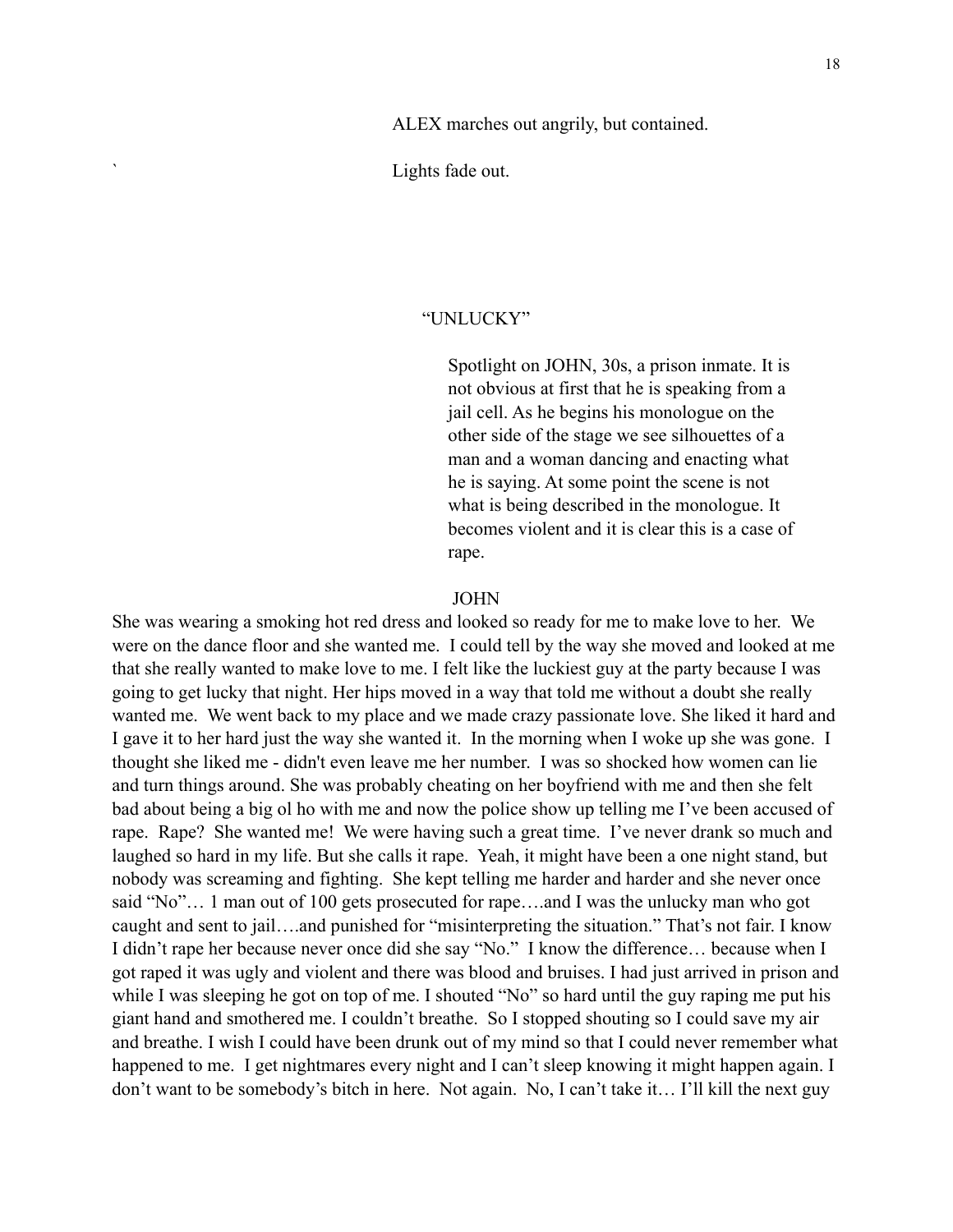who tries to rape me. I thought I was in prison, but I didn't know getting raped is the worst kind of prison.

#### Lights fade out.

#### "STAND UP FOR WOMEN"

 Lights fade in on a classroom. On a Chalkboard are the words: WOMEN'S STUDIES - The Fall of the Sacred Feminine: Required reading : The Chalice and the Blade. A FEMALE PROFESSOR reads from a book.

# FEMALE PROFESSOR

Approximaley 6000 B.C. Women were worshipped as Goddessess and there was peace and harmony in those civilizations that worshipped a female deity. Property would be inherited through the female lineage. The overthrow of the sacred feminine by men happened around 2600 years ago and women were subjugated and rape became the way women were controlled. By controlling women's sexuality men could also control their fertility and therefore ensure that all property would now stay in the male lineage and a man could be assured that all the children were his. Marriage was never intended as an act of love between a man and a woman - it was intended as a way to control property and women who were thus considered a man's property. Therefore Rape did not become a crime in the U.S. until a white man could establish that a black man who raped his wife had damaged his property and therefore had committed a crime. (To her students:) What do you think about what I just read?

> The STUDENTS remain quiet. No one wants to say anything. Finally one girl just says it out loud.

FEMALE STUDENT #1

Men suck!

# FEMALE PROFESSOR

Wait a minute. If we live in a patriarchy and we don't like it, why do we as women allow it to continue?

FEMALE STUDENT #2

Because of violence…

#### FEMALE PROFESSOR

Can you please elaborate?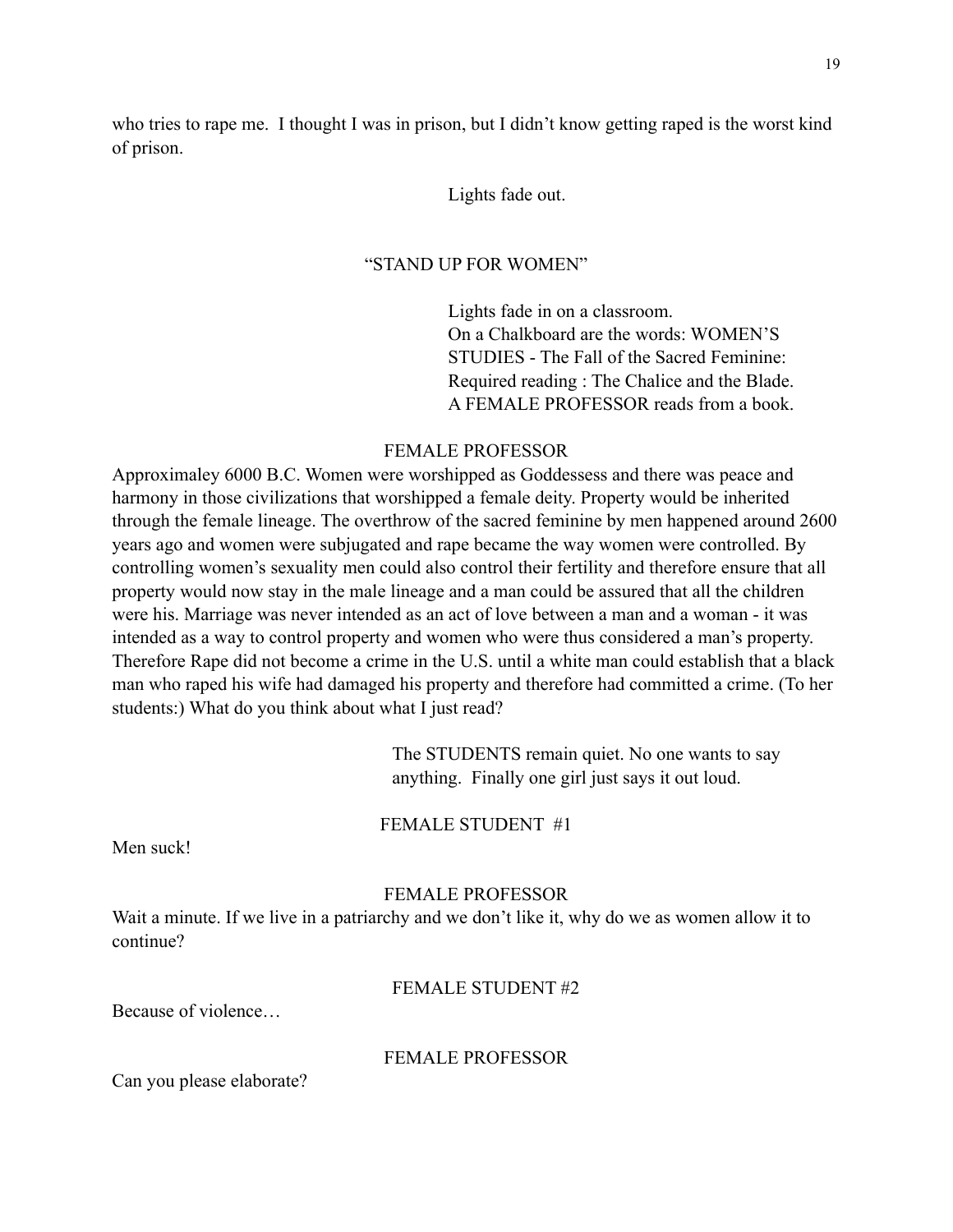# FEMALE STUDENT #2

You just read that rape has always been used to control women. Well, things haven't changed. Men rape women, and they keep women afraid. They silence us.

#### FEMALE PROFESSOR

Yes, but now we have laws that protect us from rape and prosecute men for their violence and women can speak up.

#### FEMALE STUDENT #3

Yeah, right. That's not the world we live in Professor Avila. My neighbor gets beaten up all the time and the police come and they don't do nothing. When they arrest the guy he goes to jail for like a day, but he keeps coming back and she keeps getting pregnant and having more kids and he gets so stressed out and beats her and she won't leave him. Nah, it's not just the men's fault, women are at fault too.

# FEMALE #2

No, it's men who created patriarchy. Men benefit from it. Men say they love women, but they don't stand up for us. Because if men really loved women they would stand up for us and it wouldn't be a patriarchy!

# MALE STUDENT

We do stand up for you. Some of us do stand up for you... But it's not that simple.

# FEMALE PROFESSOR

Can you please illustrate that point for us? Give us an example so the women here can understand and we can make this discussion more well rounded.

He remains silent, embarrassed, unable to speak.

#### FEMALE PROFESSOR

I'm sorry I did not mean to put you on the spot and put you in a difficult position where you have to defend men. If you don't feel comfortable then you can - -

#### MALE STUDENT

It's just that…. No, no. I'll tell you… I work as a dish washer at night…

 Lights fade in on MALE STUDENT wearing a dirty apron at a restaurant. TWO OTHER DISHWASHERS (MALE) take off their aprons and they exit.

 Lights change to show that at the restaurant it is closing time.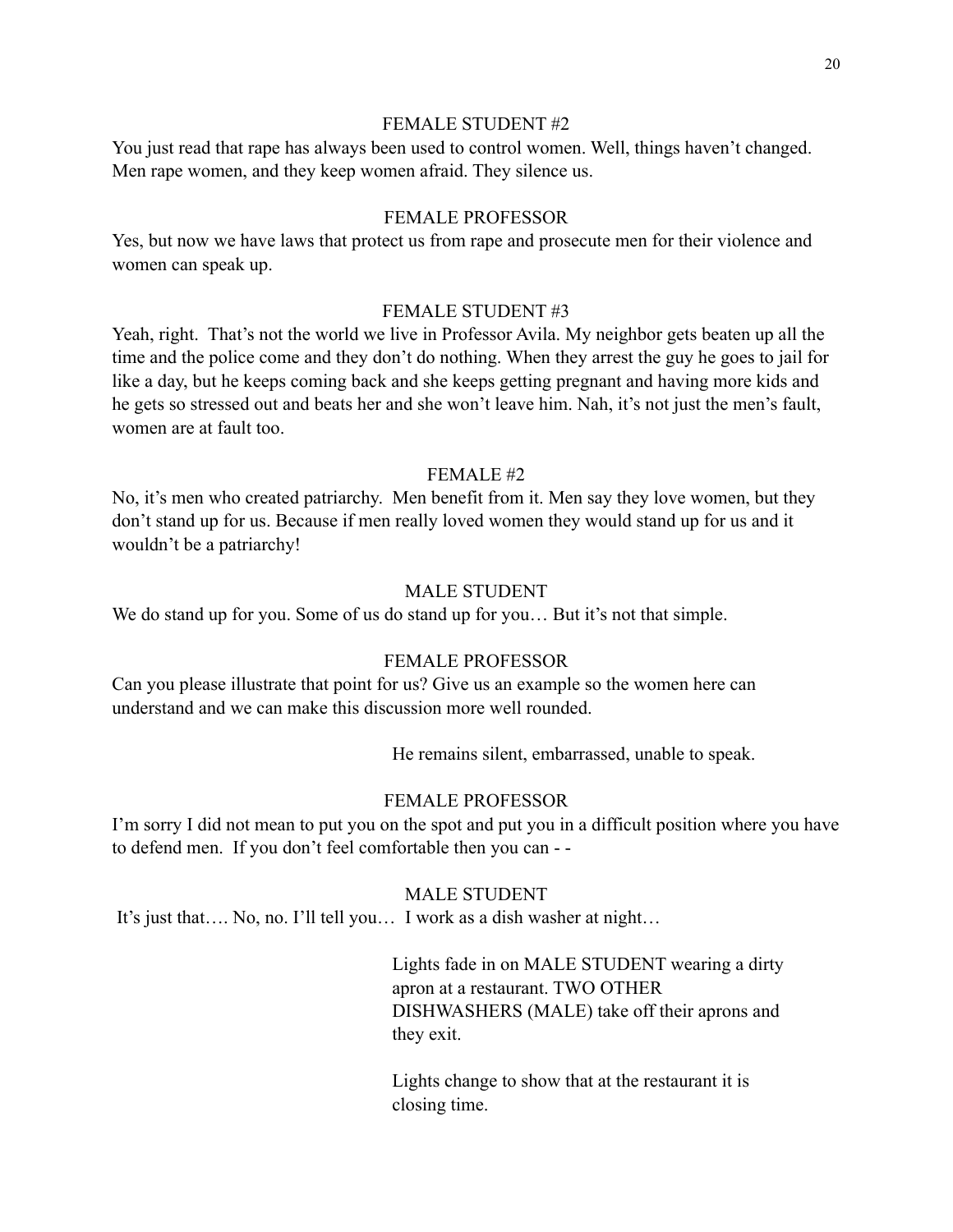#### RESTAURANT OWNER (V.O.)

It's closing time. Everybody go home.

 After a long night of washing dishes he is tired and he takes off his apron. He picks up his back pack and exits restaurant.

 Lights transition to show the outside of the restaurant.

 A PRETTY GIRL who is drunk is outside crying. TWO DISHWASHERS come up to her.

#### DISHWASHER #1

Hey, pretty girl why are you crying?

## DISHWASHER #2

You want us to keep you company?

She stumbles.

DRUNK GIRL

My boyfriend stood me up. I just found out on Facebook he was with this other girl - -

She cries uncontrollably.

One of the Dishwashers puts his arm around her.

#### DISHWASHER #1

That's okay, you can party with us.

 They Dishwashers give looks to each other and they both place their arms around her and try to take her with them.

# DRUNK GIRL

No, I'm not feeling well. I gotta go home.

#### DISHWASHER #2

Oh, we'll take you home.

They pull on her and she struggles with them.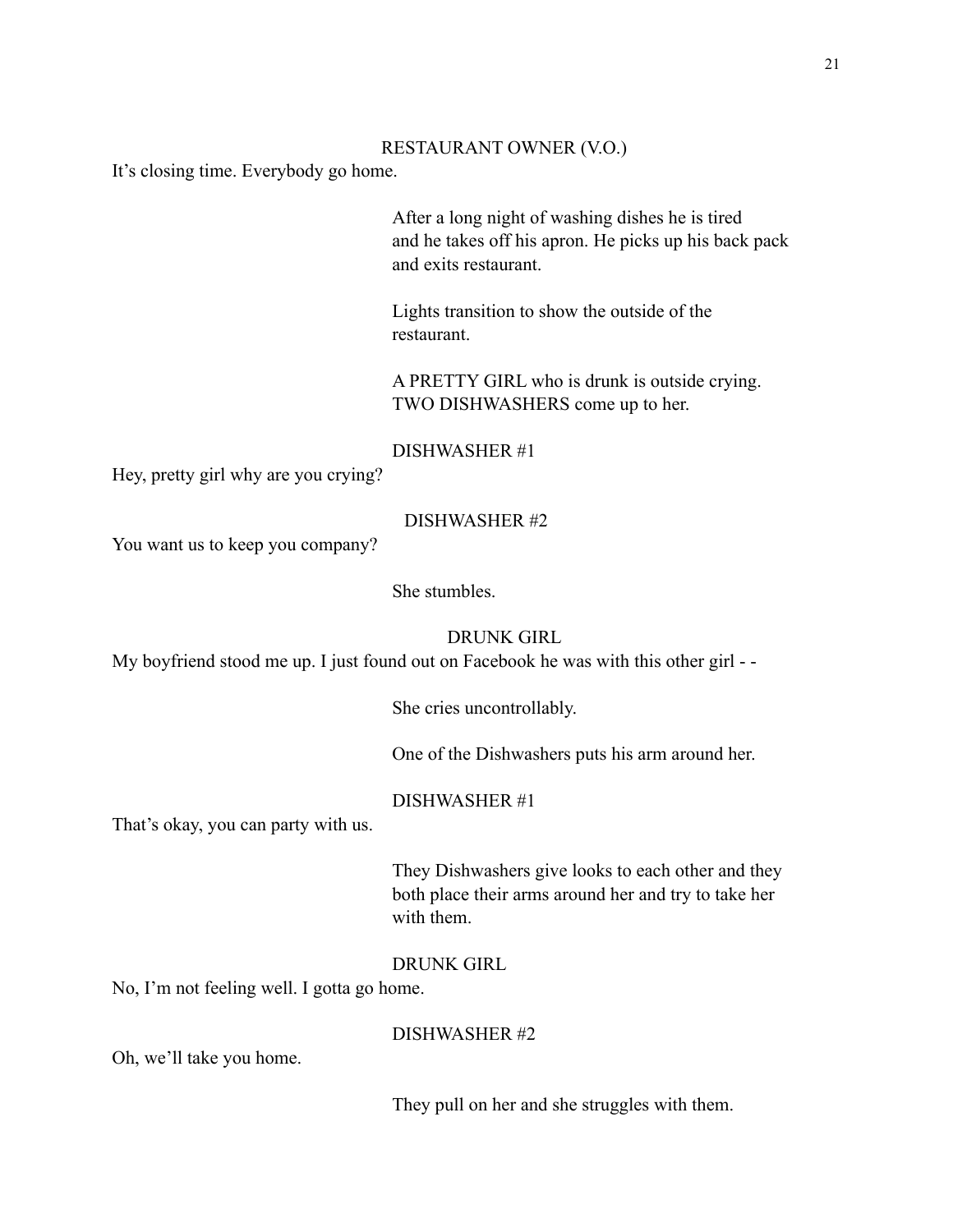#### DRUNK GIRL

I don't want to go home with you!

# MALE STUDENT steps in.

# MALE STUDENT

Leave her alone!

 They stare at him not sure if he's serious. They pull on her again.

# MALE STUDENT

Dejenla en paz! She doesn't want to go with you now leave her alone.

 He walks up to them unafraid. The situation is tense, but he doesn't back down. They release her hand. She walks away from them and gets behind him.

 The DISHWASHERS say nothing and leave giving him dirty looks.

# DRUNK GIRL

Thank you for doing that.

#### MALE STUDENT

Is someone coming for you? Do you need me to walk you home? Do you want me to call you a taxi, Uber, or someone - -

# DRUNK GIRL

I already called my mother to pick me up. Look, here she comes…

 She walks up to her MOTHER who hugs her. They exit.

> He continues walking and then he is confronted by the TWO DISHWASHERS who stop him.

# DISHWASHER #1

Who do you think you are?

# DISHWASHER #2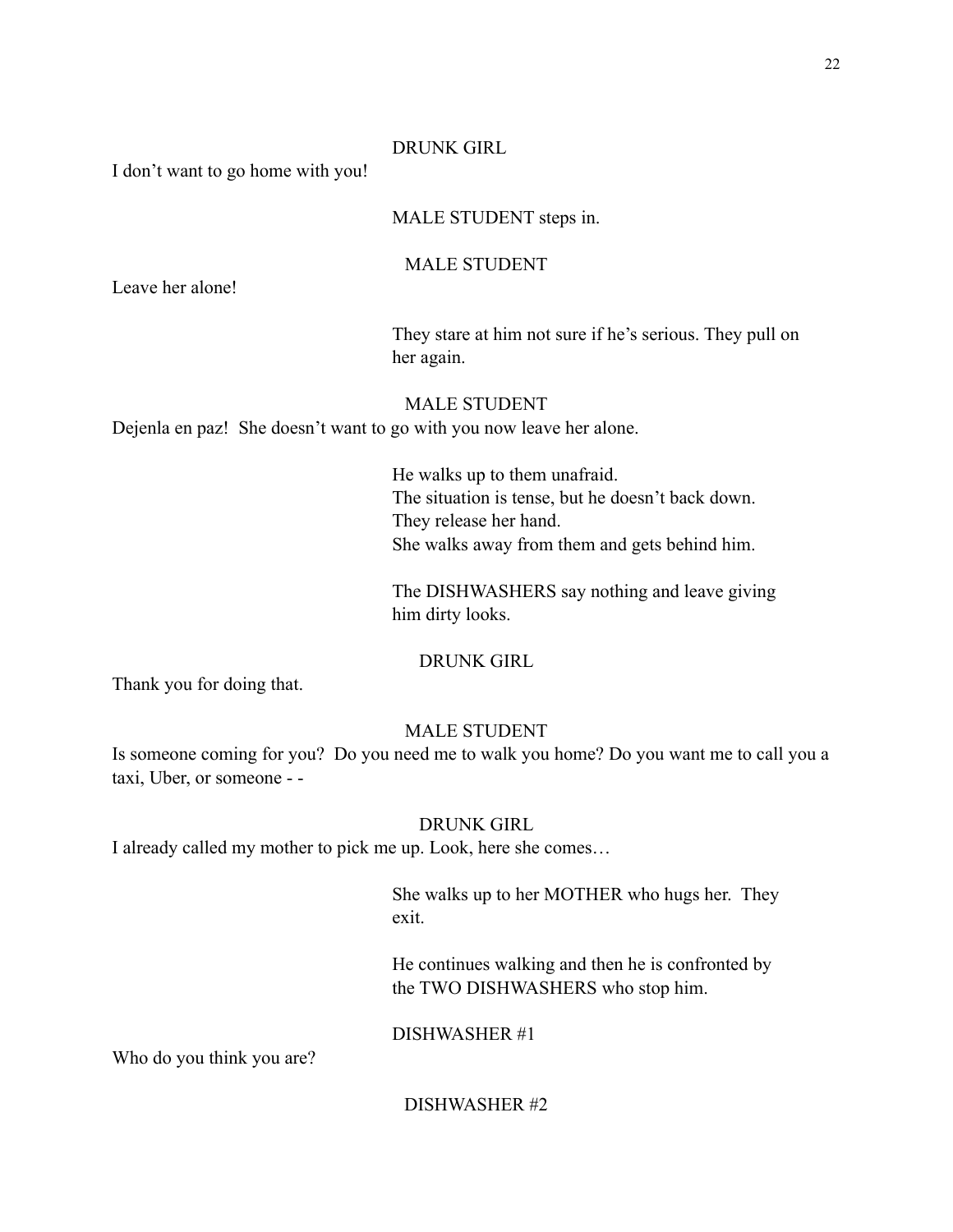You think you're a hero acting all chingon like you're not afraid of us.

 He continues walking trying to ignore them. They walk up to him confrontational.

 They gang up on him and beat him up. He falls to the floor squirming in pain.

# DISHWASHER #1

Now you can cry like a bitch!

Lights fade out.

Lights fade in back in CLASSROOM.

# MALE STUDENT

(sullen)

They broke my nose and my rib. I had to go to the hospital a few days and I lost my job…

# FEMALE STUDENT #2

I got raped. I had two guys take advantage of me while I was drunk. I wished that there would have been a good man like you to stand up for me. On behalf of women like me I want to thank you for doing what you did.

She walks up to him and hugs him.

 The FEMALE STUDENTS and FEMALE PROFESSOR applaud him.

Lights fade out.

# "LOLITA CORAZON"

 Lights fade in at a counter in the pharmacy section of Kmart. There is a little sign on the altar that reads: "PHARMACY." There are two chairs next to each other facing the audience. One WOMAN goes behind the altar and becomes the PHARMACIST. One WOMAN sits at a chair in her corner. One WOMAN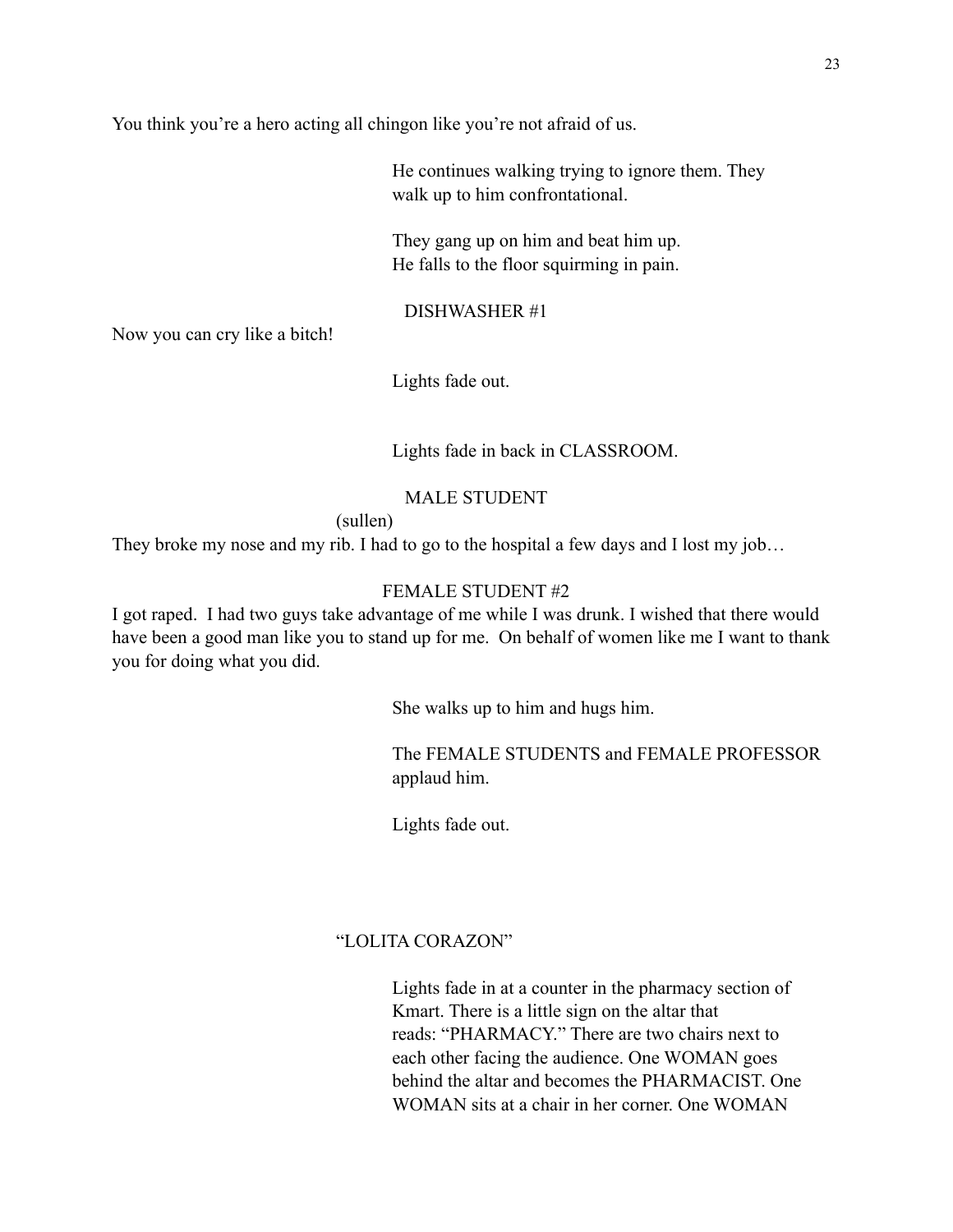enters: She is DOLORES CORAZON, a shy Latina wearing a plain pastel floral print. DOLORES walks up to the PHARMACY counter with a doctor's prescription and hands it to the PHARMACIST. DOLORES Here's my prescription…My name is Dolores Corazón. LOLITA Her real name is Lolita. DOLORES How long is it going to take? PHARMACIST

Fifteen minutes.

DOLORES

Fifteen minutes?!

 $LOLITA(0.S)$ 

Dang!

 *The PHARMACIST leaves. DOLORES picks a box of female condoms.*

#### DOLORES/LOLITA

Female condoms?…Female condoms.

 LOLITA "CHINGONA" CORAZON enters. She is flamboyant, a sexy Latina who is not afraid to express her opinions and doesn't need anybody's approval. She wears her hair high and loose. LOLITA snaps her fingers and DOLORES and the PHARMACIST freeze.

# LOLITA.

Female condoms? Female Condoms! Tsss! The day I start wearing a female condom is the day the Equal Rights Amendment is passed; women are no longer raped and beaten up in this country; baby girls in China stop getting killed for being born female; brides in India stop being burned alive; women in Africa stop having their clitorises cut out; women in Brazil stop getting killed by jealous husbands who get away with it; and young women all over the world have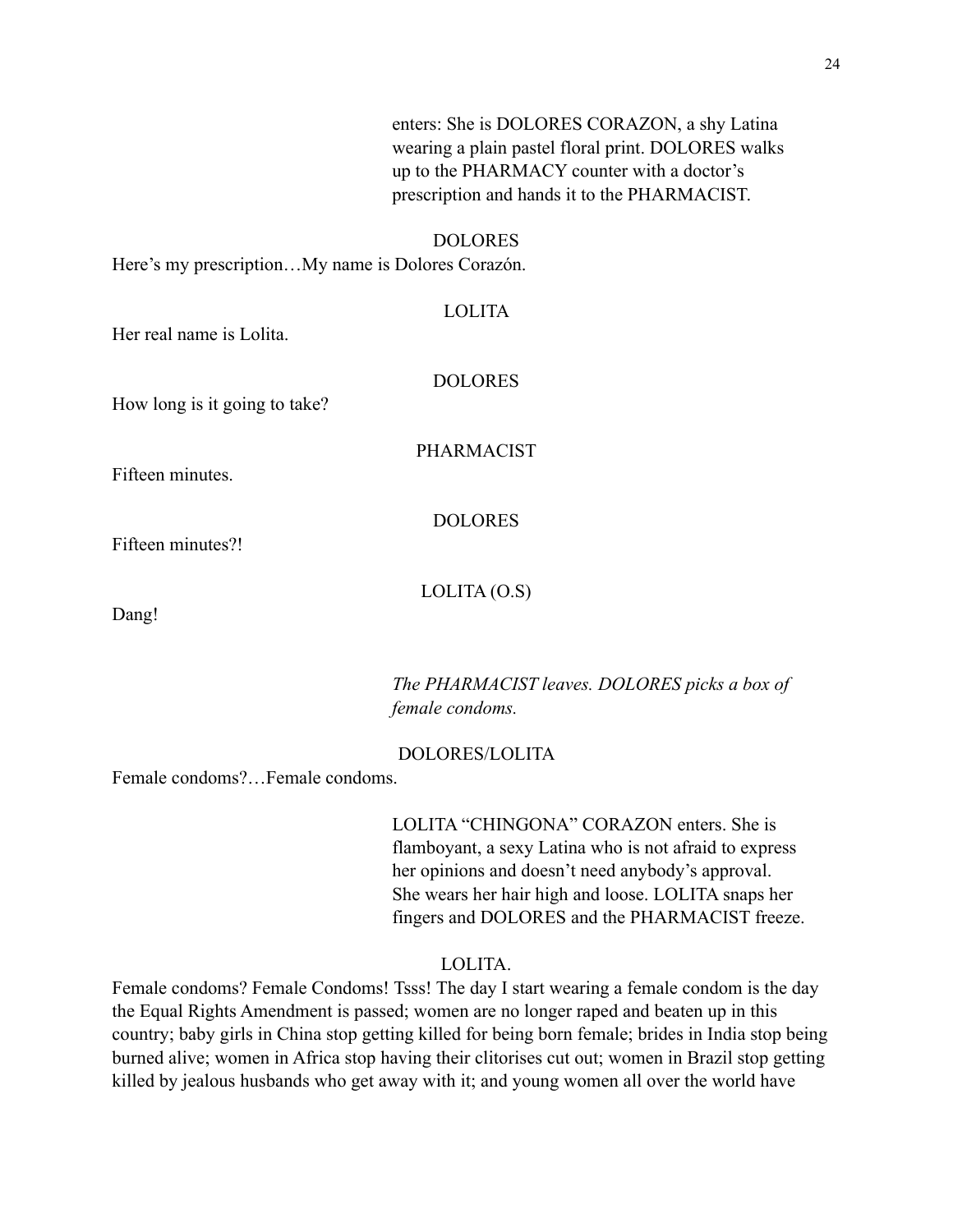equal opportunity to get an education and get fed properly. 'Til then, shit! The least men can do is wear a condom, know what I mean, **prieta**?

> She snaps her fingers and DOLORES and the PHARMACIST unfreeze.

 DOLORES walks over to a chair and she and LOLITA sit simultaneously.

# LOLITA

Sure you do, that little bruise on your face didn't come from no bump. So put down those female condoms and get *him* some! The cheap kind. The ones that make his **pito** itch…Besides you only get three in a box for three times the amount for men's condoms. And they look *"Uuugly"*…But why am I complaining, I don't even use condoms…

> DOLORES looks around wondering if anybody else can hear LOLITA. LOLITA looks herself up and down realizing she looks like the biggest slut and should be using condoms.

# LOLITA

I don't need to…I know you think I'm a slut, I know you do so don't deny it…You're probably looking at me thinking that of all people here in K-mart, I should be counting the minutes before these fat, "Fiesta"-colored condoms become the next "Blue Light Special," right?…No, that's okay, people call me a slut…Now, do I look like a slut to you? Of course I do, I work at it. But you can be one or just look like one, but I ain't one. I'm a **chingona**! I like that better. Matter of fact, I don't know what a **puta** is, I don't think I've ever met one…Oh, yeah, wait, yeah, once. This one stupid chick who was having sex for all the wrong reasons. She was trying to keep her boyfriend from leaving her. She had no respect for herself. I, on the other hand, respect myself and I do what I do for all the right reasons. For fun. And I don't use condoms, 'cause I don't need any. I'm what some men call a "tease." And it don't bother me. I know men look at me and they go in their minds, "Yo, I bet she's easy." They put on their macho airs and they give me their packaged crap about how sexy I look and how I remind them of their sisters. Their sisters! These losers can't even come up with original lines. And they also tell me how they saw me in their dream the night before and it was destiny that we met and shit like that. Then they rub up against me, and if they don't already have a hard-on I give them one when I look at them and smile. I give them that idiotic look they love and make them think they're so clever and funny, so funny that I'm wet all over. They think I'm easy but what they don't know is that I'm hard. Harder to break, harder to dominate, harder than their dicks.

 LOLITA turns to DOLORES and gives her a serious look.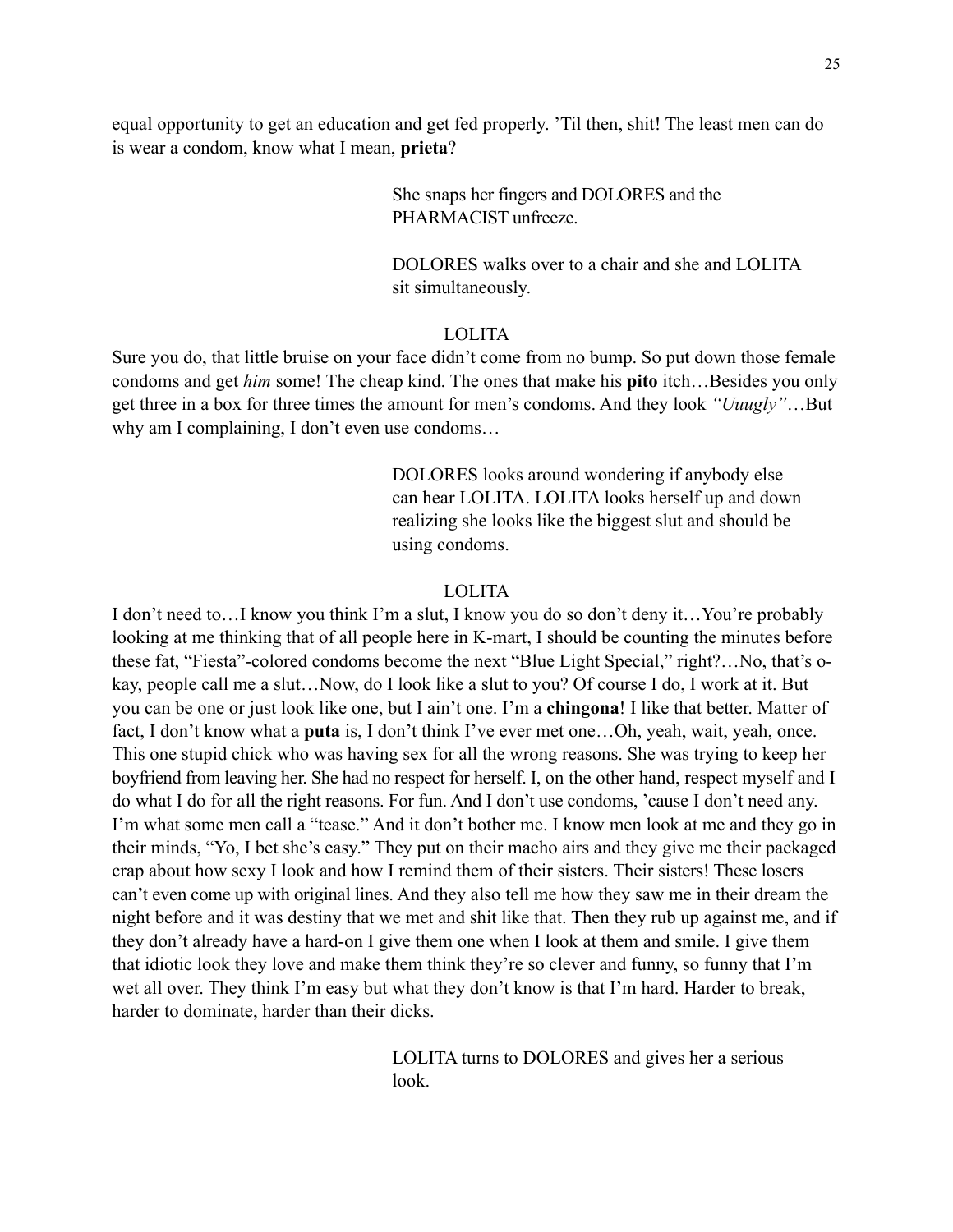#### LOLITA

So, Prieta, let me ask you, why do you want to cheat on your boyfriend? Yeah, I know you do, so don't deny it. 'Cause otherwise you wouldn't be checking out the condoms if you were in a "happy monogamous relationship" like you claim to be…No, don't tell me, don't tell me… Your boyfriend promised you he would never raise a hand to you, he'd rather die than to do a thing like that again, right? But, **m'jita**, he will. So now you're seeking the comfort of a stranger to caress those wounds, huh? Yeah, I know I'm good, I still could be a psychoanalyst if I wanted to, you know? But, **m'jita**, when your boyfriend finds out, he's gonna kick your ass…

> LOLITA waits for a response, then she enthusiastically proceeds to share her knowledge.

#### LOLITA

Okay, **pues**! You're gonna need some tips on how to be a slut.

 LOLITA snaps her fingers and lights fade. They are now in a discotheque. LOLITA leans against the bar, acting "cool," enjoying the music.

# LOLITA

Okay, first thing, **Prieta**, make eye contact. Any guy you want, you can get. Look around. Pick one. Make eye contact. Stare a little longer than you should, then, turn away…You got him. Then the game begins. So have fun. Just don't touch…I usually don't pick up men. Unless I find one challenging enough, then maybe, maybe, I'll go with him to his apartment.

> LOLITA snaps her fingers, lights change to an apartment setting. She does several seductive poses.

#### LOLITA

They kiss me and I let them play with my breasts. I whisper all the dirty things they want to hear. "**Ayy, Papi, como me gustas. Ayy, que grandototote estas, chulo.**" And if they're **gringos** they go crazy for this one, "**Eres mi rey**. You are my king. Can I have a bite of your big and meaty burrito? **Que rico, suave…¡Sabroso!**" Then I get all hungry and want to leave to go buy some tacos, but I can't because they got me all wrapped up with their hands…Then when they get as hard as a brick and they're burning up inside, their pelvis' start trembling. My hand goes inside their pants. I barely touch it and they become little boys…And that's when the real acting begins.

> LOLITA puts up her hand to her forehead very dramatically like an innocent virgin in distress.

# LOLITA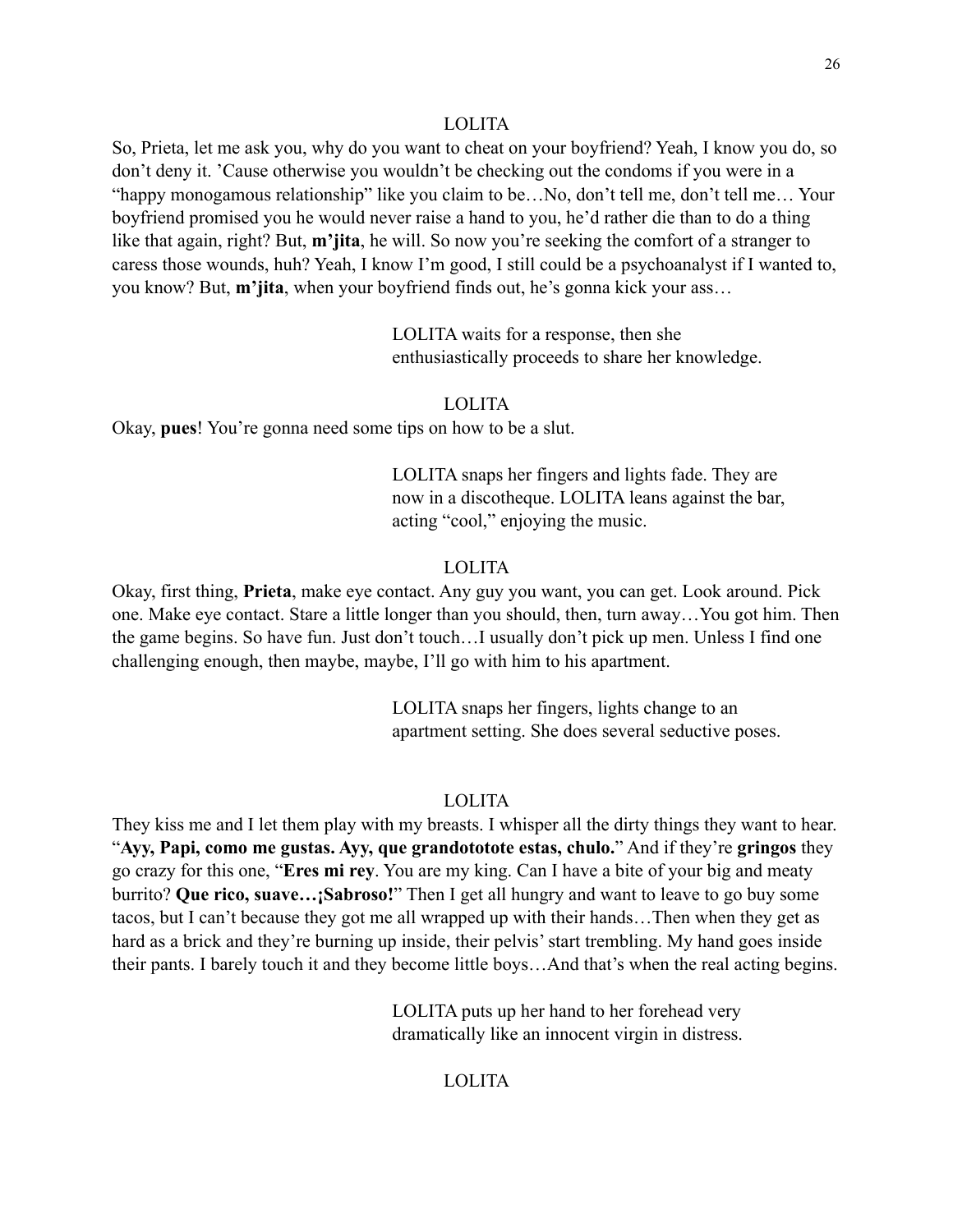"Oh, no, I can't do this. I can't. I'm a virgin!…I have to go home," I tell them. They're so hard and excited, their faces turn yellow. The misery of ending up with blue balls hits them and they beg me to stay. "I can't. I shouldn't be doing this," I say with the voice of a total virgin. And they believe me and lower their expectations, 'cause they're so horny by now they'll settle for me pulling on their dicks. But I won't even do that, 'cause I'm a *virgin.*

LOLITA laughs, indulging in the lie.

# LOLITA

So I'm practically out the door and sure enough they're so pissed-off at me by now they accuse me of being "a tease." Then I stop and I look at them all sincere and shit. "I'm not a tease…Well, I can't have sex with you, but what if…What if…What if you masturbated for me. Oh, I bet you look so beautiful when you come." And the guys fall for it. Yeah! Yeah! They do! They're so horny they settle for masturbating for me. So I watch. They make these faces. I imagine kinda like the faces they would be making as they were being born. They look like children screaming for their lives. They look so vulnerable, so delicate, like I could take them into my arms and crush the life out of them… Sometimes I touch their faces and hold them while they cum. I watch their faces and I get more excited than if I were to have sex with them.

> She make facial expressions. She looks excited but then she stops, frightened. She walks over to DOLORES who is now sitting and stands behind her as if whispering this story to her.

# LOLITA

I remember the first time I had sex. I went with him to his apartment, I was so excited and scared. But when he stuck his hand in my panties and his finger entered me I told him, "Oh, no, I can't do this. I can't. I'm a virgin!" He kept pressing it in and he thought I was being a tease. He got on top of me, penetrated me, humped me. He made faces, like he enjoyed it even though I was screaming. I kept screaming because I felt like he was tearing me inside. With every scream and grimace I made, I got glimpses of his face. I couldn't understand his look. How could he look like an angel, happy and peaceful, when he was hurting me?

> DOLORES doesn't want to hear anymore so she runs away from LOLITA. Lights fade in. DOLORES and LOLITA sit across from each other simultaneously.

# LOLITA

Yeah, I know not all men are assholes. I actually met a "redeemable male" a few months ago...I hate to admit it, but I love him. Why do you think I'm checking out the condom section? He's kinda nice, but I like him too much to seriously consider giving it up to him...No, not my virginity, some dickhead already took that…But I don't think I'm ready yet. It's tough to let a man see you lose control, and that's just one thing I gotta have...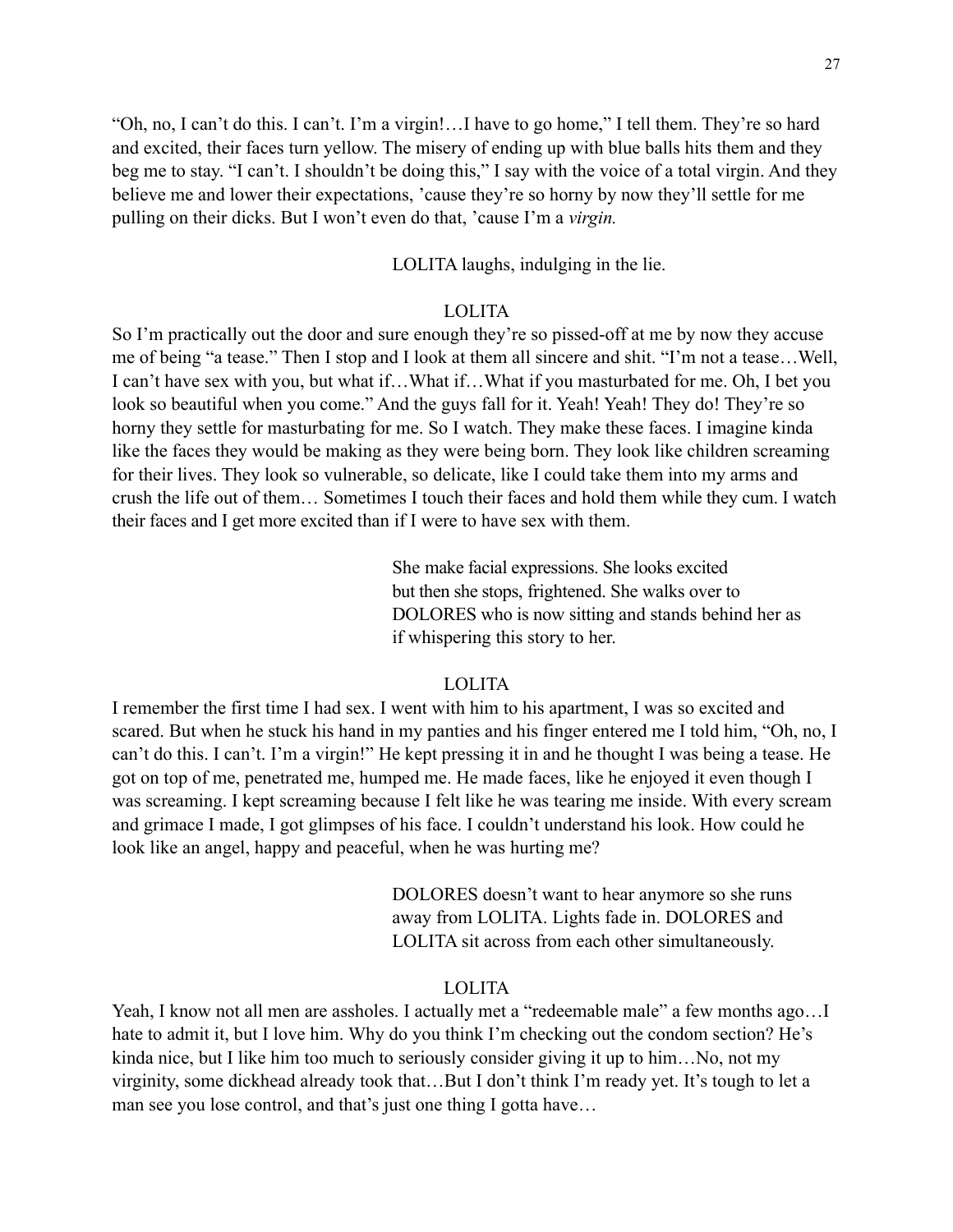#### PHARMACIST

Dolores Corazón, your prescription is ready.

#### DOLORES/LOLITA.

That's me!

# LOLITA

Good luck…I hope your boyfriend doesn't kick your ass, again.

 LOLITA gets up and leaves. DOLORES looks for LOLITA but can't see her anymore.

#### PHARMACIST (V.O.).

Second call for Dolores Corazón.

 DOLORES goes to the counter. LOLITA stands behind her. They both pick up the prescription simultaneously.

Lights fade out.

#### "RED FLAG GAME SHOW"

 Lights fade in on PAPA, an older Latino man, and his 16 year old TEENAGE GIRL.

#### PAPA

Who was that boy?

TEENAGE GIRL

That was a friend.

PAPA

A boyfriend?

TEENAGE GIRL

PAPA

No, but can he be my boyfriend?

No, m'ija you can't date.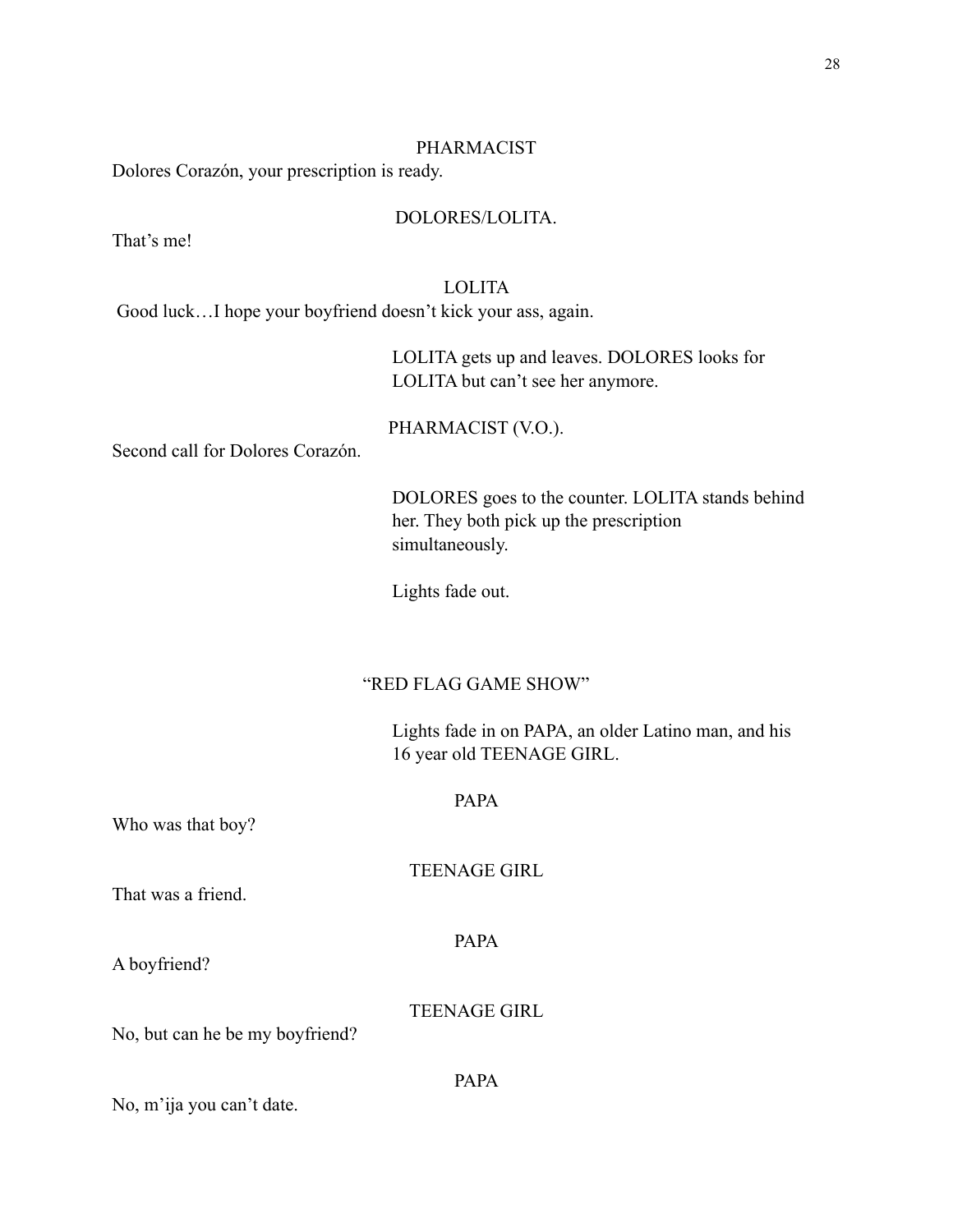#### TEENAGE GIRL

Don't you trust me?

# PAPA

Look, I was a teenage boy and I know what boys are thinking… Boys are just horny bastards and I have to protect you!

# TEENAGE GIRL

But it's not fair I have to live in a box where you can protect me.

PAPA

M'ija I know it's not fair… Look, I got it. I'll let you date if you win at the RED FLAG GAME SHOW.

#### TEENAGE GIRL

What?

Lights brighten up.

# TV ANNOUNCER (V.O.)

Welcome to the RED FLAG GAME SHOW where Teenage girls have to think on their feet and decide if a man is being creepy, a stalker, a potential rapist, a Sociopath, or just a plain serial killer. Who's ready to play?

> PAPA grabs his daughters hand and walks her over to the game show. TWO OTHER YOUNG GIRLS show up to compete against her.

# A GAME SHOW HOST enters.

# GAME SHOW HOST

Girls the first one to hit the buzzard and identify the man gets a point. Whomever gets the most points win. Are you ready?

> They girls enthusiastically yell "Yes". A MALE ACTOR shows up and performs a few lines.

#### MALE ACTOR #1

I tell you you're beautiful, I search through your Facebook page searching for your whereabouts, I take pictures of you everywhere. Who am I?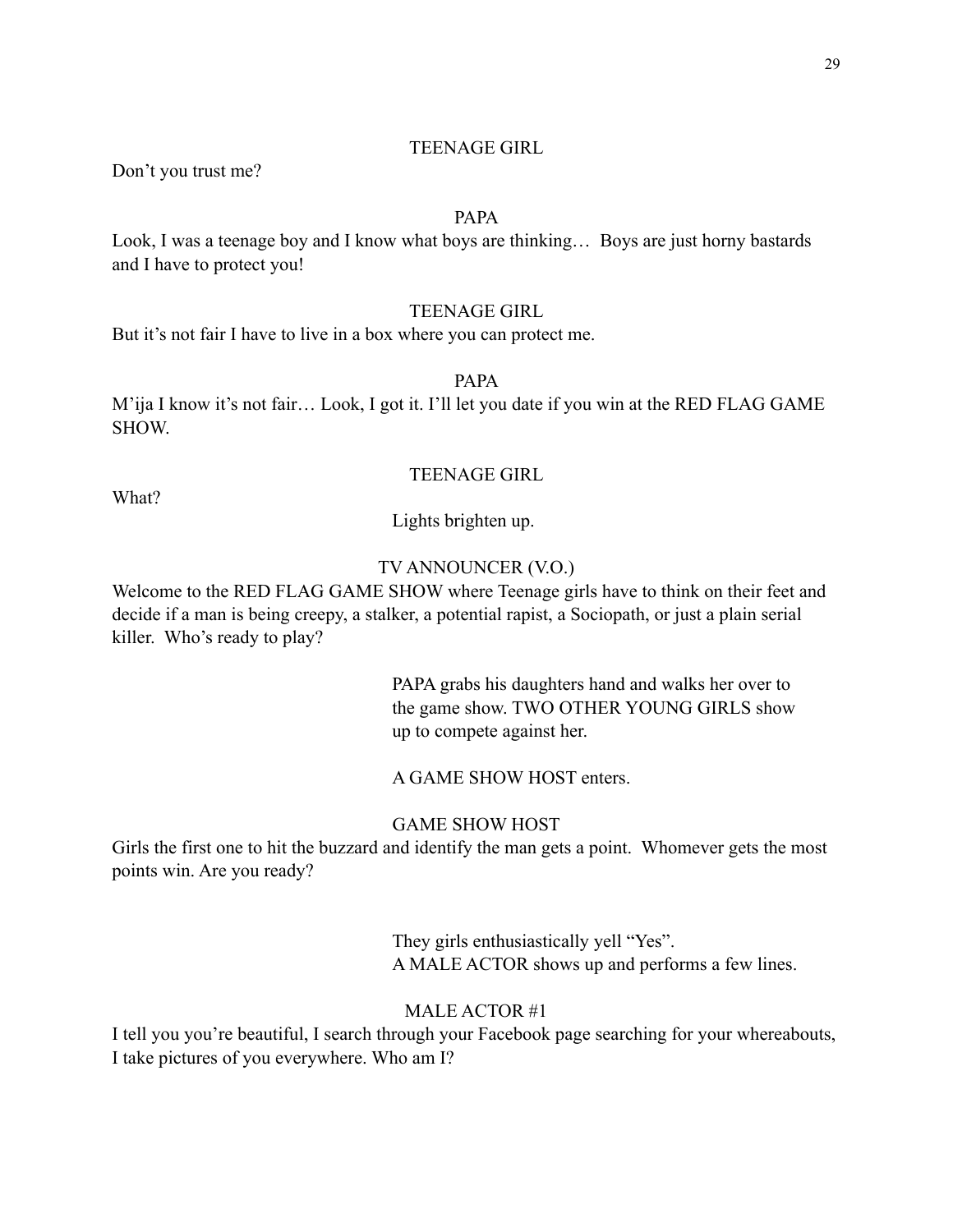# The TEENAGE GIRLS yell out their answer, but TEENAGE GIRL hits the buzzer first.

#### TEENAGE GIRL

You are a stalker!

### GAME SHOW HOST

Correct! Next one.

 Another MALE ACTOR shows up dressed like a teenager.

MALE ACTOR #2

I look at you at lunch time and when you run during gym. I print your photo and pretend to kiss you on my pillow and masturbate. Who am I?

Teenage Girl hits the buzzer

#### TEENAGE GIRL

You are creepy!

#### GAME SHOW HOST

Correct! Next one.

 Another MALE ACTOR shows up dressed in a fancy grey trench coat.

## MALE ACTOR #3

They call me Mr. Grey, I am charming, and know what to say to get you to come visit my apartment and step into my playroom where I will whip you and make you feel you are worthless. Who am I?

Teenage Girl hits the buzzer

# TEENAGE GIRL

You are a Sociopath!

# GAME SHOW HOST

Correct! Next one.

 Another MALE ACTOR shows up dressed like a good looking well dressed guy.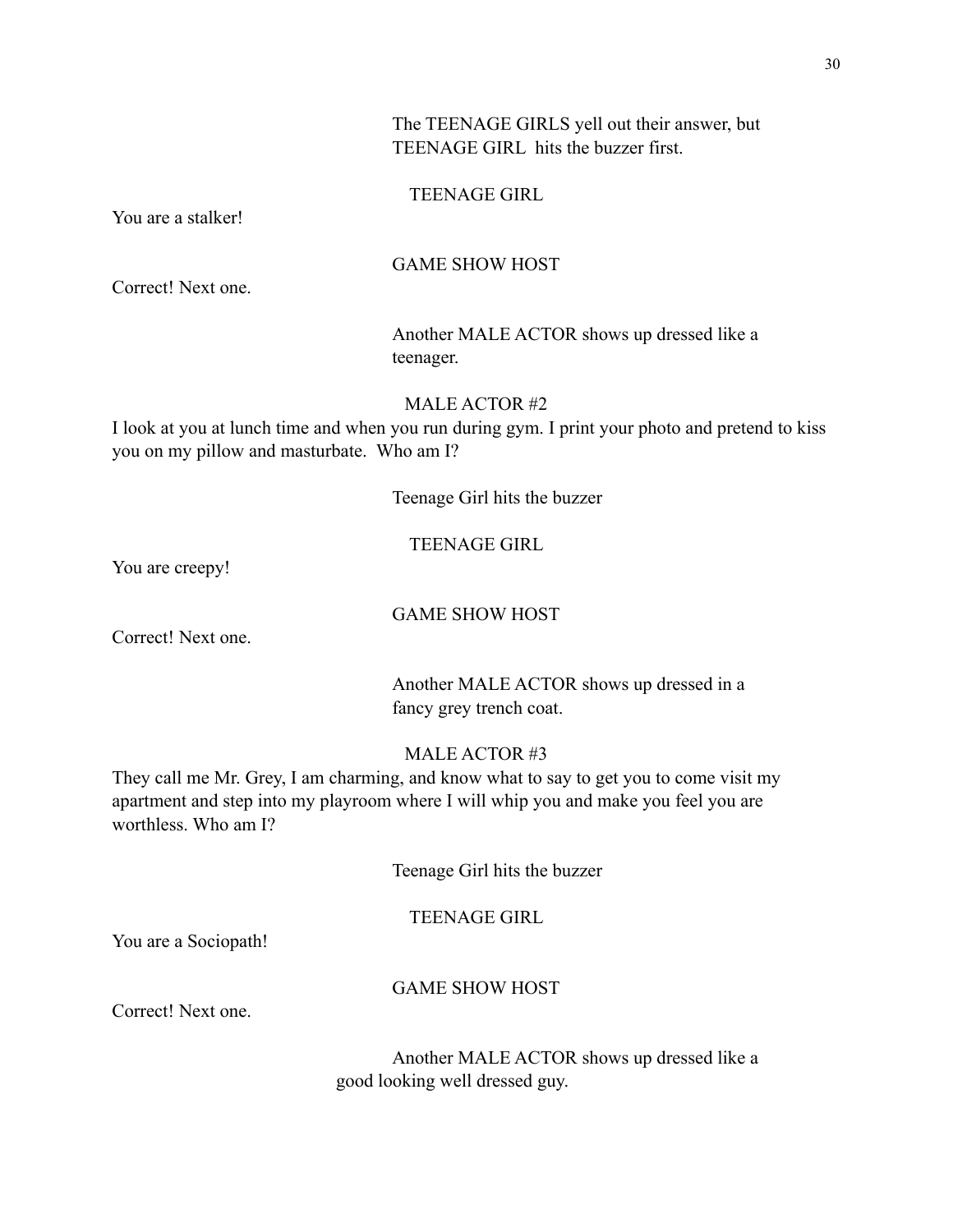#### MALE ACTOR #4

I compliment you and confess to you that I don't deserve such a hot girl like you. I want to take you partying someplace else, but every time you tell me no I just hear you telling me to "Try harder." I buy you lots of cocktails and tell you how cute and sexy you look drunk. Who am I?

Teenage Girl hits the buzzer

TEENAGE GIRL

You are a rapist!

# GAME SHOW HOST

Correct! Next one.

 Another MALE ACTOR shows up dressed in a pleasant outfit.

# MALE ACTOR #5

I open the door for you. I pick you up at your parent's door. I walk on the outside of the street when I walk with you. I listen to you. Who am I?

> The Teenager Girls look at one another not knowing who it is. They shrug when they give up.

# GAME SHOW HOST

He's a gentleman!!! That was a trick question! Final round.

 Another MALE ACTOR appears on stage with a cast in one arm and crutches in another, he looks perfectly beat up and harmless.

# MALE ACTOR #6

I let you pet my puppy, I ask you for help carrying a heavy box, I invade your personal space, lower your guard, and you feel sorry for me. Who am I?

#### TEENAGE GIRL

You are a serial killer!

# GUEST SHOW HOST

Correct! Congratulations! You are the winner!

 BELLS and WHISTLES sound off. The Teenager Girl jumps up and down.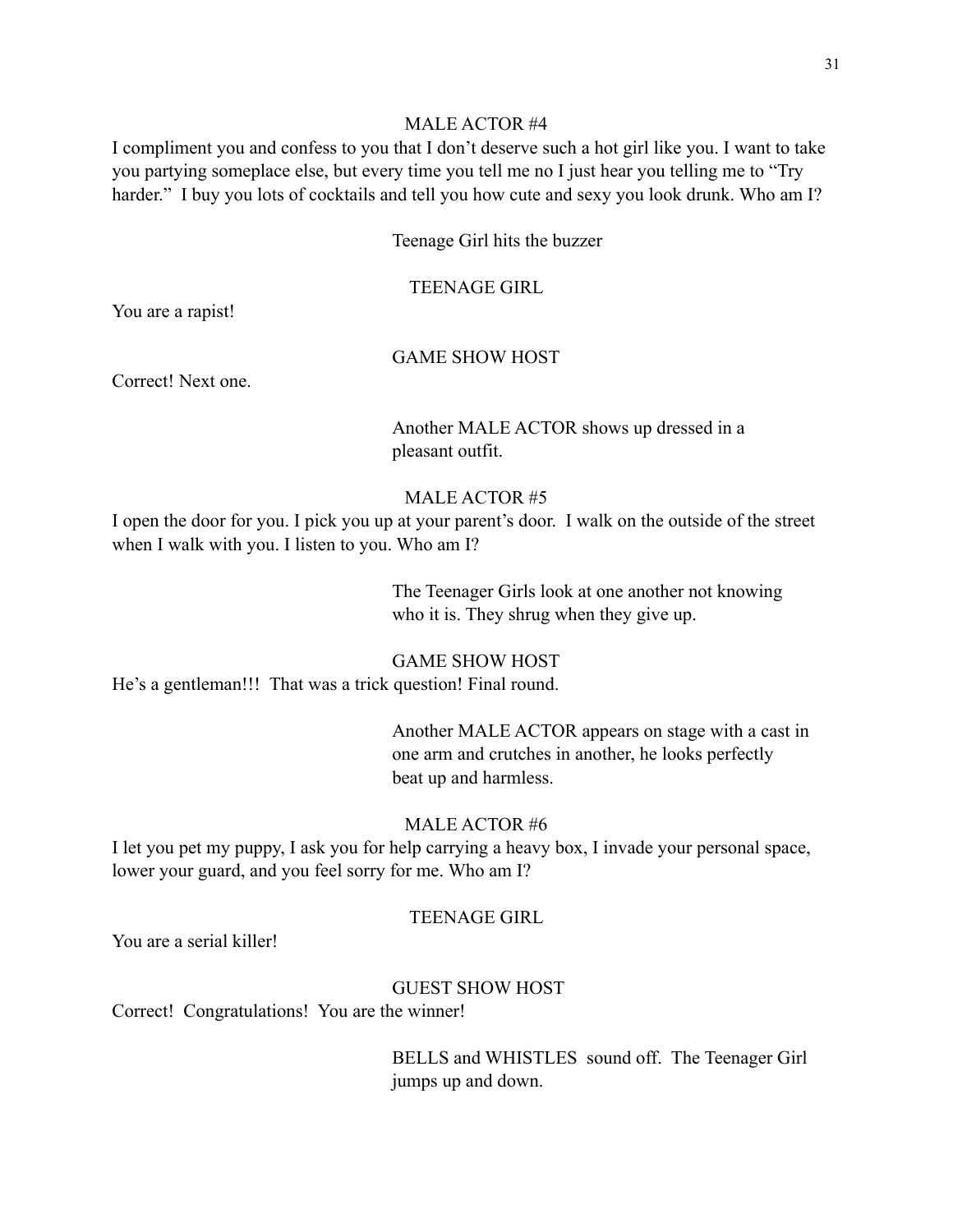#### TEENAGE GIRL

I won! I won! (to father:) Now can I date?

#### PAPA

Yes...when you're 18!

Lights fade out.

# "CAN FINALLY LAUGH ABOUT IT"

Spotlight appears on a standing mike.

#### ANNOUNCER (V.O.)

Our next comedienne is Altagracia Montenegro. Give it up for this funny lady who tells it like it is. Don't hold back your applause. Show her some love!

# A LATINA STAND UP COMEDIENNE comes on stage and grabs the mike.

The Audience APPLAUDS.

#### ALTAGRACIA

How you all doing? You are a good looking audience. My my, you all got dressed up looking so sexy. Look at you over there - yeah, you pretty boy. Wow, if you weren't so young looking I would come over and sit on your lap, but don't want nobody calling me a cougar cause I'm too young for that, know what I'm saying. Well, I'm from Puerto Rico - but I'm really Nuyorican, but I came to the west coats many years ago and now I just sound like a Mexican - except when I'm drunk I sound like a Chola - "I'll cut you man, I'll cut you!" - So don't know what to call myself - all I know is I have bad credit. Who here has bad credit? Raise your hands if you have bad credit and proud of it! (No one raises their hands.) Okay, I guess I'm the only honest person in this room. Come on, a bunch of Mexicans in the audience, and I'm the only one who has bad credit? Okay, any Puerto Ricans in the house? Because I knows my people got bad credit. You can't get off the island without ruining your credit. Unless of course you had a mami who saved money and helped you - She saved everything, right. Like not just plastic bags, but all the glass jars, containers, and even your umbilical chord. Thank God, she didn't save my hymen, because I got rid of that a long time ago. And don't get me started on my vagina because the Comedy store owners don't want me talking about my vagina. It's kinda like the rule as a female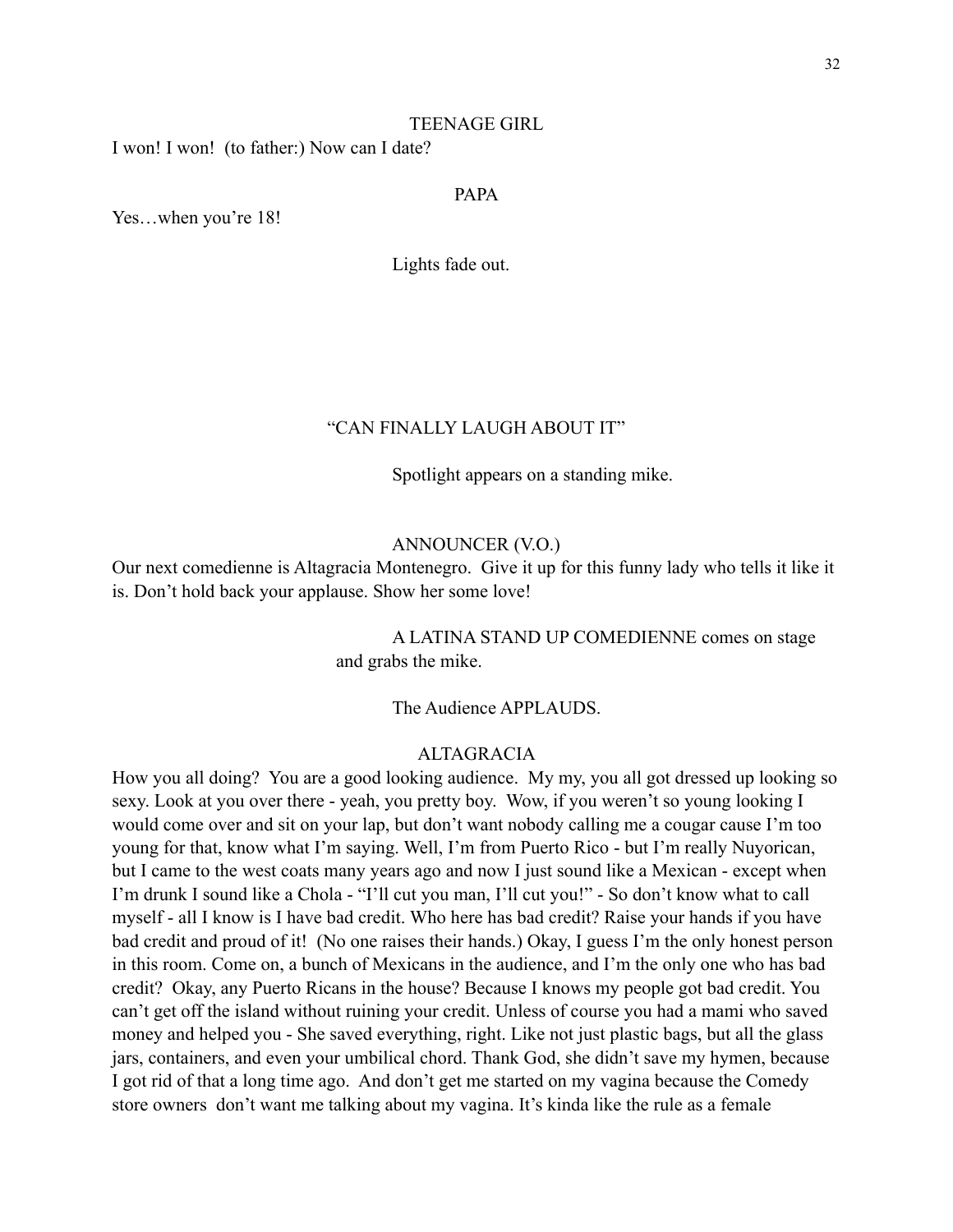comedienne - "Don't talk about your vagina because then you'll want to talk about your period and that's disgusting." Yeah, but I can do all the dick jokes I want if I'm a guy, because somehow dicks are not disgusting. You ever seen dicks? I mean really look at them? Like with a spotlight and all - I mean if they don't look like giant gerbils they look like burn victims - the ones that been circumcised - now why would God make the mistake of adding an extra layer of skin? How could God be so dumb as to add an extra layer of skin that folds back? Or is she? Now, don't nobody be calling me no penis foreskin activist because I'm not. 'Cause with or without skin Penises are not good looking… That's why when a woman has to go down there they call it a job. Yes, gentlemen - it's a job. A woman already has too many jobs - she don't need another one, but she's willing to do it if she loves you or needs a designer purse, or braces for her kids. Don't be calling us whores for that - I do a job for you, you do a job for me - in my book that's called equality, OK? Oh, and don't get me started on the size of man's penis. Gentlemen, I'm a lady, I won't measure your worth by the size of your penis... like you measure our worth by the size of our breasts and our waist. No, I have class. So if we're on a date and if you get me all caliente and I say, "Yeah, let's do it", and you surprise me with a little one that only requires two fingers to hold it, well, that's cool - it only means my job will be shorter and easier. It will just be a part time job. (BEAT) So what you guys want me to talk about. I have more important things to talk about than dicks.

Someone from the audience yells, "Bill Cosby!"

#### ALTAGRACIA

Bill Cosby? Really. You still want me to talk about that fool? Man, I was so tempted to talk about that man when it all blew up, but I'm a lady with class - so I kept my mouth shut. But hell, you want to talk about that, okay I can finally talk about it. Jay Leno said it best, "In Saudi Arabia you need two women to testify against a man in court, but in the U.S. you need 35." Yeah, why does it take like 35 women to testify against one famous, rich, funny man? Why can't men believe that women get raped. Yeah, maybe one out of a thousand women will lie about rape but I bet you there are thousands of women who have been raped or sexually harassed and maybe one of a hundred will step forward and actually do something about it or speak up. Because being harassed and mistreated unfortunately goes with being a woman. If women were not mistreated every day of their lives since the time they were little girls I bet you that the minute they were mistreated they would go tell because getting abused would be so out of the ordinary… Anyway - sorry - I'm on my soapbox - this is not a college course - you came here tonight to laugh…. Okay, back to Bill Cosby… You know it's so great that one of the greatest comediennes has now become a punch line… I don't think rape is funny, that's how come as a rule women comedienne's don't talk about it. But you know, I believe those women who came out against him from the very beginning and I'm so happy the truth is finally out. That New York Times article made history and her story because it's the first time men can't deny it. I believe any woman who says she got raped…Because I was raped. There I said it. Okay, but don't freak out audience, cause I'm starting to sense tension, and the owner of this comedy club is giving me dirty looks from a distance. Hey Mr. Owner - no worries - I can handle this… Look audience, don't worry about me. Yeah, I got raped, but I got lucky. Unlike most rape victims whose rapists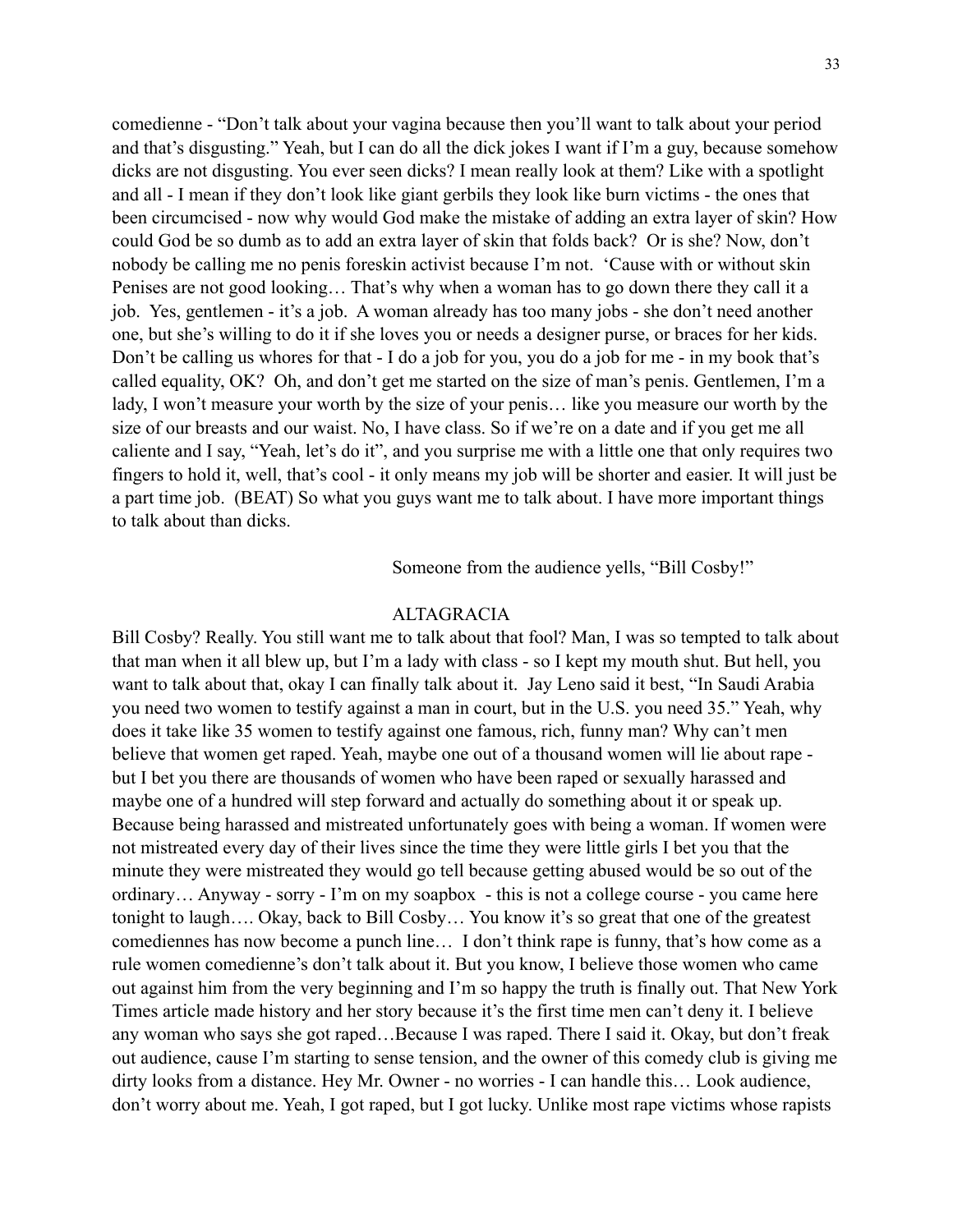go free, I got to stab my rapist. Yeah, I offered to do a job for him - know what I mean - and when he was all enjoying it - I stabbed him in the balls. Yeah, I said it. What's the fool gonna do but run to the Emergency room. What's the fool gonna say to the police - "Yeah, some girl I raped the night before shanked me in the balls today!" Karma is a bitch baby! And Karma's my middle name!

### OWNER (V.O.)

Altagracia, get off the stage! This is not appropriate comedy material.

# ALTAGRACIA

Look, Mr. Comedy Owner, I know you're not supposed to talk about rape when you're a female stand up comedienne - funny how come male comediennes can joke about it without anybody threatening to rape them - and look I'm not condoning violence against your rapist, but damn, let a woman get something off her chest!!

#### OWNER (V.O.)

Get off the stage! Your time is up!

#### ALTAGRACIA

NO! Our time is now! If we can't talk about rape then when can we? I am standing up for the right to talk about rape. To even laugh about it if you healed that trauma - which I have. I can finally talk about it publicly and I can finally laugh about it.

#### OWNER (V.O.)

I'm going to shut off the mike if you don't get off by the count of 10!

# **ALTAGRACIA**

(urgency)

Stand up if you've ever been raped!

 (Actors from the Ensemble are in the audience and they stand up. A MALE ACTOR stands up.)

#### ALTAGRACIA

Yes, stand up! Do it! Show others you are not afraid anymore. You got raped? Yeah, okay guy, I believe you… Yeah, I do. I know how courageous you are, because only a real man would stand up for the truth. Okay, yes, let's applaud, all these people who are not afraid to admit it. Let's get them out of the dark and into the spotlight. Give them the spotlight! Because we no longer have to hide out in the dark like we did something wrong - -

> The mike gets caught off. She bangs on the mike checking it, but it's dead. Lights fade out.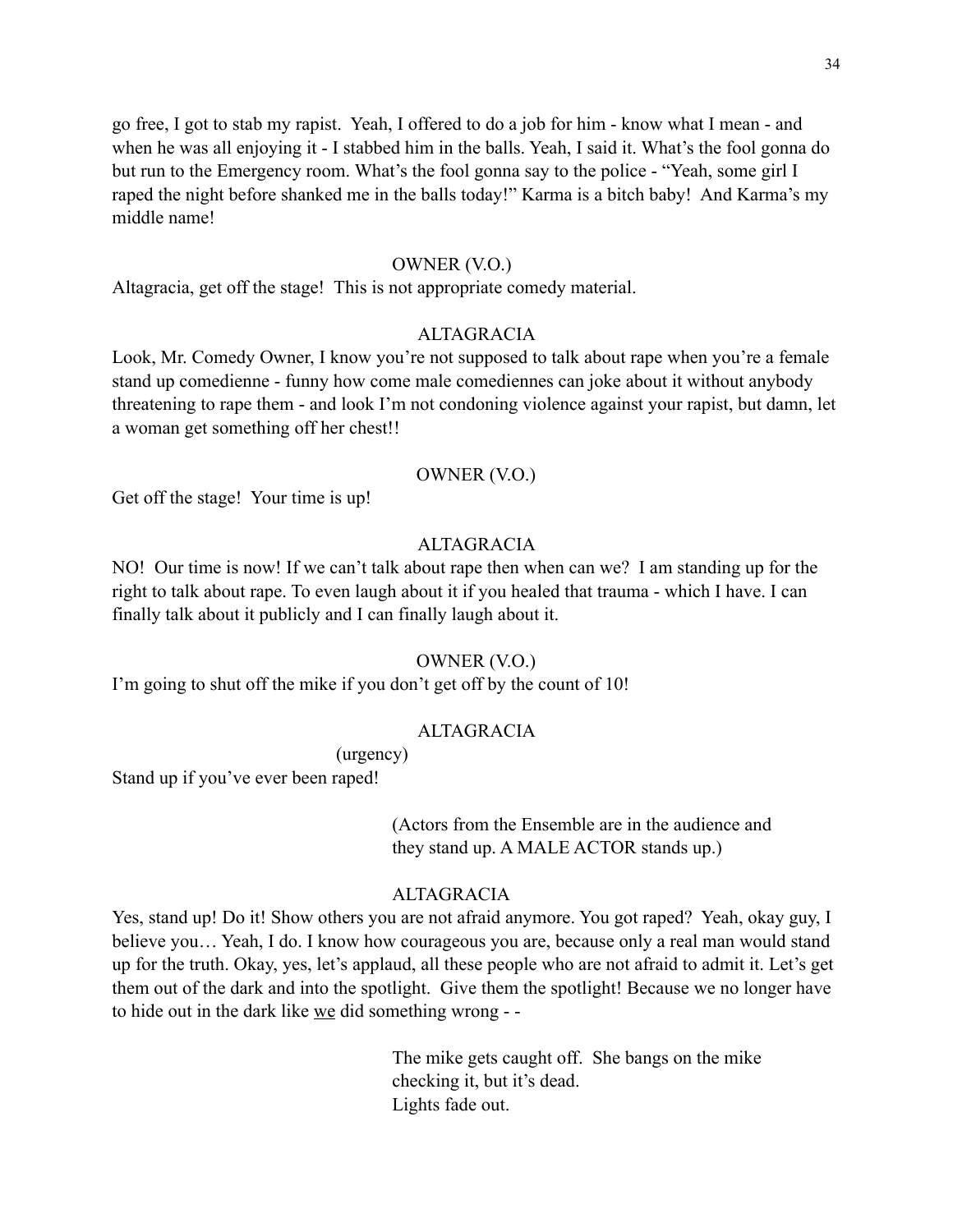#### "THE DEVIL INSIDE HER"

Three Women meet at a bar. They hug each other and get reacquainted and make small talk about their purses and outfits, etc. They sit at the bar and order drinks from BARTENDER.

# RACHEL

Do you think Debbie is planning on coming and joining us?

# **JULIE**

No, I don't think so. After the way she behaved last time, I don't think so.

#### ESTHER

What if she does?

#### JULIE

I'm prepared this time.

#### ESTHER/RACHEL

 $Us$  too...

# JULIE

I want to have a good time and not have to take care of anybody, so if she comes I'm not taking care of her this time.

DEBBIE, sexy, party girl, enters the bar.

# RACHEL

Speaking of the devil.

#### **DEBBIE**

Hey, Chicas! Love our Girls Night Out!

#### JULIE

I thought you weren't coming tonight.

# DEBBIE

I got out of work earlier than I thought and I didn't want to miss hanging out with my girls.

#### **RACHEL**

After last time I didn't think you would ever step foot in a bar again.

#### **ESTHER**

I thought you were banned from this bar.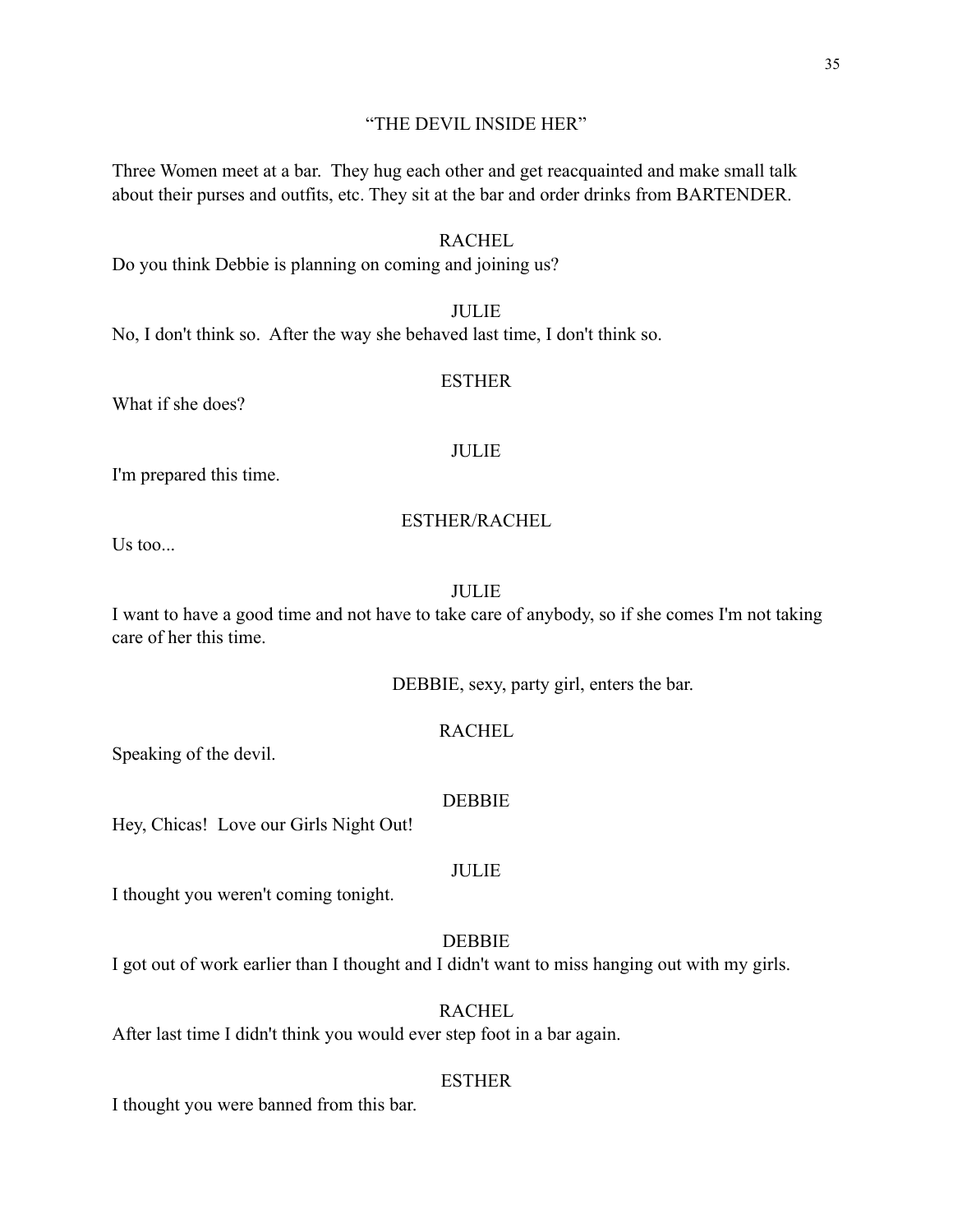#### DEBBIE

Look ladies, I know I owe you an apology. I don't know what got into me last time. That wasn't me.

# **RACHEL**

Yeah, you were pretty scary.

# **ESTHER**

Maybe you shouldn't drink anymore. You ended up vomiting all over my leather jacket and practically ruined it.

# BEAT

#### DEBBIE

Look, I'm sorry. it won't happen again, I promise. I'm going to order a soda and behave - ok?

# **RACHEL**

Okay... As long as you don't drink alcohol you should be okay.

# DEBBIE

Okay. Soda all night and you wont have to worry about me. Bartender - a 7Up with ice please. No, make it a Shirley Temple.

The GIRLS catch up.

Lights fade to show the passage of time.

Lights fade in on the women telling jokes and the GIRLS laughing.

# JULIE

Why can't women make good carpenters?

#### GIRLS

We suck at using power tools./ Why?/Don't know.

#### JULIE

Because all our lives we've been told this is 12 inches.

 She makes a gesture with her hand to show an average penis size - about 6 inches.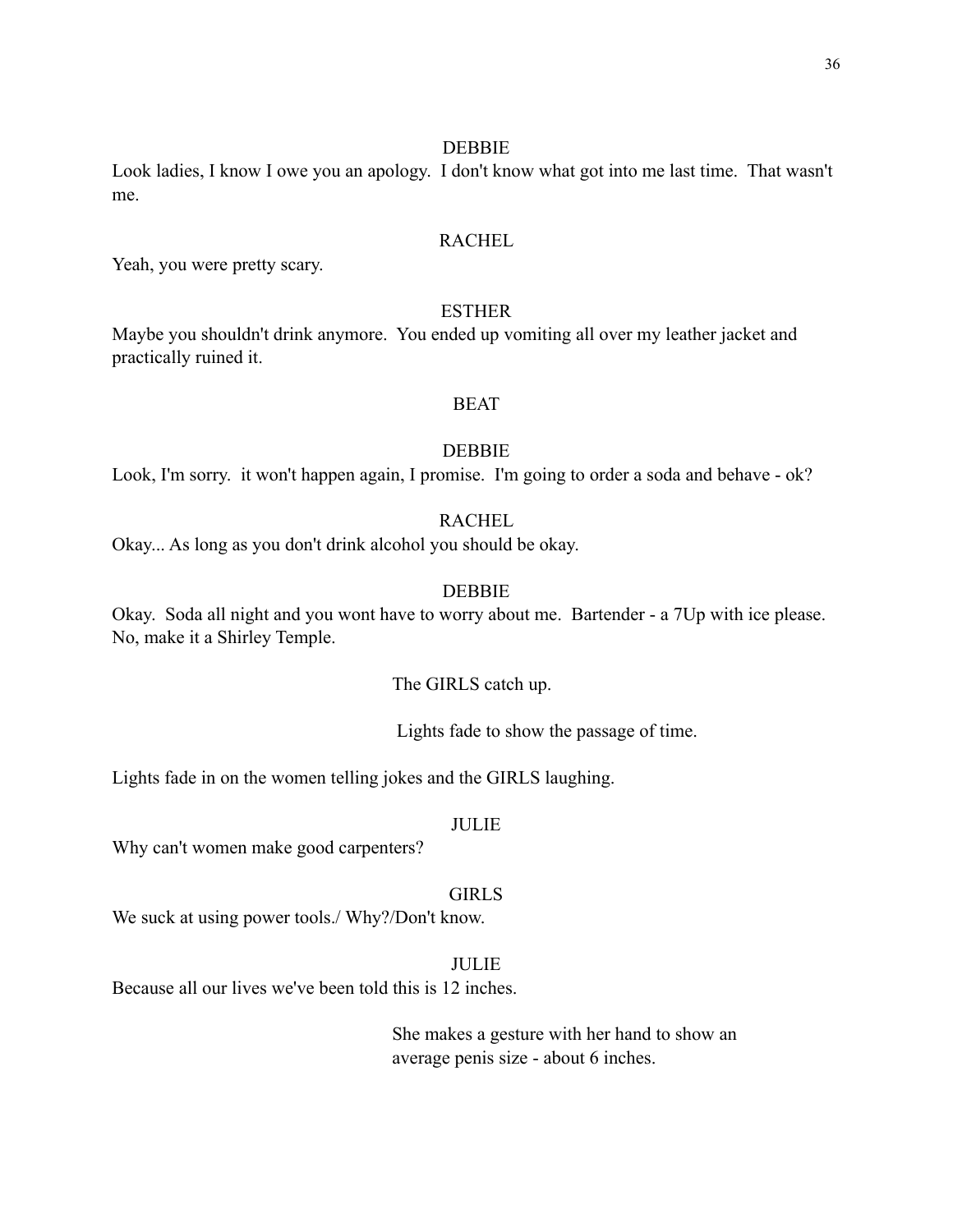| The GIRLS laugh. A GUY approaches DEBBIE at the bar.<br>He tries to make small talk and get her to look at him. |
|-----------------------------------------------------------------------------------------------------------------|
| <b>GUY</b>                                                                                                      |
| What are you drinking?                                                                                          |
| <b>DEBBIE</b><br>A Shirley Temple.                                                                              |
| <b>GUY</b><br>What are you doing at the bar so late little girl? Shouldn't you be home in bed?                  |
| <b>DEBBIE</b><br>Shouldn't you be home in my bed?                                                               |
| <b>GUY</b><br>Wow, you're smooth.                                                                               |
| <b>DEBBIE</b><br>No, I'm actually pretty rough.                                                                 |
| <b>GUY</b><br>Can I buy you a drink?                                                                            |
| <b>DEBBIE</b><br>No, I'm good.                                                                                  |
| <b>GUY</b><br>So do you come here often? I've never seen you around here?                                       |
| <b>DEBBIE</b><br>You know, I'm sober, so you have to come up with original lines, no more cliches please.       |
| <b>GUY</b><br>Ouch, you're a man eater-- I like that.                                                           |
| <b>DEBBIE</b>                                                                                                   |
| (flirtatiously)<br>Well, while you figure out some better pick up lines I'm going to go use the ladies room.    |

DEBBIE exits.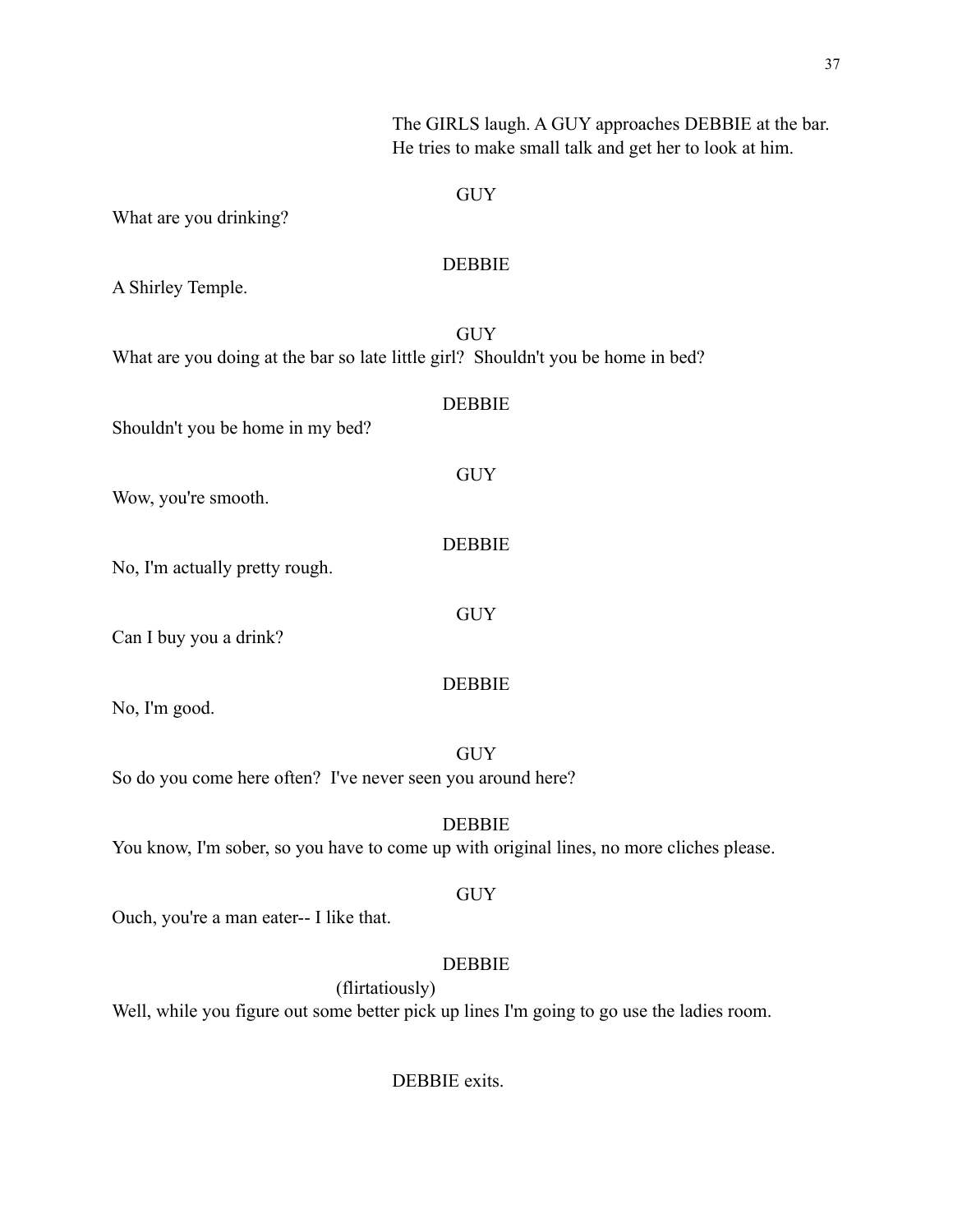#### BARTENDER

A martini and another Shirley Temple.

#### RACHEL turns around and stares at GUY.

# **RACHEL**

Don't give her any alcohol. Don't do it.

The GIRLS shake their heads to show they're serious.

What, is she an alcoholic?

**RACHEL** 

GUY

GUY

Worse.

What do you mean?

**RACHEL** It's hard to explain and you won't believe me even if I did.

Aren't you being a little paranoid?

#### RACHEL

GUY

Trust me. You do not want to give her alcohol.

GUY

Chilax. She's a big girl, you don't have to baby sit her. Just turn around and mind your own business.

# RACHEL

Okay, but don't say I didn't warn you.

The BARTENDER places a drink in front of DEBBIE's section of the bar. GUY pays. When no one is looking, and he makes sure of it, he takes out a tiny bottle of tequila and pours it into the Shirley Temple.

DEBBIE returns and sits right next to GUY. She sees the drink.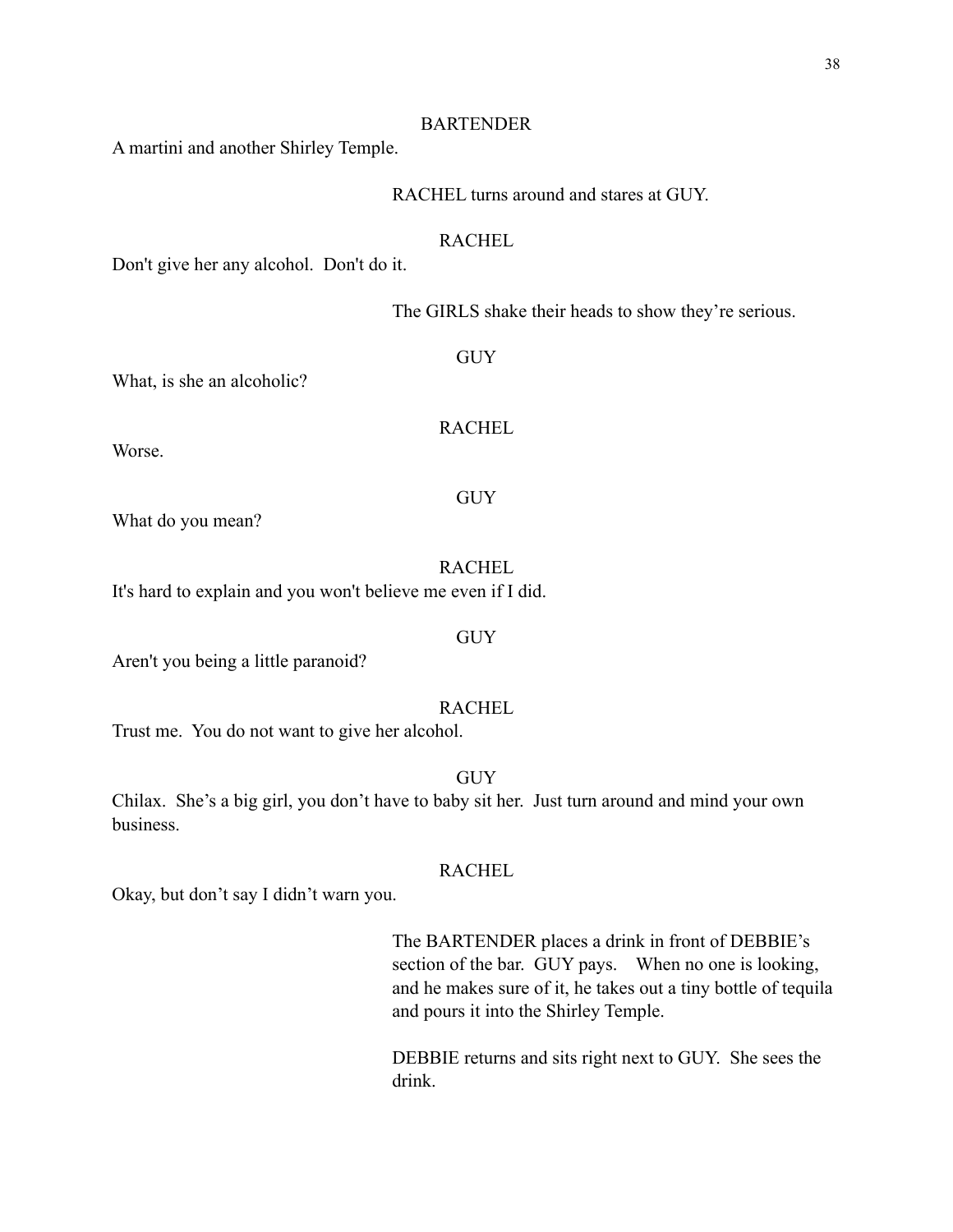#### **DEBBIE**

For me?

GUY

I ordered you another Shirley Temple.

**DEBBIE** 

If that's how you like me.

You're so sweet.

#### DEBBIE

GUY

That's exactly how I like them!

She laughs and takes a drink. They continue to stare at each other and before you know it she is practically nibbling on his neck and flirting like crazy.

#### DEBBIE

Why don't we go back to my place?

**GUY** Yeah, let's do that.... But wait. Finish your drink.

#### **DEBBIE**

Oh, yeah.

She takes a big swig. As she continues drinking her wild side shows and gets out of hand. What starts as sexy fun slowly brews into ugly, nasty, scary, creepy, mayham.

#### GIRLS

 (whispering) Oh, no./It's happening again./Let's get out of here.

> The GIRLS gather their cash and pay their bill before all hell breaks loose.

She finally kisses his neck and pulls away. He YELLS at the top of his lungs! (Debbie's Demons are out!) DEBBIE acts like a demonically possessed woman – scary!!!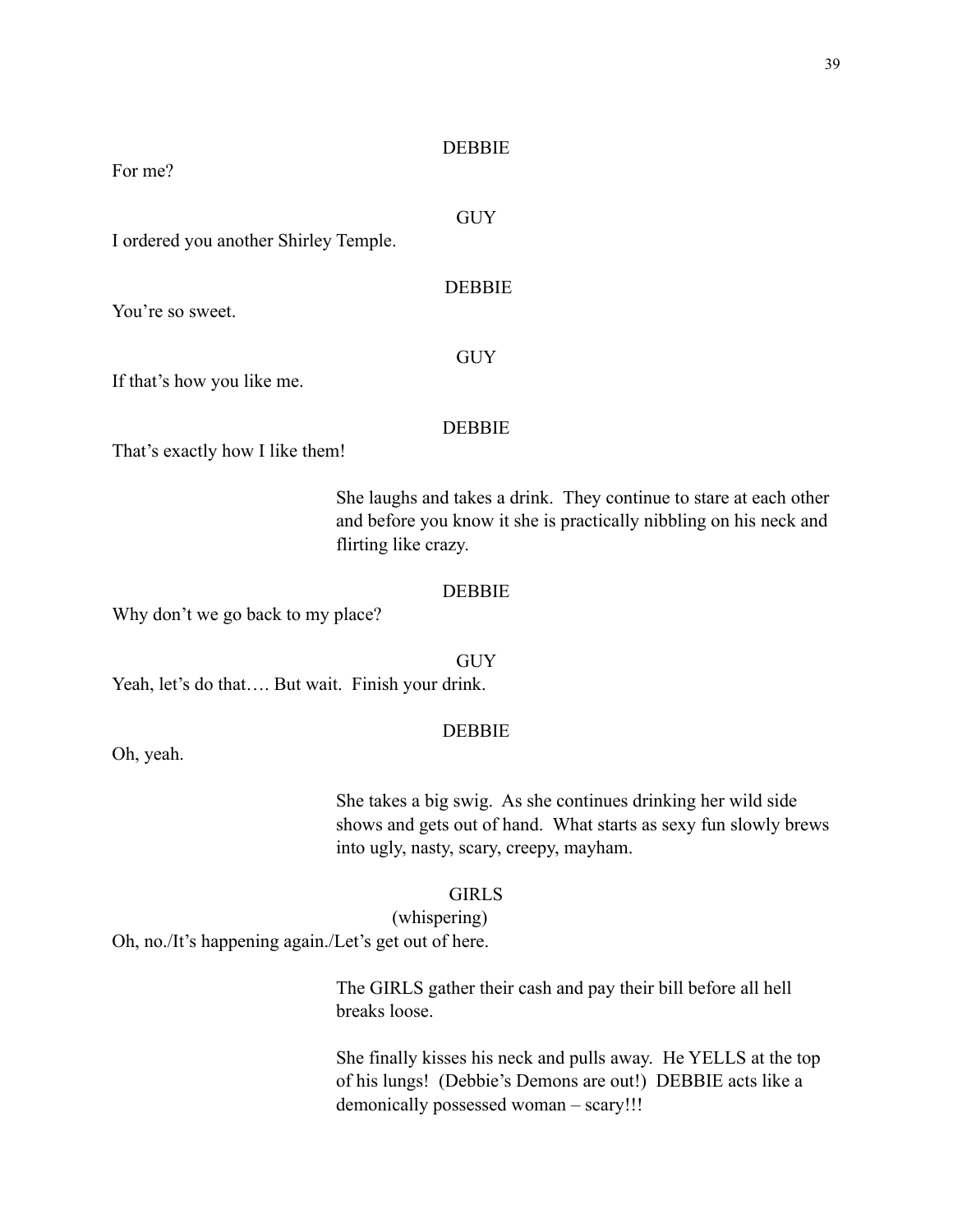# **GUY**

My ear! She bit off my ear!

DEBBIE has turned into a "SHE DEVIL" she spits out the ear.

### DEBBIE

You're not sweet at all! You're salty, but I'll eat you anyway...

He yells frightened.

#### DEBBIE (CONT'D)

(Deep manly voice)

I thought you liked Man-Eaters.

She charges after him and he runs scared.

#### **RACHEL**

Should we help him?

# JULIE

No, I'm not taking care of it this time. Let's go.

GUY runs up to the GIRLS and begs them for help impeding them from leaving.

ESTHER

Look pendejo, we told you not to give her alcohol!

#### **RACHEL**

GUY

I warned you!

I'm sorry. Help me! Please.

DEBBIE grabs him and is literally trying to eat him. He can't fight her; she's too strong. He is yelling for his life.

The GIRLS look at each other and collectively groan.

#### JULIE

Okay, but this is the last time we do this shit!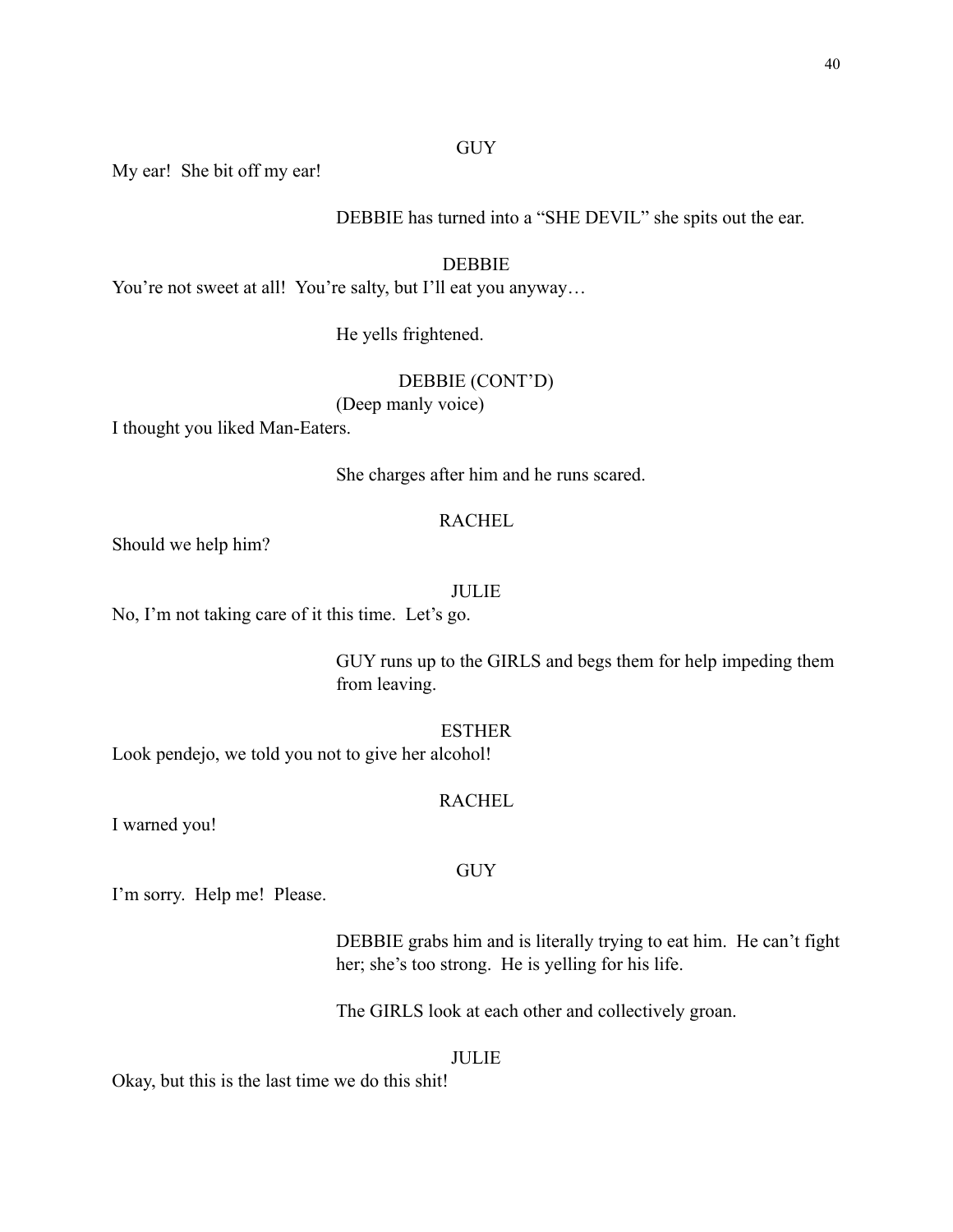JULIE throws the holy water at DEBBIE – a big old splash of water. DEBBIE stops eating trying to eat him. The women pray and scare DEBBIE with the bible…

#### JULIE

Demon I command you to go down and let Debbie come back.

DEBBIE sways and eventually goes back to being her "normal" self. The CHAOS stops.

The GUY calms down. Debbie comes back to consciousness and looks up at GUY.

# DEBBIE

So are you ready to go home with me?

The GUY runs out of the bar.

# DEBBIE (CONT'D)

That was weird. Why do you think he ran out?

# JULIE

You don't remember anything?

DEBBIE shakes her head.

# ESTHER

He was probably just afraid of commitment.

# The GIRLS laugh.

Lights fade out.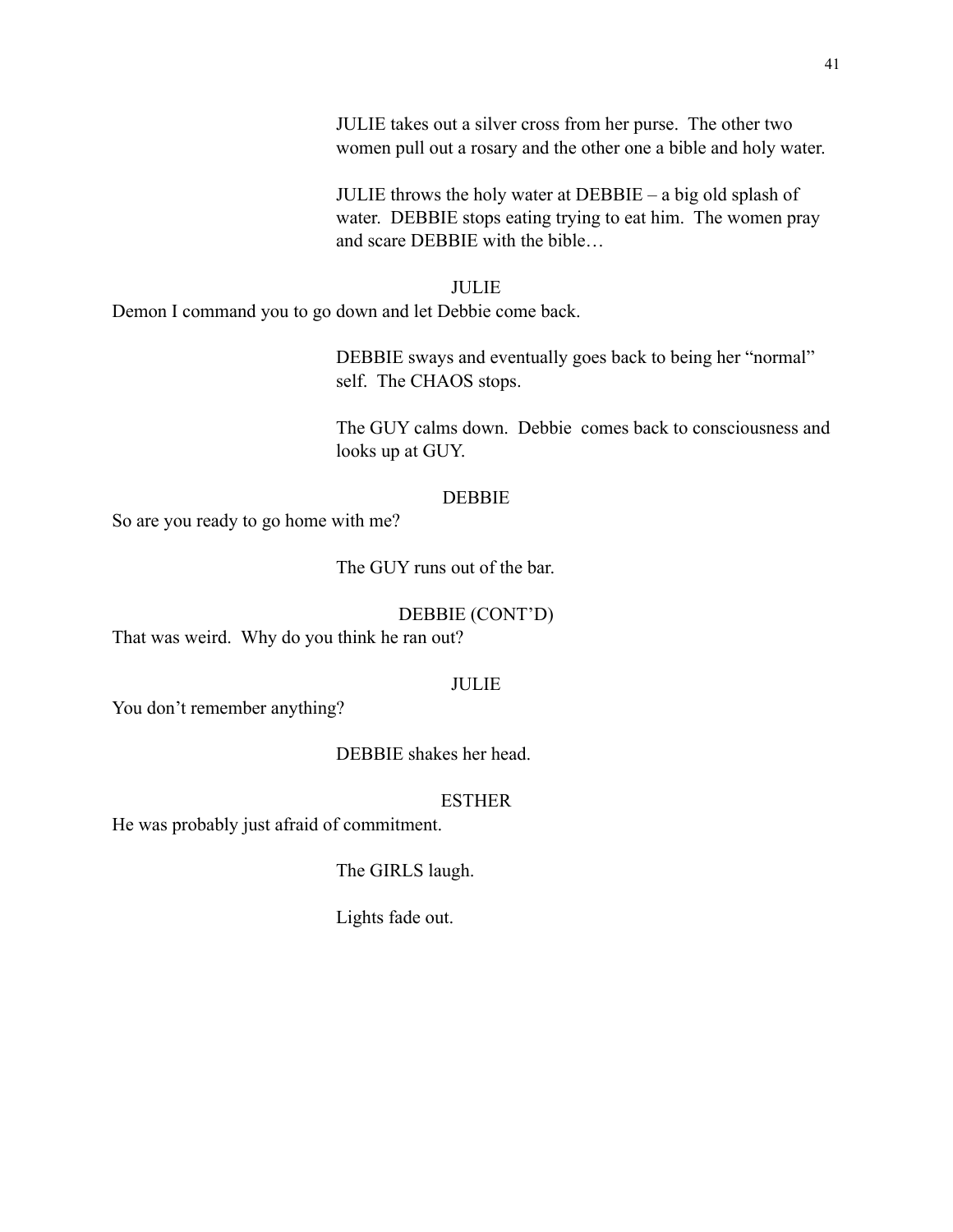# "SECOND CHANCE"

Lights fade in on a gymnasium.

 MR. BLACK a male self defense instructor wearing athletic clothing carries a clipboard. SHY FEMALE STUDENT arrives and shyly walks up to Mr. Grey.

# SHY FEMALE STUDENT

Hi Mr. Black. You wanted to speak to me about my grade?

# MR. BLACK

Yes, you see you did not do very well on your self-defense final and I wanted to give you a second chance. Take a look at my clipboard. See your low score with all the self-defense routines you did not perform well.

 He shows her the clipboard and invades her personal space and practically puts his arm around her to show her.

#### SHY FEMALE STUDENT

I thought I passed.

# MR. BLACK

No, you didn't pass. You were unwilling to do the kicks and the maneuvers and screams. You simply are not assertive enough to fight off a rapist.

# SHY FEMALE STUDENT

It's just that I don't feel comfortable doing it all the way and risking hurting anyone. I just don't feel comfortable shouting "Fire" and acting like a crazy woman to get people's attention. That's just not me.

#### MR. BLACK

I understand. That's why I want to give you the opportunity to retake your test.

He massages her shoulders.

# MR. BLACK

You were probably just tense with so many people grunting and screaming. I figured if you and I were alone after school and it was quiet without anybody walking in and interrupting us you would do much better. So what do you say? Shall we try it?

She shrugs her shoulders in agreement.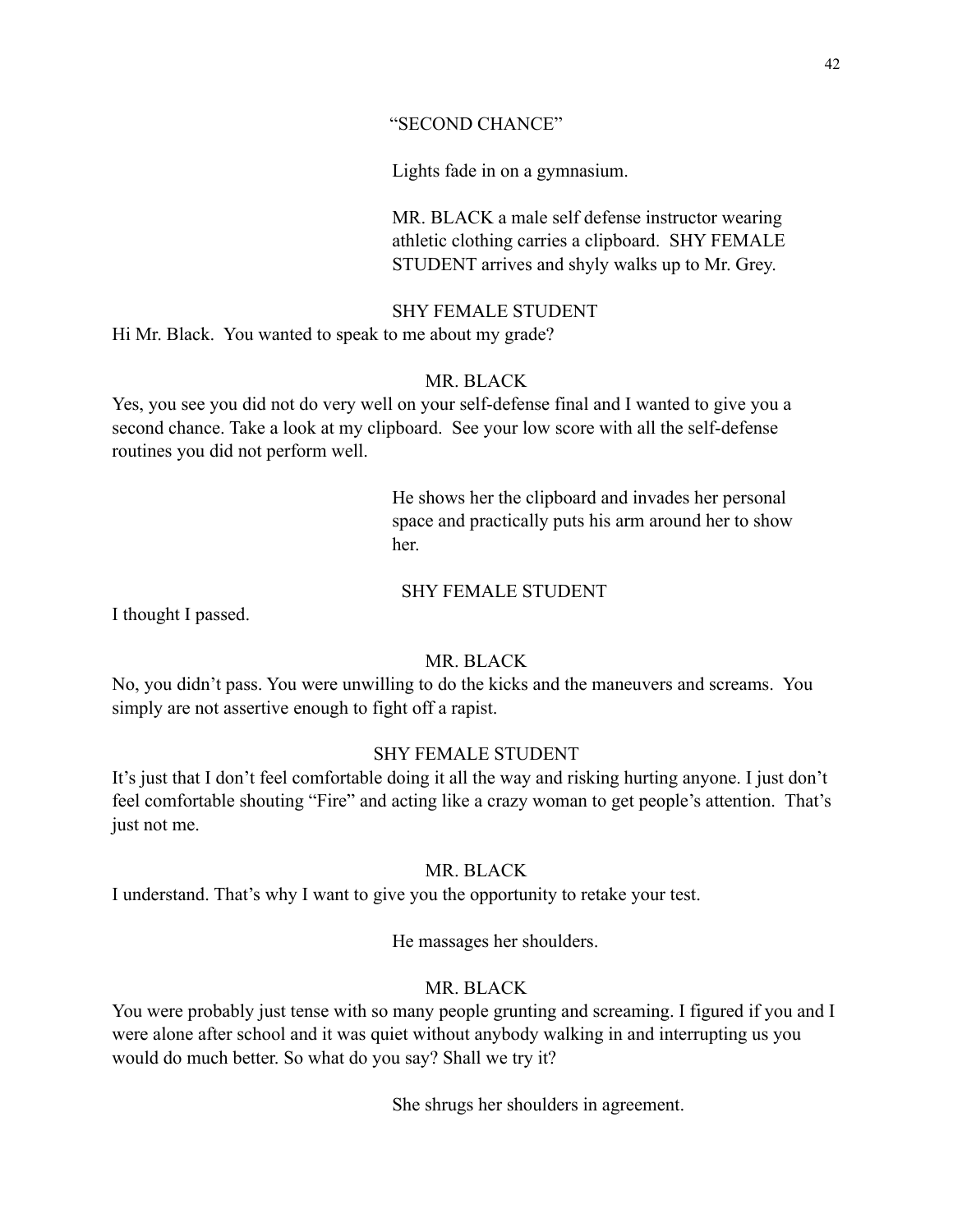#### SHY FEMALE STUDENT

I guess so.

# MR. BLACK

Good. Just do your best and we'll take it from there. You ready?

 She nods. He attacks her trying to strangle her. She can't fight him off. He finally releases his hands off of her but slides them down her chest fondling her

breasts.

# MR. BLACK

You see how you couldn't stop me? Now let's try another one. Ready?

 He attacks her from the back and in the process of her unsuccessfully fighting back he squeezes her breasts.

# MR. BLACK

If you can't defend yourself when a guy is behind you, you're practically already being dragged into his car. Let me show you another one. Ready?

> He attacks her from the front and gets on top of her. She can't get him off.

#### MR. BLACK

Try getting me off of you. See, you can't. You can't stop me. You see how I have to give you a fail in my class… However, I do want to give you a second chance if you're willing to do me a favor.

He rubs against her in a creepy way.

#### SHY FEMALE STUDENT

(sheepishly)

Mr. Grey please get off of me.

#### MR. BLACK

You haven't told me if you will accept my offer to do me a favor.

# SHY FEMALE STUDENT (assertively)

Get off of me.

# MR. BLACK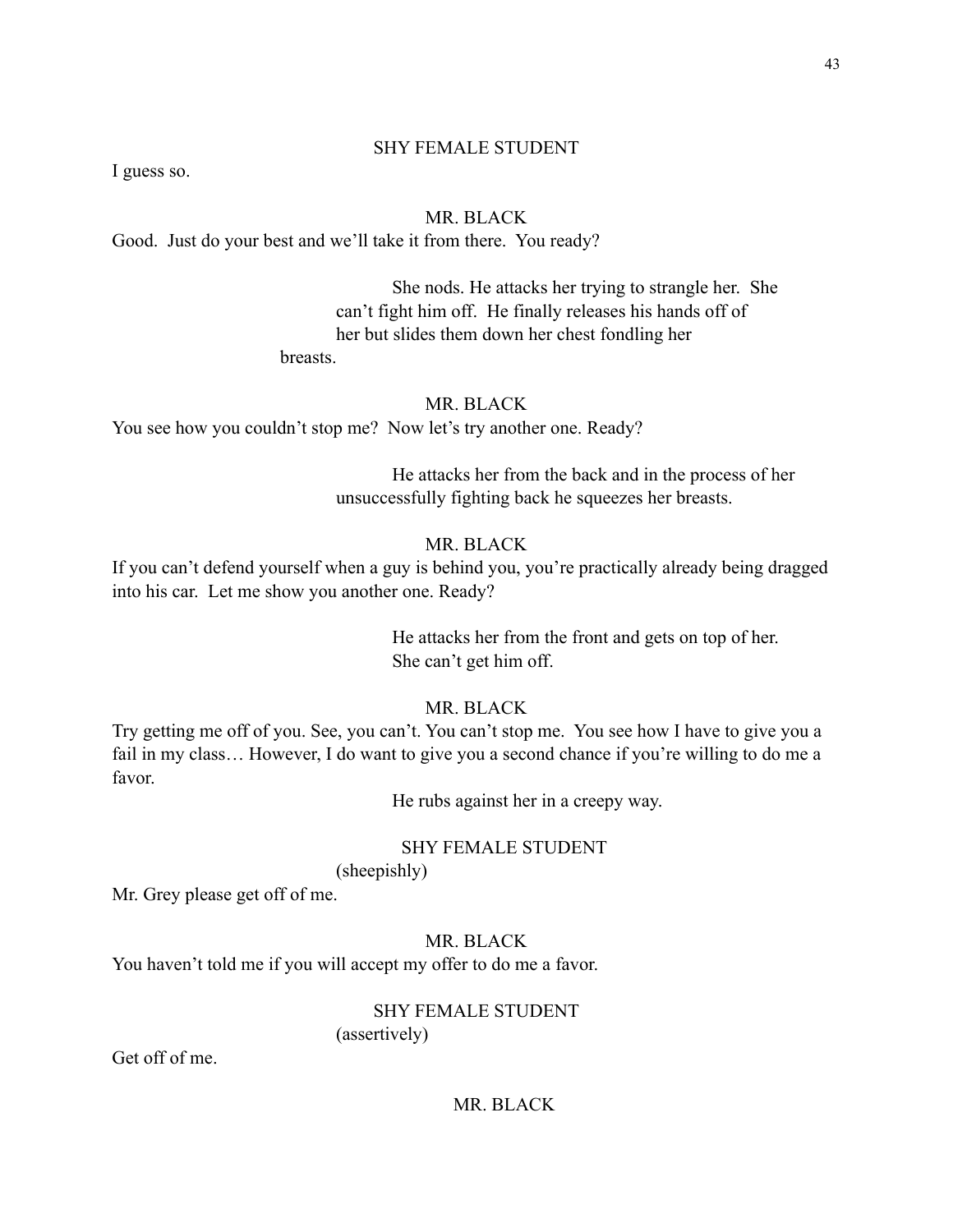Stop fighting me and say yes you'll do me a favor and I'll get off of you.

# SHY FEMALE STUDENT

(angrily)

I said, get off of me now!

# MR. BLACK

Or what? What can you do to me?

 She does a self defense maneuver and throws him off and kicks the shit out of him and beats him up with several self-defense moves.

#### MR. BLACK

(barely audible)

Great work. You passed the test.

 She runs out screaming "FIRE!" like a crazy woman.

Lights fade out.

#### **PINK SCARS**

by Rocio Diaz

Lights Center Stage on AN OFFICE.

TWO WOMEN, GABBY, 29, a four year college student who recently found out about her past. LINDA, 22, a four year college, married, student who is ashamed of her past.

 CHIO, 21, third year college student who is proud of her life, the good and the bad, happily enters the office.

#### CHIO

Hey are we going to eat or que? Some Pollo Loco? Oh que?!

#### GABBY

Yes, of course! It's just Linda and I were talking about our *novios*. *Los desgraciados!*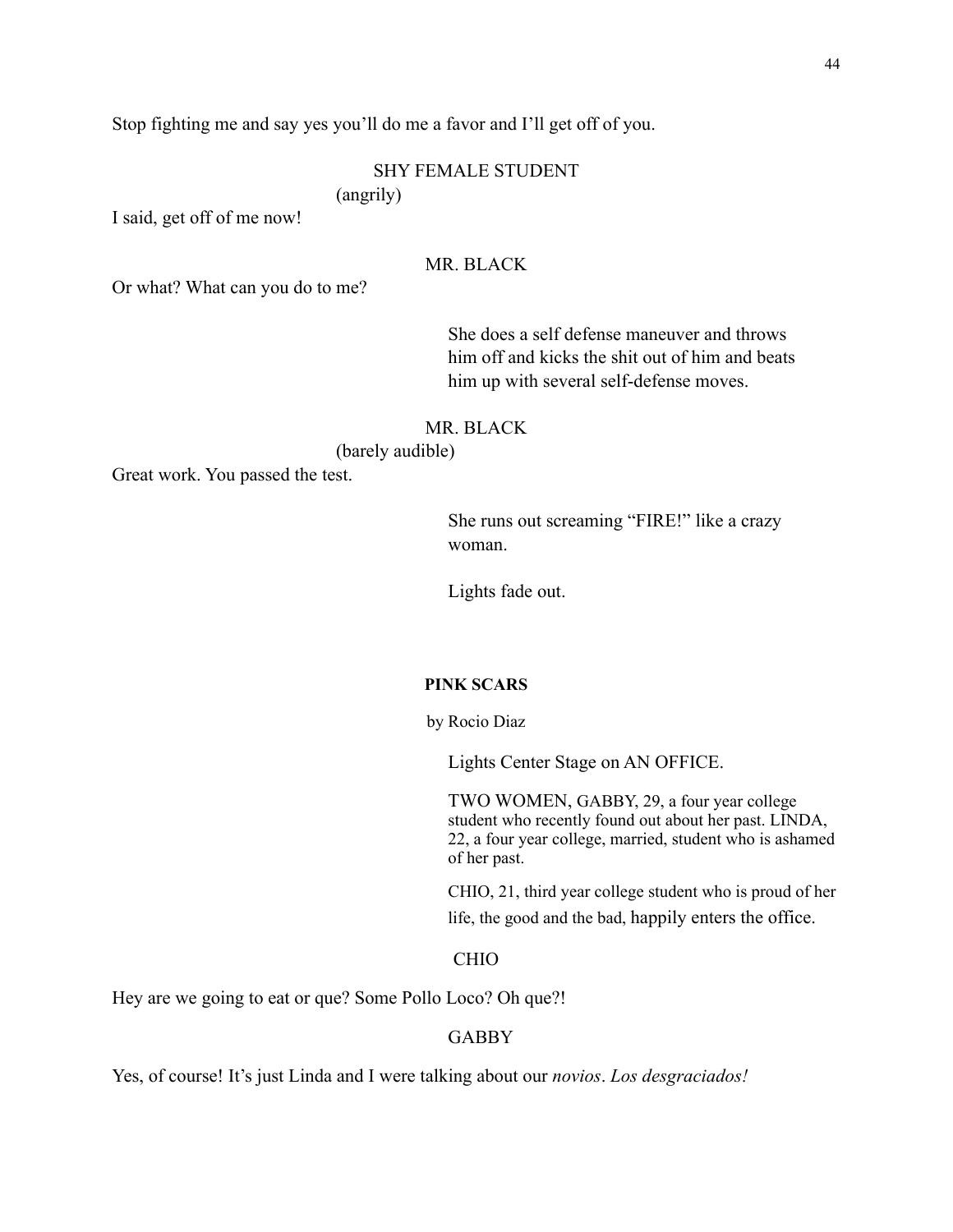#### LINDA

Yeah!

#### CHIO

*Uy uy uy ! chisme, chisme*! I want some! I want some! Tell me, tell me. Were they cute? Spill the beans *mujer*!

# LINDA

 $\lambda$ <sup>Y</sup> a ti quien te invito ?

(Chio reacts to her comment.)

# LINDA

Just kidding!

| (Linda laughs.) |  |  |
|-----------------|--|--|
|                 |  |  |

#### LINDA (CONT'D)

I'm just messing with you.

#### GABBY

So, you were saying?

# LINDA

Mi ex novio era un cholito, and…Well…

# **GABBY**

¿Que pasa mujer?

#### LINDA

I know I shouldn't be ashamed, and I'm not but…

(Chio is able to read her silence.)

# CHIO

I know amiga, it happened to me too. Tenia solamente seis añitos.

#### LINDA

¿Tu también?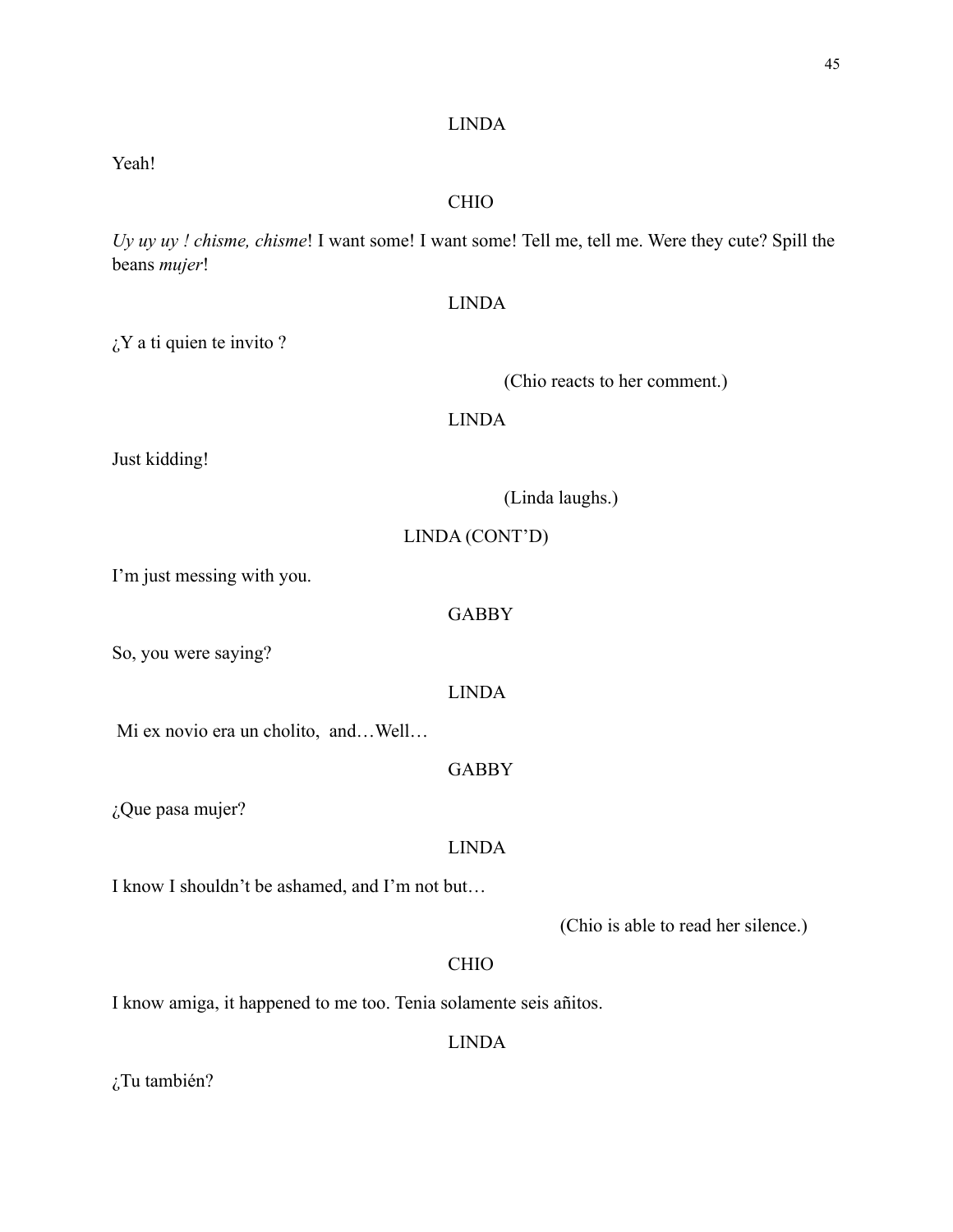#### CHIO

He-

#### GABBY

Yeah, same here. I was 9 years old at the time it happened.

#### LINDA

I was 16 years old.

## CHIO

I had my pink dress *y mi peinado muy bonito, (*draws a heart over her head*) de corazonsito.* 

#### GABBY

I had shorts and my yellow shirt on.

#### LINDA

I wore my blue jeans, my cute Hollister shirt and my hair was pulled to the side.

# CHIO

I went *porque mamá me mando a un mandado*

# GABBY

I thought it was just a dream.

# LINDA

 What really happened was that I had broken up with my recent boyfriend, until my ex-boyfriend hit me up. He wanted to kick it with me. He kept texting me funny things and I kept laughing, until one of his text messages read; "one day you will be mine."*(*confused). Okay?

#### CHIO

*Yo iba por los nopales. ¡Señora, Señora, Señora! ¿ No está?* 

# GABBY

¡It wasn't a dream! *Mamá* was real.

#### LINDA

He asked me to meet him by the movie theatre so he can pick me up. He arrived, I opened the door and found out we weren't alone. His friend was coming along.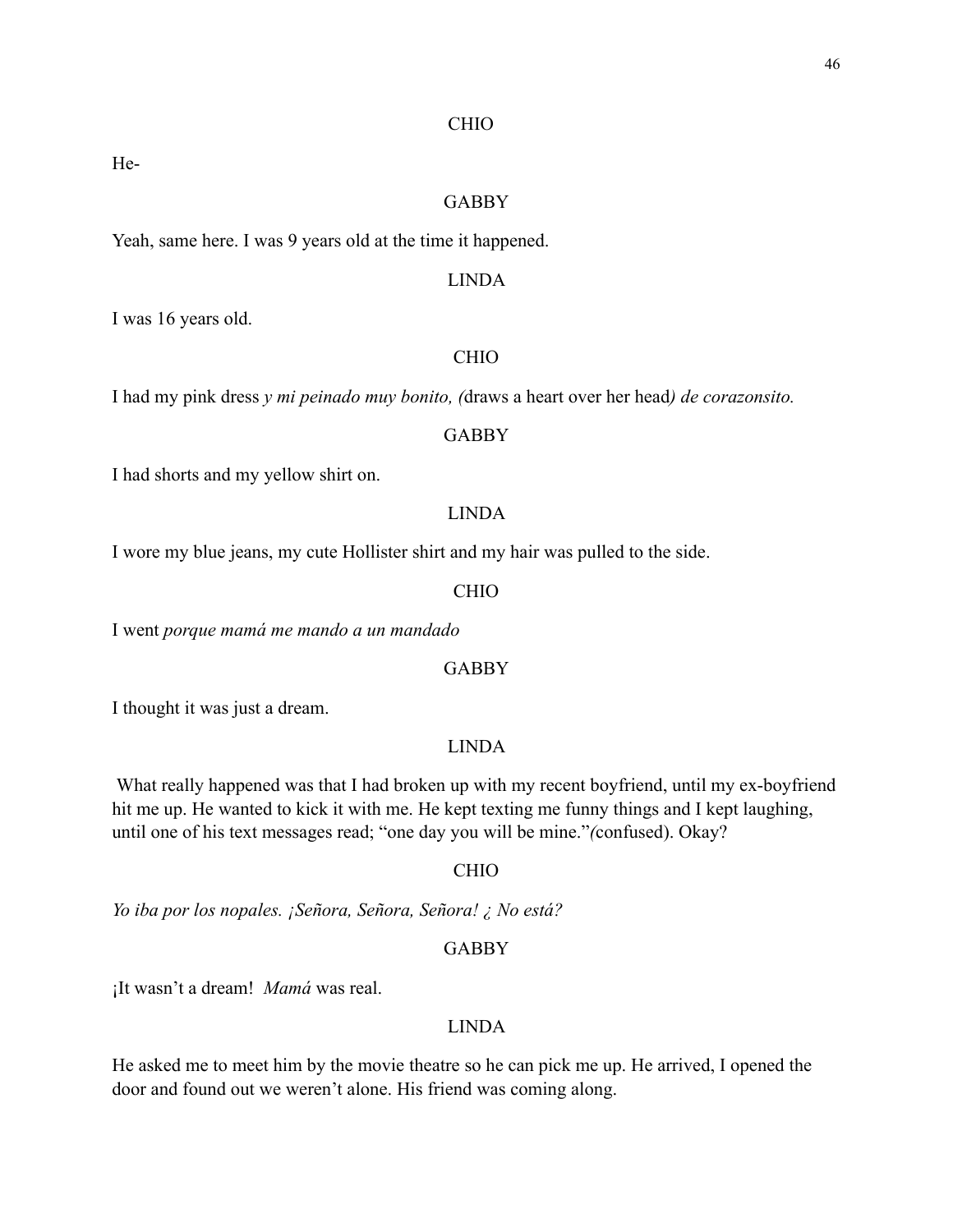#### CHIO

I was this (*shows it with her two small fingers*) close from losing my innocence.

#### GABBY

I didn't accept it until I was 29 that it was real.

#### LINDA

They both planned it.

#### GABBY & LINDA

They raped me*.* 

Lights out on Gabby and Linda.

#### CHIO

I went inside the house and asked for the *lady selling the nopales, y no estaba, but* her *hijo* was there.

#### GABBY

He… (Hesitates) was my brother. He took orders from *Mamá!* And he raped me and my six sisters.

# LINDA

We had agreed to go to the park to just get high, until we passed the park. I said (scared whisper) "Where are we going?"

#### CHIO

He said "Hi are you looking for my mom?" I said, "Yes, is she not here? He said "No", and asked me to get closer to him. So I stepped forward and…

#### GABBY

*Mamà* was supposed to take care of me but she didn't. She was a prostitute. She allowed it to happen to me! I hate her!

#### LINDA

We arrived at an abandoned house. They both got out of the car and started discussing. My heart started beating fast. I started to think of an escape but I couldn't find a way out. How was I supposed to make it out without getting killed?

#### CHIO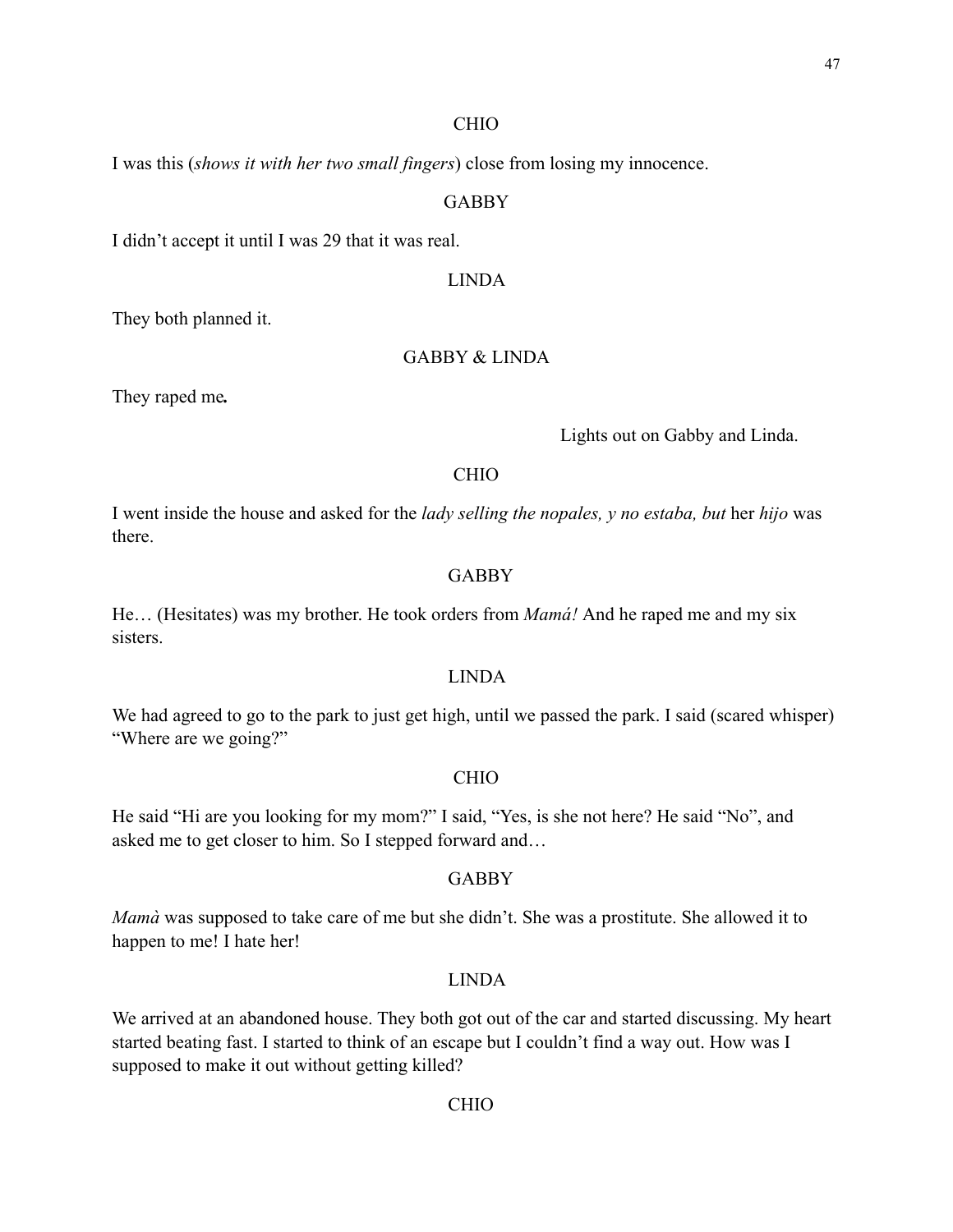His hand slowly touched my sock, then my hamstring, and then my quadriceps. I was so scared. My heart started beating fast. I squeezed my eyes so tight. It just felt so weird and wrong. I couldn't take it anymore. So, I reacted and hit him where it would hurt him the most, his balls!

#### GABBY

After 9 years of my life as an orphan. My little brother and I, had to look for a way to survive and we sure weren't safe with her. So we ran away from home and crossed to "*El Otro Lado"* and met this stranger, this stranger became our dad.

# LINDA

 *Ellos ganaron*. I just stood there strong like a soldier. My tears screamed for me. I just let it be. I allowed it to happen.

#### CHIO

 He immediately reacted and his hands were no longer touching me. So I ran out the door as fast as I could and I arrived home crying to *mamá.* She asked*, "¿mija que te paso?"*

#### GABBY

 He told my brother and me, "You will NEVER work in your life starting today because my only rule is for you to get educated!" (*beat*) I created my family.

#### LINDA

 I went into a coma. They drove me back to the movies like nothing happened. I got home and went into my room and curled up and cried. I didn't want to tell no one, especially not my mother. And I did not dare for the next 5 years of my life.

# CHIO

Mother told his *mamá* and *justicia* was made. (Prideful) She beat the bananas out of him and he sure wasn't going to hurt another girl ever again.

#### GABBY

 I still miss not having the warmth of a mother. I just wanted a mother! It's still a nightmare in my head. (*Heavily breathing*) I'm having trouble breathing right now. (*Exhales*) But now, I've decided to erase my past, once and for all. (Looks and touches her arms) As for these pink scars they only made me stronger (beat) because I became my own hero. Super GABBY!

Chio comforts Gabby.

They Freeze.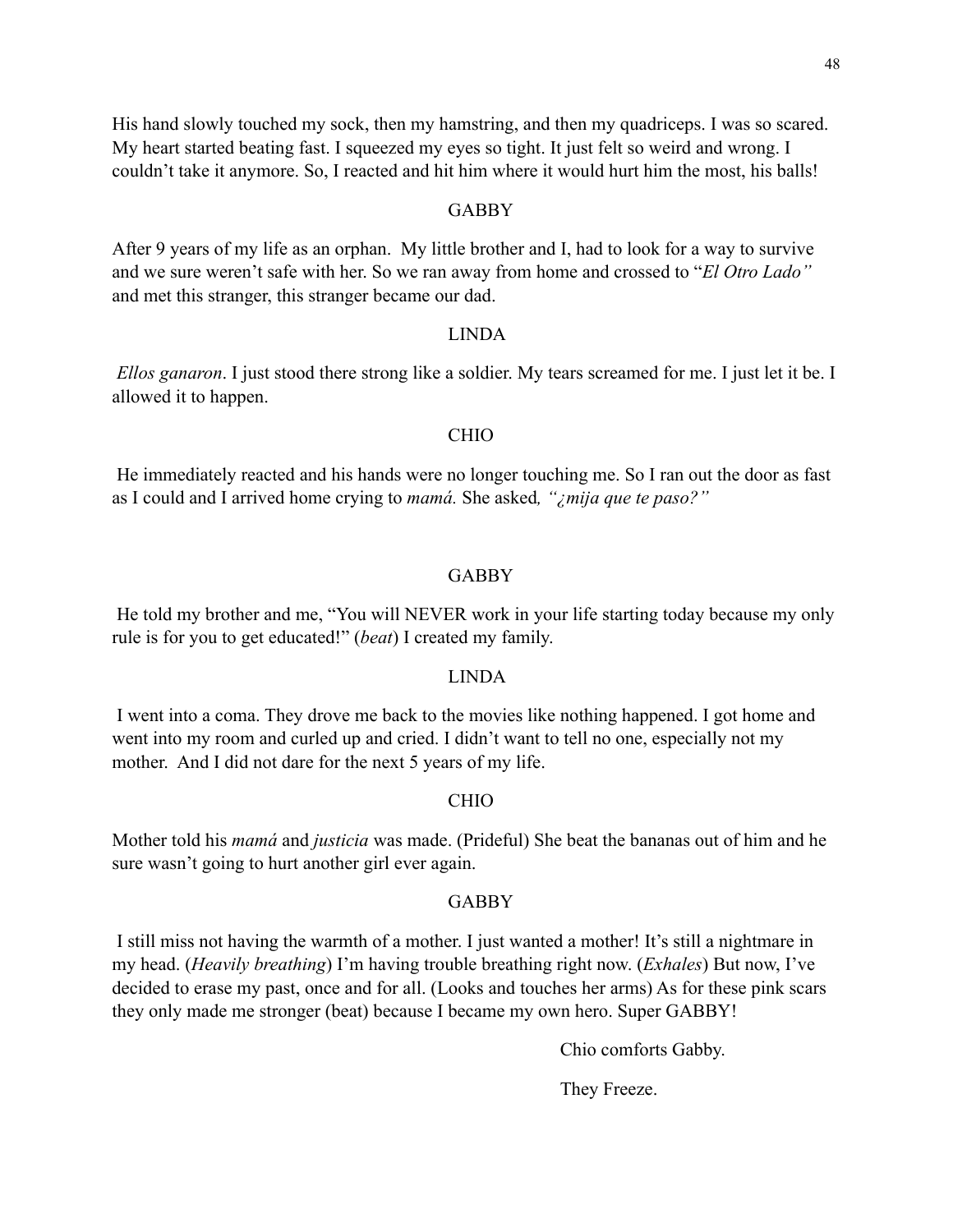#### LINDA

 I finally told *mamá,* she blamed herself. She cried so much, *pero* it was for the best or she would be crying if they would have actually killed me. I had to speak up. (looks and touches her arm) And now, as for these pink scars I should have never been ashamed because I am alive. I live!

Gabby and Chio unfreeze.

 Full lights on the three of the women as they embrace.

# CHIO

 Every time I kept telling myself that it was just a dream. How was I supposed to remember, it has been 15 years, but *mamá* reassured me it was real. She even reassured me that the boy that molested me was now put into a wheel chair for being "*un mal-hecho*". I didn't want anything bad to happen to him. I guess I didn't have no control over that since he is in México and I'm in the U.S. (looks and touches her arm.) I remember now that I do have pink scars. Pink scars that I'm not ashamed of… and ladies we shouldn't ever be ashamed because-

All

We survived!

Lights fade out.

"**Drunk Girl**" by Libette Garcia

Lights fade in on a Meeting Hall.

A GROUP OF AA PARTICIPANTS enter holding a cake for LUCIA, 30s, who is having a birthday. The GROUP approaches her with the cake singing and clapping.

Group sings (V.O.)

Happy Birthday…………….…Happy Birthday to you! Keep coming back without a drink."

LUCIA blows out a candle on top of a cake.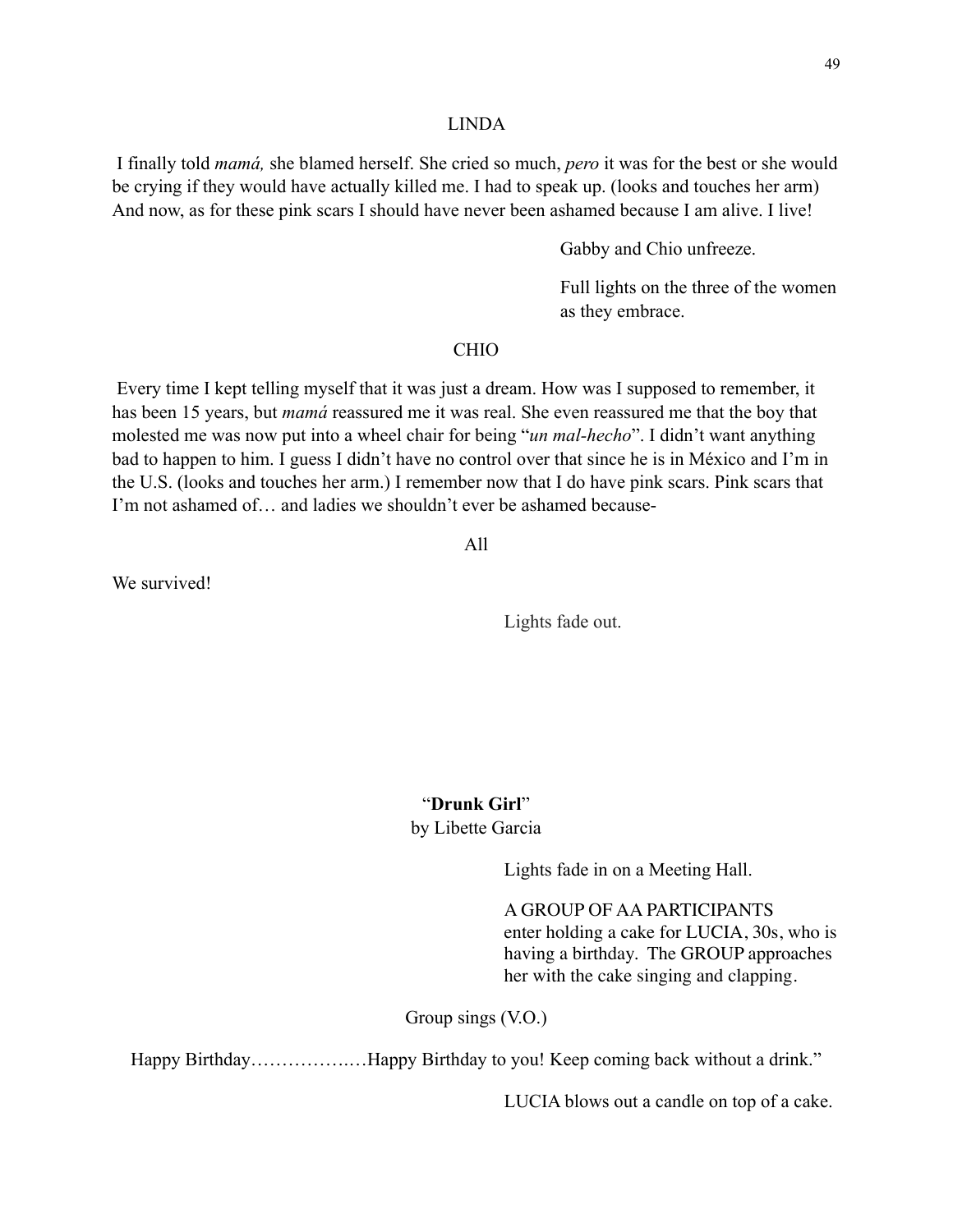#### LUCIA

Hello, My name is Lucia and I am a grateful alcoholic. Thank you! Thank you for giving me my life back. I wasn't always grateful admitting that I was an alcoholic. Especially in the beginning of my recovery... I didn't understand why other people could drink with abandon without repercussions or just have one drink and I couldn't stop. Life wasn't fair in so many ways!... and drinking made me feel better about that. I resented God for not making life the way I wanted it to be: I didn't have the job I wanted, the guy I wanted or parents I wanted, and the abuse I experienced as a child was not fair!! I had a huge resentment towards God because if he was in charge of everything he was treating me like shit! When I was a kid I had a smile that would light up a room. Bright eyes and a joy that made me want to dance and perform shows for my mother and sister in our living room. In third grade I remember something happened that changed that. There was about a one hour gap from when my school let out and my sister's school let out. My mother asked if I could stay on the private bus that me and my classmates used to get to and from school until my sister was picked up. Then my sister and I could be left at home together so I could be "safe". As a single mother with little parental support she thought this was a good idea. One afternoon, though, while I waited on the bus alone until my sister's school let out, the bus driver forced me to perform oral sex on him. This sexual abuse was heartbreaking. This man was supposed to be taking care of me and yet he forced me to do something against my will. I felt ashamed, worthless, and violated. How could "God" let this sexual abuse happen? I was left alone, unable to defend myself from this pedophile. In that moment and thereafter

that bright light in my eyes and joyful spirit dimmed. In that moment I started to believe I was all alone and nobody *really* cared about me. This belief stayed with me until I got sober with the help of other recovering alcoholics. As a teenager I started drinking away any feelings of low self-esteem, sadness and disappointment. I used alcohol to self-medicate from the unresolved feelings of betrayal and abandonment. Until I got sober, I was the drunk girl at the party, stumbling around the room, slurring her words, I'd be flirting with your boyfriend when you weren't looking, I'd lose my purse and even if the host was showing me to the door I would weasel my way back in to the party to sneak a few more drinks in. And don't get me started on bars. At the height of my drinking I knew many of my local bartenders and not only did I score free drinks as a loyal customer but many nights I helped to lock up because I just couldn't leave my comfort. Alcohol became the only comfort I thought I could count on. After a while it took more alcohol to numb my feelings. This affected many areas in my life. My jobs were jeopardized, relationships were getting worst or fewer and my life was getting out of control. Around this time, I met this guy through a co-worker who I thought would be really hot if he wasn't such a drunken mess. I didn't realize it at first but it was like looking in a mirror. A few months went by and I saw him again but this time I saw this light in his eyes I hadn't seen before, there was a calm about him that wasn't there. He lit up the room with his spirit. What had changed him? I had to find out and without preaching or promoting it he shared that he had quit drinking and started to work this program to recover form his alcohol addiction. This piqued my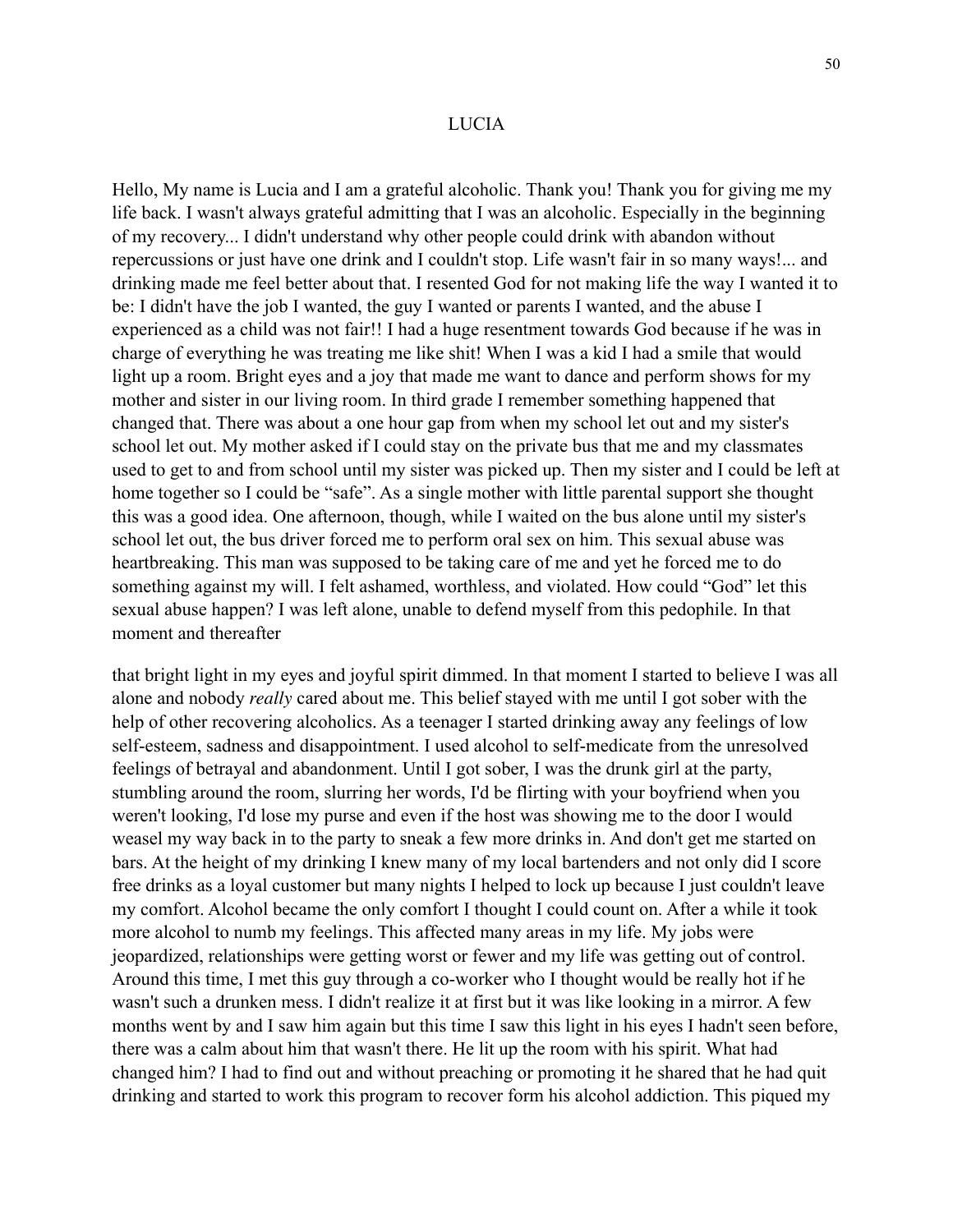interest. I thought to myself that if it could work for him to bring that light back into his life and brighten his spirit, getting sober with other alcoholics like him might bring me back to that little girl who was a bright light and a shining smile that believed that she was loved and not alone. I didn't stop drinking right then but one night soon after, I was driving home drunk and in and out of a blackout from another night of partying and drinking with people I hardly new and barely cared about me but was somehow sadly familiar. I was too tired to keep driving, I was falling asleep at the wheel so I parked on the side of the road. The next morning I woke up to find myself parked about a half mile just before the winding cliff that led to my house. I

knew it was a miracle because I would've surely died the night before if I would've kept driving drunk like that. I had been saved. I looked around and my heart sank. I couldn't believe I was here again feeling alone and full of shame once the affects of alcohol wore off. I looked around where I had parked and I saw families and couples that seemed happy and looking to enjoy this beautiful sunny Sunday morning. They were heading to the beach with surfboards under their arms and picnics and I couldn't understand how they could be so happy and normal and seem to have it all figured out. I prayed with all my might to whatever was out there to help me stay away from that first drink that always led me to more shame and loneliness. A hangover, an embarrassing escapade, the company of strangers and sometimes even danger. I carefully drove home and stayed in bed till the next day when I knew there was a meeting at noon that the bright eyed hot guy in alcoholic recovery told me about. When I arrived I saw more people with light in their eyes and heard more stories of people finding a solution to their alcoholism. I heard hope in the stories of other drunk girls and guys about how they made it through another day without picking up a drink no matter what life presented. They became my friends and my mentors. Our bond of overcoming our alcoholism and trusting that we weren't alone no matter what had happened to us or what would happen to us became a gift and what I am most grateful for today. I started to take comfort in a power greater than myself which is partly manifested in the emotional support we get from each other. Without regret this path has led me here. From being abused as a child to becoming the drunk girl to becoming a sober woman. I light this candle again for all those whose lights have been dimmed and need to be reminded that "you are not alone"... Let your light shine.

Lights fade to black as candle remains lit.

"YES, LET'S HAVE SEX"

Lights fade in.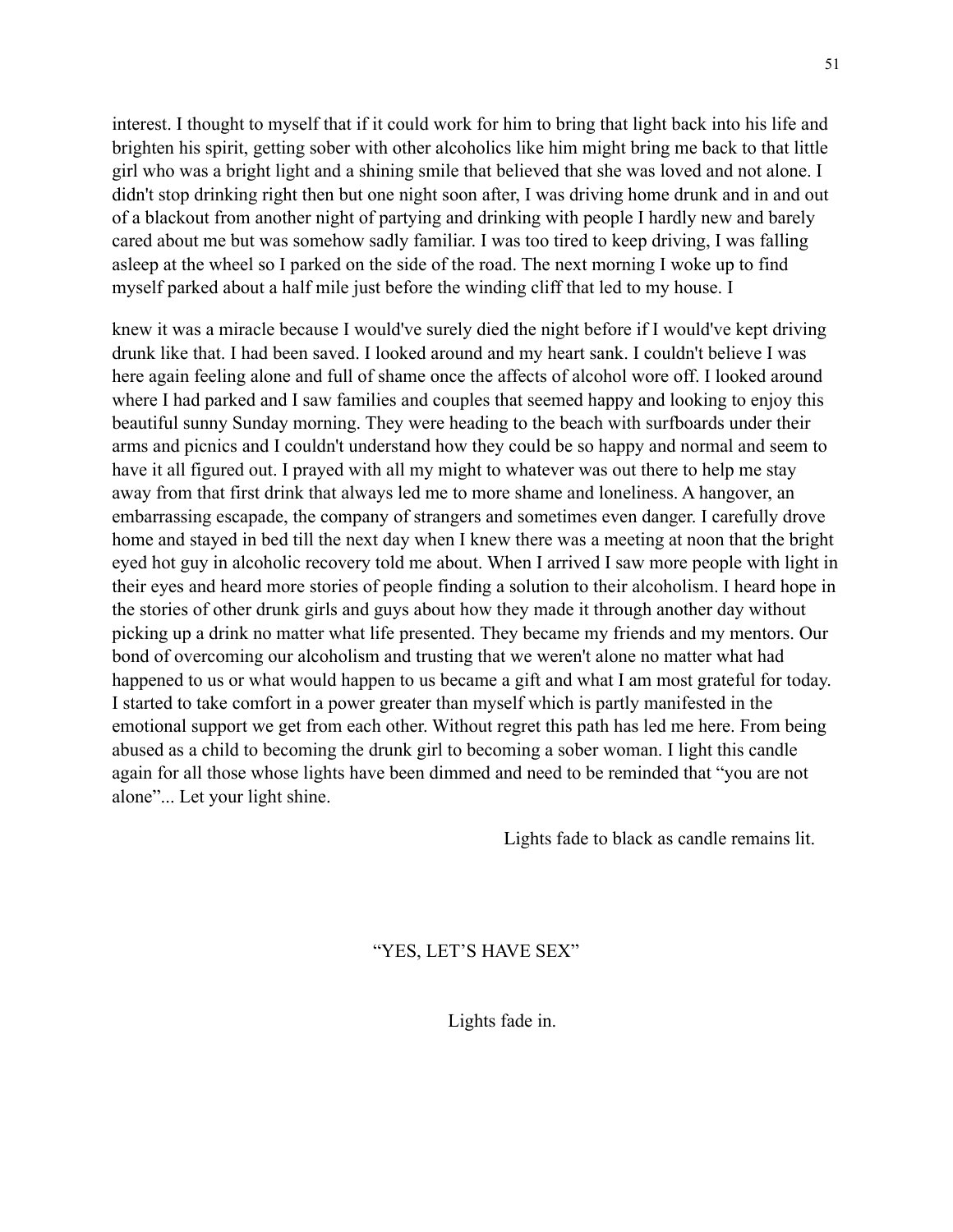A POLITICIAN gets on a podium and gives a speech (which is all the BS in the media that shames women).

# MALE POLITICIAN #1

Many women lie about being raped. Because when it's legitimate rape a vagina shuts down and won't allow a pregnancy to occur. Too many women change their minds about having a sexual experience and then blame the man. So many men's lives get ruined by women who cry foul.

> A WOMAN walks in carrying a mattress. The Politician continues talking saying all the nonsense in cyber space that shames women.

# WOMAN WITH MATTRESS

Blah, blah, blah, blah.

 ANOTHER WOMAN enters holding a metal garbage can. POLITICIAN keeps talking like a puppet.

# WOMAN WITH GARBAGE CAN

Blah, blah, blah, blah.

 POLITICIAN keeps talking. Another WOMAN comes in holding a whistle.

# WOMAN WITH A WHISTLE

Blah, blah, blah, blah.

#### MORE WOMEN enter.

# WOMEN

Blah, blah, blah, blah, blah!!!

 The Women bang the garbage can and blow the whistle and throw the mattress on the floor.

 ANOTHER POLITICIAN pushes the other Politician away from the podium.

#### MALE POLITICIAN #2

California has passed a new law - SB967 - Yes, mean yes. A woman has to enthusiastically say yes to a man to make sure there is no misunderstanding. She need to say, "Yes, let's have sex."